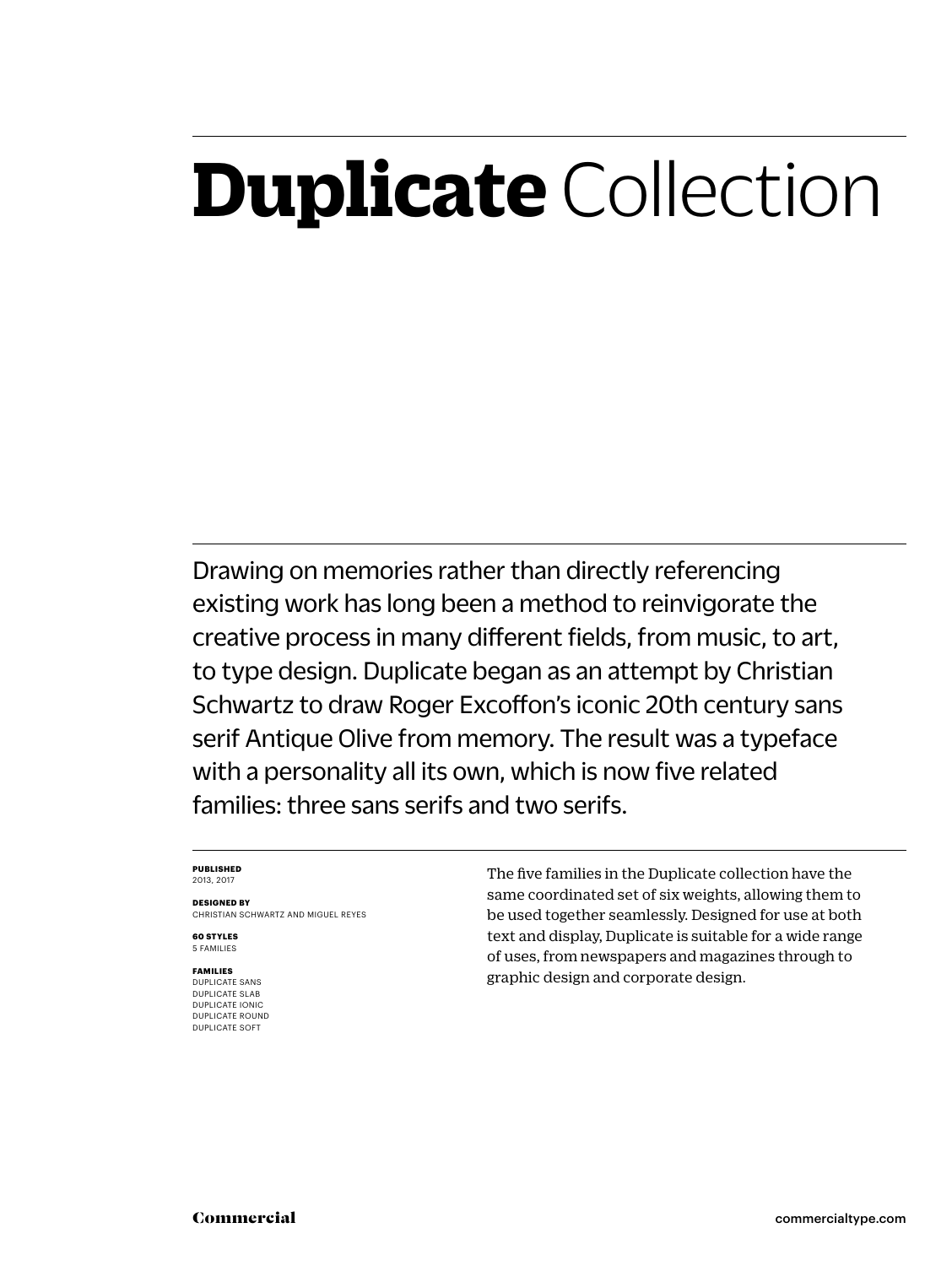| THIN                     | THIN                     | THIN                             | THIN                      | THIN                     | THIN                                      |
|--------------------------|--------------------------|----------------------------------|---------------------------|--------------------------|-------------------------------------------|
| Duplicate                | Duplicate                | Duplicate                        | Duplicate                 | Duplicate                | Duplicate                                 |
| Duplicate<br>Sans        | Duplicate<br>Slab        | Duplicate<br>Ionic               | Duplicate<br>Round        | Duplicate<br>Soft        | Duplicate<br>Sans Condensed               |
| LIGHT                    | LIGHT                    | LIGHT                            | LIGHT                     | LIGHT                    | LIGHT                                     |
| Duplicate                | Duplicate                | Duplicate                        | Duplicate                 | Duplicate                | Duplicate                                 |
| Duplicate<br>Sans        | Duplicate<br>Slab        | Duplicate<br>Ionic               | Duplicate<br>Round        | Duplicate<br>Soft        | Duplicate<br>Sans Condensed               |
| <b>REGULAR</b>           | REGULAR                  | REGULAR                          | REGULAR                   | <b>REGULAR</b>           | REGULAR                                   |
| Duplicate                | Duplicate                | Duplicate                        | Duplicate                 | Duplicate                | Duplicate                                 |
| Duplicate<br>Sans        | Duplicate<br>Slab        | Duplicate<br><b>Ionic</b>        | Duplicate<br>Round        | Duplicate<br>Soft        | Duplicate<br>Sans Condensed               |
| <b>MEDIUM</b>            | MEDIUM                   | <b>MEDIUM</b>                    | MEDIUM                    | MEDIUM                   | MEDIUM                                    |
| <b>Duplicate</b>         | <b>Duplicate</b>         | <b>Duplicate</b>                 | <b>Duplicate</b>          | <b>Duplicate</b>         | <b>Duplicate</b>                          |
| <b>Duplicate</b><br>Sans | <b>Duplicate</b><br>Slab | <b>Duplicate</b><br>Ionic        | <b>Duplicate</b><br>Round | <b>Duplicate</b><br>Soft | <b>Duplicate</b><br><b>Sans Condensed</b> |
| <b>BOLD</b>              | <b>BOLD</b>              | <b>BOLD</b>                      | <b>BOLD</b>               | <b>BOLD</b>              | <b>BOLD</b>                               |
| <b>Duplicate</b>         | <b>Duplicate</b>         | <b>Duplicate</b>                 | <b>Duplicate</b>          | <b>Duplicate</b>         | <b>Duplicate</b>                          |
| <b>Duplicate</b><br>Sans | <b>Duplicate</b><br>Slab | <b>Duplicate</b><br><b>Ionic</b> | <b>Duplicate</b><br>Round | <b>Duplicate</b><br>Soft | <b>Duplicate</b><br><b>Sans Condensed</b> |
| <b>BLACK</b>             | <b>BLACK</b>             | <b>BLACK</b>                     | <b>BLACK</b>              | <b>BLACK</b>             | <b>BLACK</b>                              |
| <b>Duplicate</b>         | <b>Duplicate</b>         | <b>Duplicate</b>                 | <b>Duplicate</b>          | <b>Duplicate</b>         | <b>Duplicate</b>                          |
| <b>Duplicate</b><br>Sans | <b>Duplicate</b><br>Slab | <b>Duplicate</b><br><b>Ionic</b> | Duplicate<br>Round        | <b>Duplicate</b><br>Soft | <b>Duplicate</b><br><b>Sans Condensed</b> |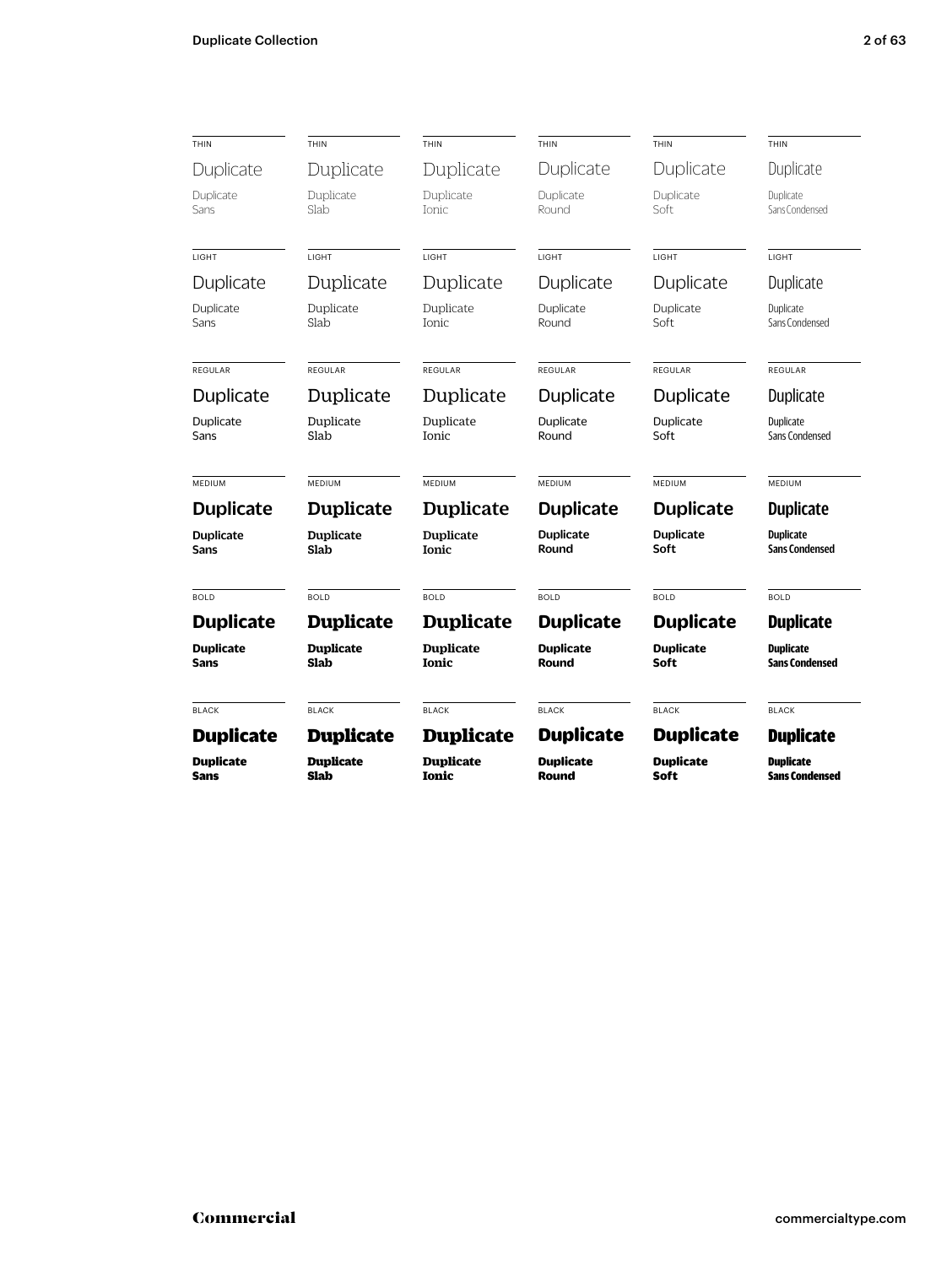## **Duplicate Sans**

Roger Excoffon's Antique Olive was a departure from the grotesks popular in Europe in the middle of the 20th century, and remains evocative of France. In 2007, Christian Schwartz decided to see what he would get if he tried to draw Antique Olive from memory. Duplicate Sans was the result: a family reminiscent of Antique Olive but with a personality all its own. Duplicate Sans was first used in the 2011 redesign of *Fast Company*.

### **PUBLISHED** 2013

**DESIGNED BY** CHRISTIAN SCHWARTZ

**12 STYLES** 6 WEIGHTS W/ ITALICS

### **FEATURES**

PROPORTIONAL LINING FIGURES TABULAR LINING FIGURES SUPERSCRIPT/SUBSCRIPT FRACTIONS (PREBUILT AND ARBITRARY) Schwartz was inspired to try the exercise of drawing a typeface from memory after reading many interviews with musicians who described stumbling upon their signature sound via the same process. He wanted to see what he would remember correctly and what he would get wrong, as well as to see what the relationship would be between the inspiration and the result. Though it shares some structural similarities with Antique Olive – and a handful of details, like the shape of the lowercase **a** – Duplicate Sans is not a revival, but rather a thoroughly contemporary homage to Excoffon. Duplicate Sans is intended for both text and headline use, in a range of six weights.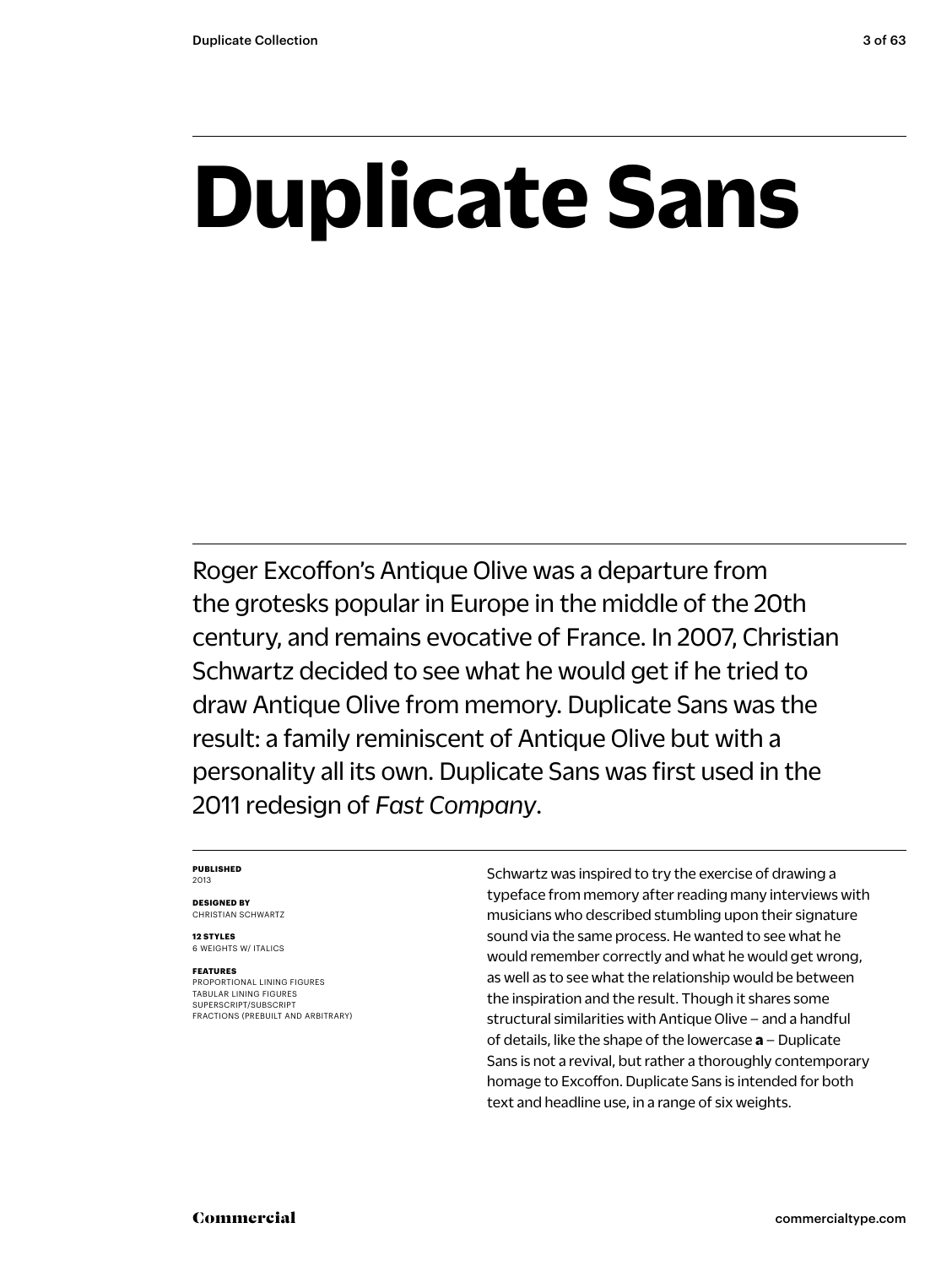## NORTHUMBRIA Establecimiento

DUPLICATE SANS THIN, 70 PT [ALTERNATE a]

## *BÜHNENSTÜCK Understandably*

DUPLICATE SANS THIN ITALIC, 70 PT [ALTERNATE y]

### NIÐURSTAÐAN cominciarono DUPLICATE SANS LIGHT, 70 PT

# *EXPÉRIMENTÉ Juxtapositional*

DUPLICATE SANS LIGHT ITALIC, 70 PT [ALTERNATE a]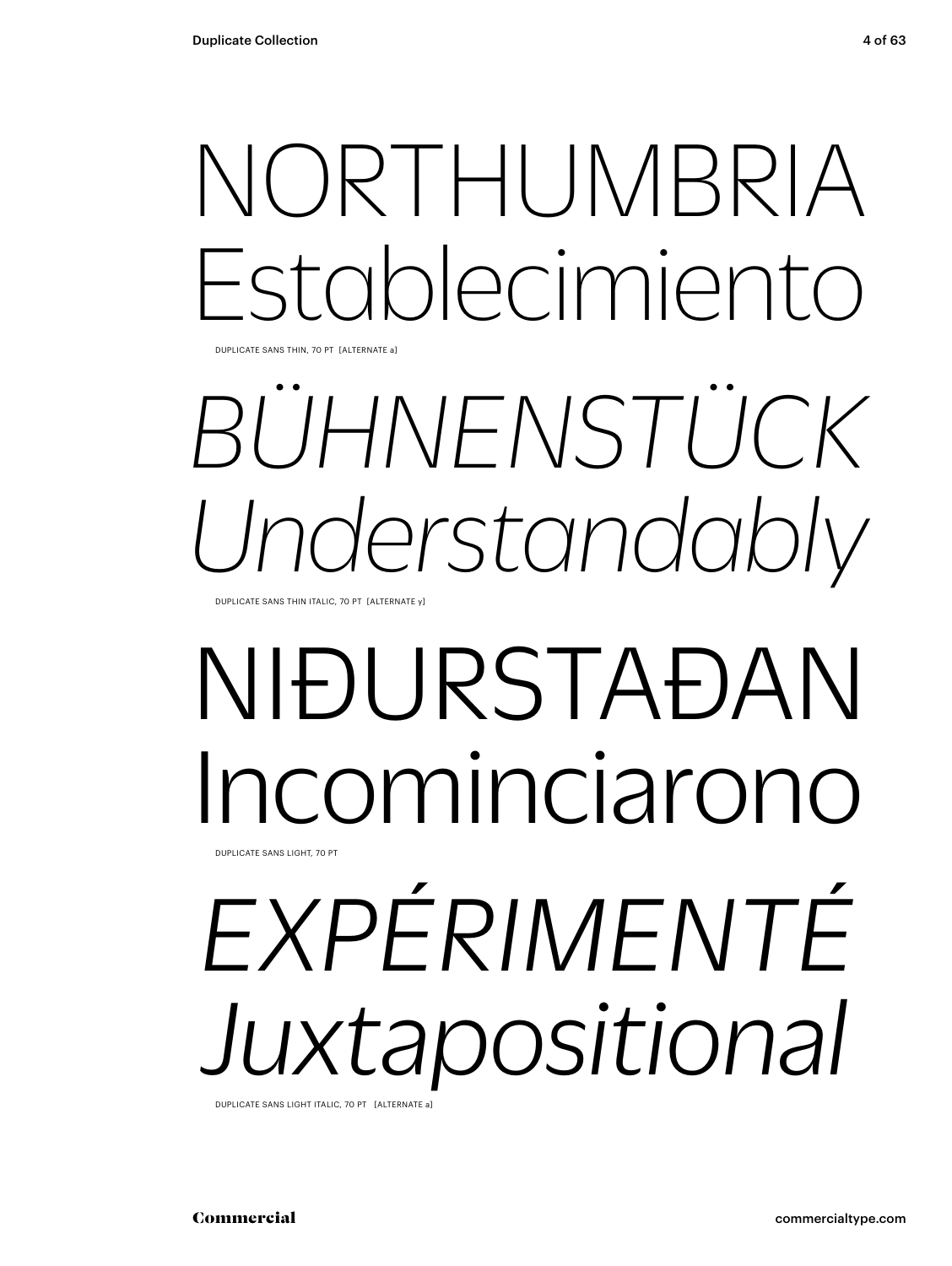### RECOLECCIÓN Ausgezeichnet DUPLICATE SANS REGULAR, 70 PT

### *SENSATIONAL Métropolitaine* UPLICATE SANS REGULAR ITALIC, 70 PT

### ÉVÉNEMENTS Pathologically DUPLICATE SANS MEDIUM, 70 PT

# *ØKONOMISKE Federalització*

DUPLICATE SANS MEDIUM ITALIC, 70 PT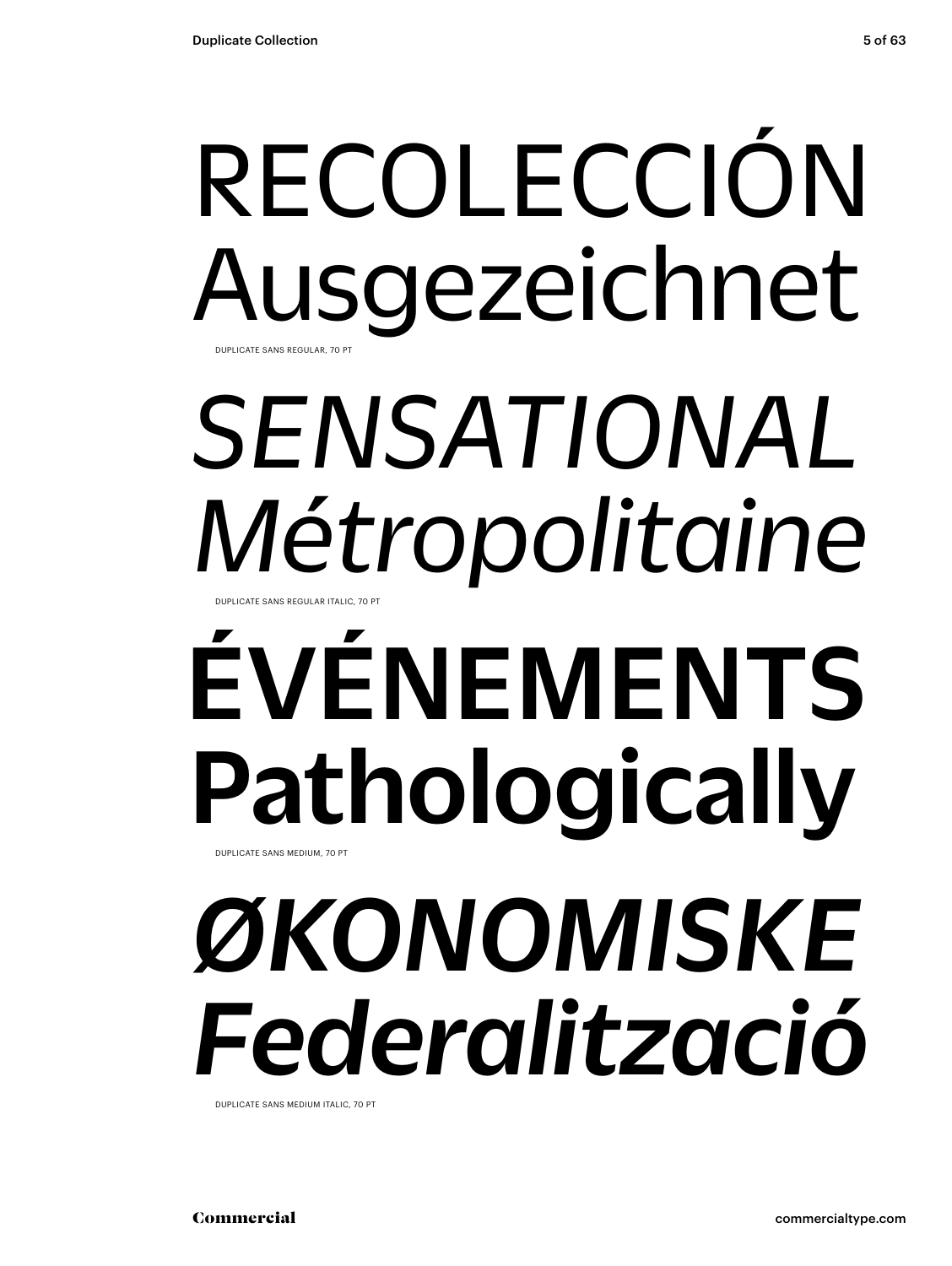### **MESOLITHICS Äquipotential** DUPLICATE SANS BOLD, 70 PT [ALTERNATE a]

# *LJÓÐAHÁTTR Entraînement*

DUPLICATE SANS BOLD ITALIC, 70 PT

### RESUMPTIVE Solsystemets DUPLICATE SANS BLACK, 70 PT

# *ALTERAÇÕES Evolutionary*

DUPLICATE SANS BLACK ITALIC, 70 PT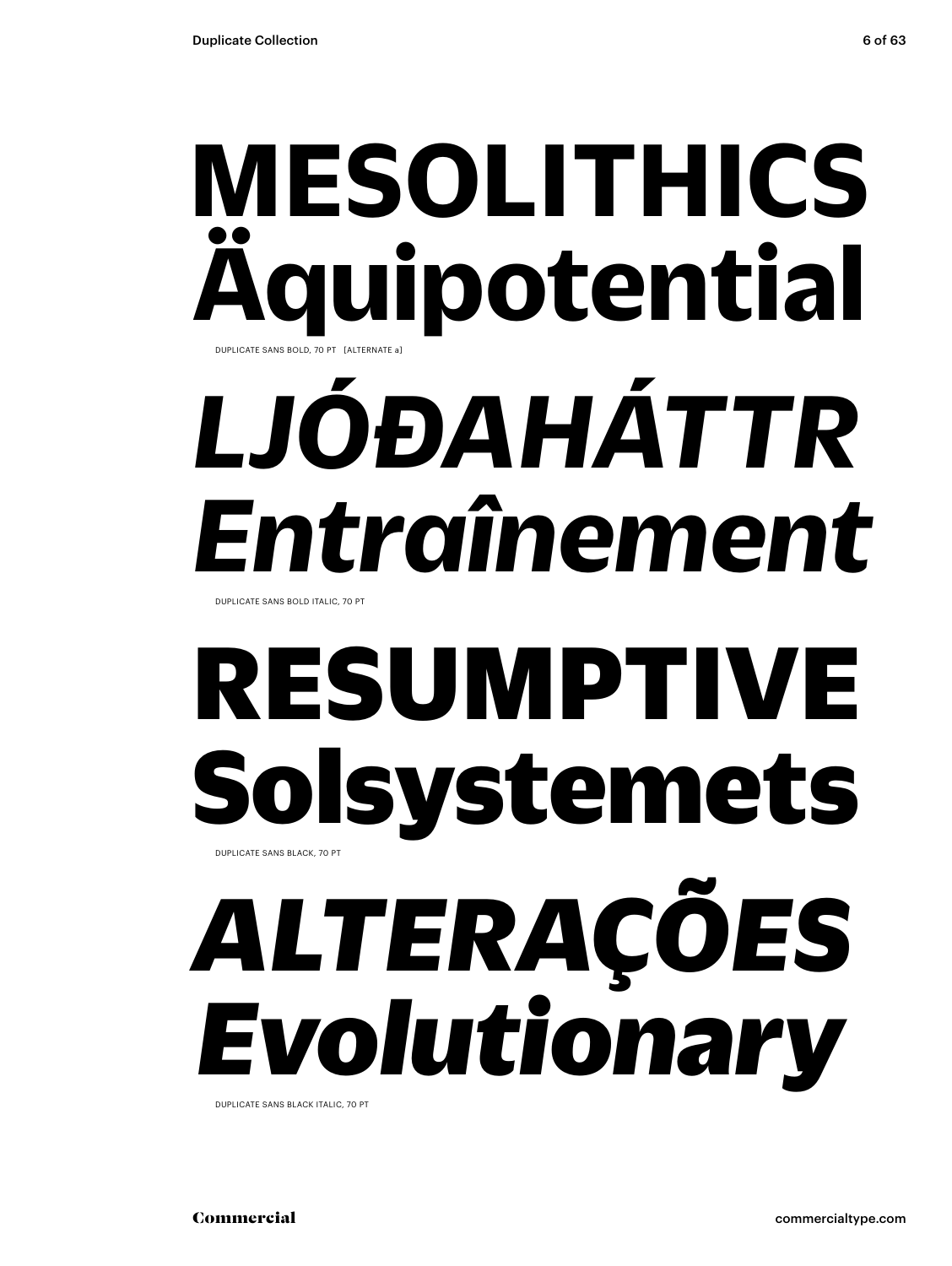EL POTENCIAL ARQUEOLÓGICO DE LA ZONA An opportunity to debate the contextual issues *DÉSIGNERONS LES CHAMPS EXPLICITEMENT Die Nordseeflüsse entwässern etwa 841.110 km2*

DUPLICATE SANS THIN, THIN ITALIC, 24 PT [ALTERNATE Q]

ISTITUTO NORDICO PER LA FISICA TEORICA Het woord is echter inmiddels zo ingeburgerd *BINATIONAL FEDERATION OF EXCHEQUERS Den indtræffer ved fuldmåne og ved nymåne*

DUPLICATE SANS LIGHT, LIGHT ITALIC, 24 PT

EN LA ANTIGUA CIUDAD DE SAGALASSOS Organiserade sig i Aten omkring år 680 f.Kr. *DIE EINTEILUNG IN SEEGEBIETE ERLAUBT Inclined at 3/5 feet off of the standard width*

DUPLICATE SANS REGULAR, REGULAR ITALIC, 24 PT

THE WORLD'S FASTEST GROWING CITIES At 121 g CO<sub>2</sub>/MJ, carbon dioxide emissions *KONE ESITELTIIN VIRALLISESTI VUONNA Ce terme a une période angulaire de 1100°*

DUPLICATE SANS MEDIUM, MEDIUM ITALIC, 24 PT [ALTERNATE a]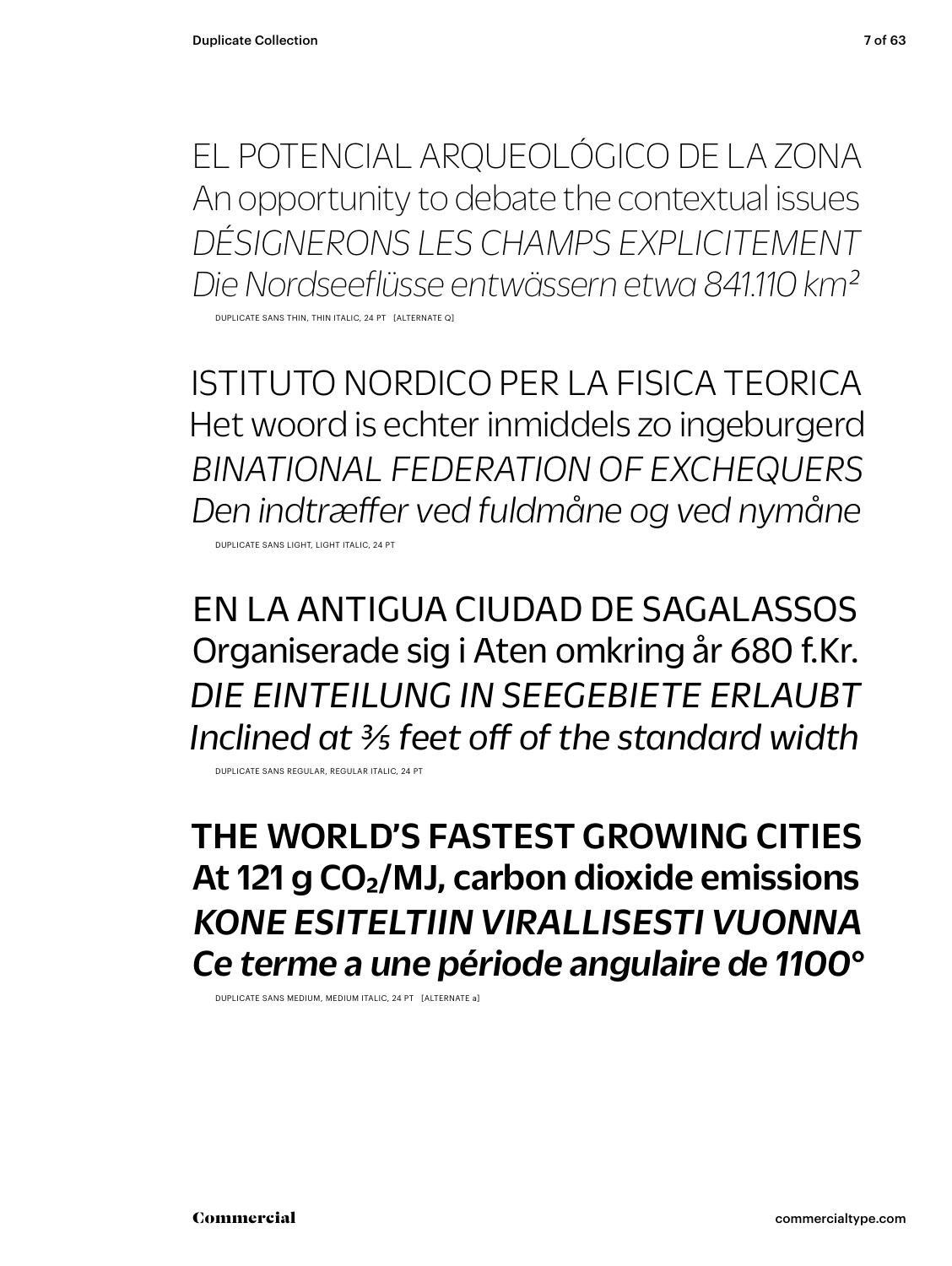### **KIRJOITTI ENSIMMÄISEN SINFONIANSA Mois anomalistique, de 27,5241499 jours SERIES OF TEXTS & IMPORTANT ESSAYS His country & rockabilly hits in the 1970s**

DUPLICATE SANS BOLD, 24 PT [ALTERNATE a 9]

*FALLEN UNDER THE EYE OF THE STORM A Few Renegade Chefs & Fearless Eaters POŁOŻONY NA WYBRZEŻU ATLANTYKU Una época de las herramientas digitales*

DUPLICATE SANS BOLD ITALIC, 24 PT

SOLD FOR VERY NEARLY £860 MILLION Après avoir été renvoyé du collège, il va DER GEGENWÄRTIGE CHEFREDAKTEUR Ved opførelsen var tårnene de højeste i

DUPLICATE SANS BLACK, 24 PT [ALTERNATE G 6]

*FÜR DAS FÜRSTENTUMS SÜDSCHILDER Stock prices fell to an all-time low of 12¢ TRANSPOSING INSTRUMENTS PITCHED De Excelência em Realizações Literárias*

DUPLICATE SANS BLACK ITALIC, 24 PT [ALTERNATE a]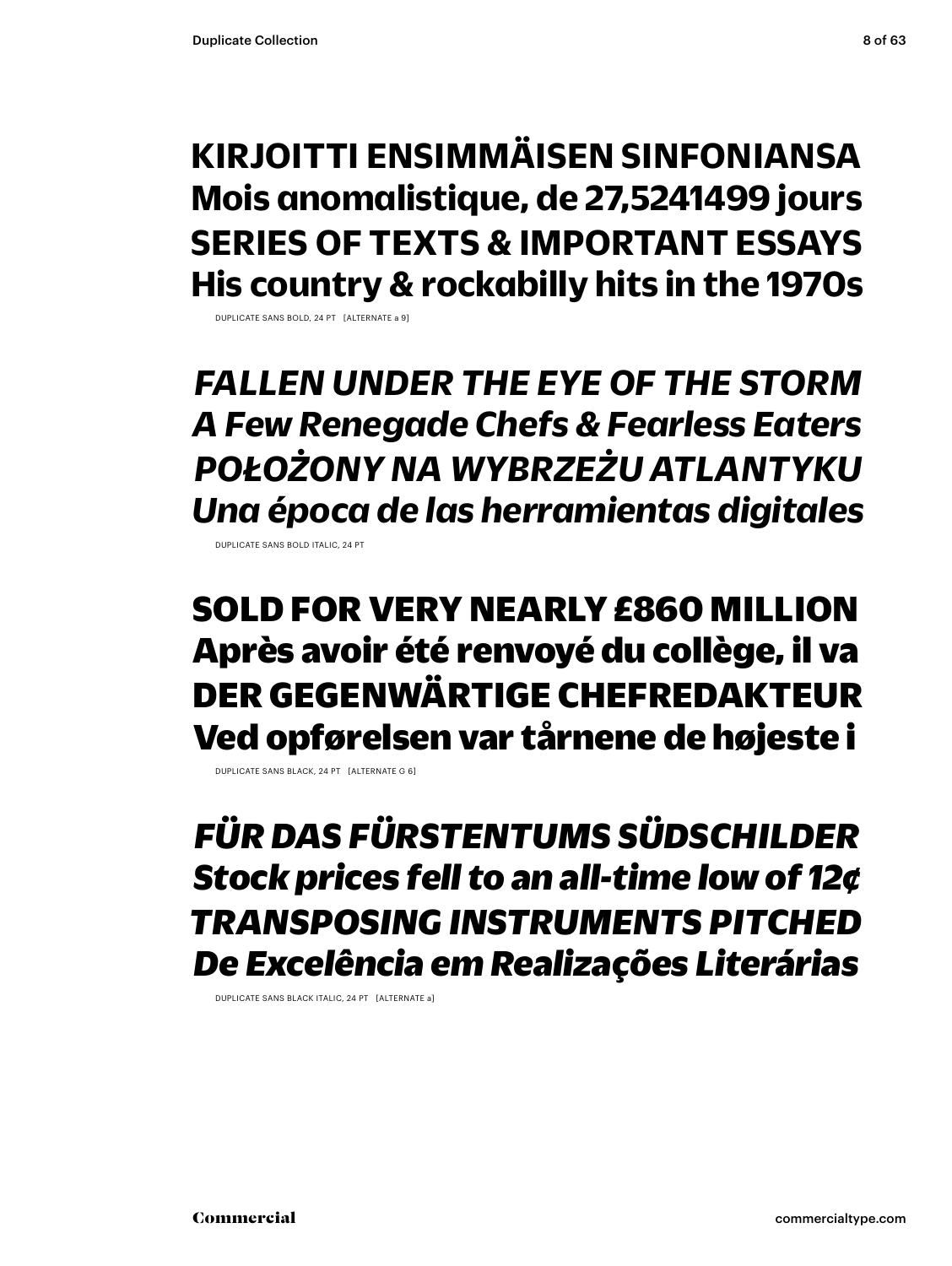### Bewustzijnstheorie DUPLICATE SANS THIN, 60 PT

### Neurotransmitted DUPLICATE SANS LIGHT, 60 PT

### Magnétostatique DUPLICATE SANS REGULAR, 60 PT

### Brytningsvinklar DUPLICATE SANS MEDIUM, 60 PT

### **Draaisymmetrie** DUPLICATE SANS BOLD, 60 PT

Quantifications

DUPLICATE SANS BLACK, 60 PT [ALTERNATE Q a]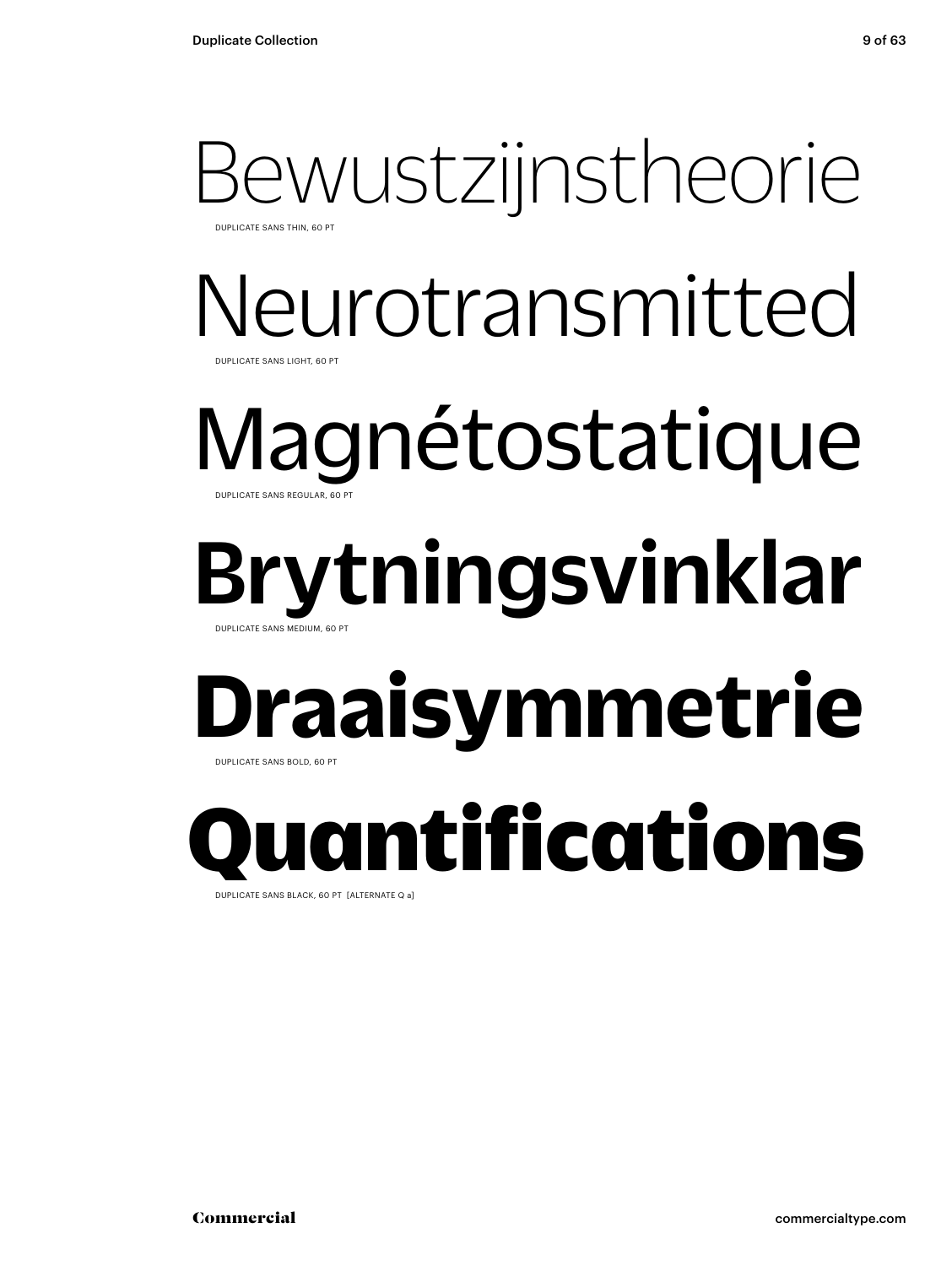

*Macrofabrications* UPLICATE SANS LIGHT ITALIC, 60 PT [ALTERNATE a

*Desenvolvimento* DUPLICATE SANS REGULAR ITALIC, 60

### *Güçlendirilmiştir* DUPLICATE SANS MEDIUM ITALIC, 60 PT

### *Implementação* DUPLICATE SANS BOLD ITALIC, 60 PT

*Übergeordnete* DUPLICATE SANS BLACK ITALIC, 60 PT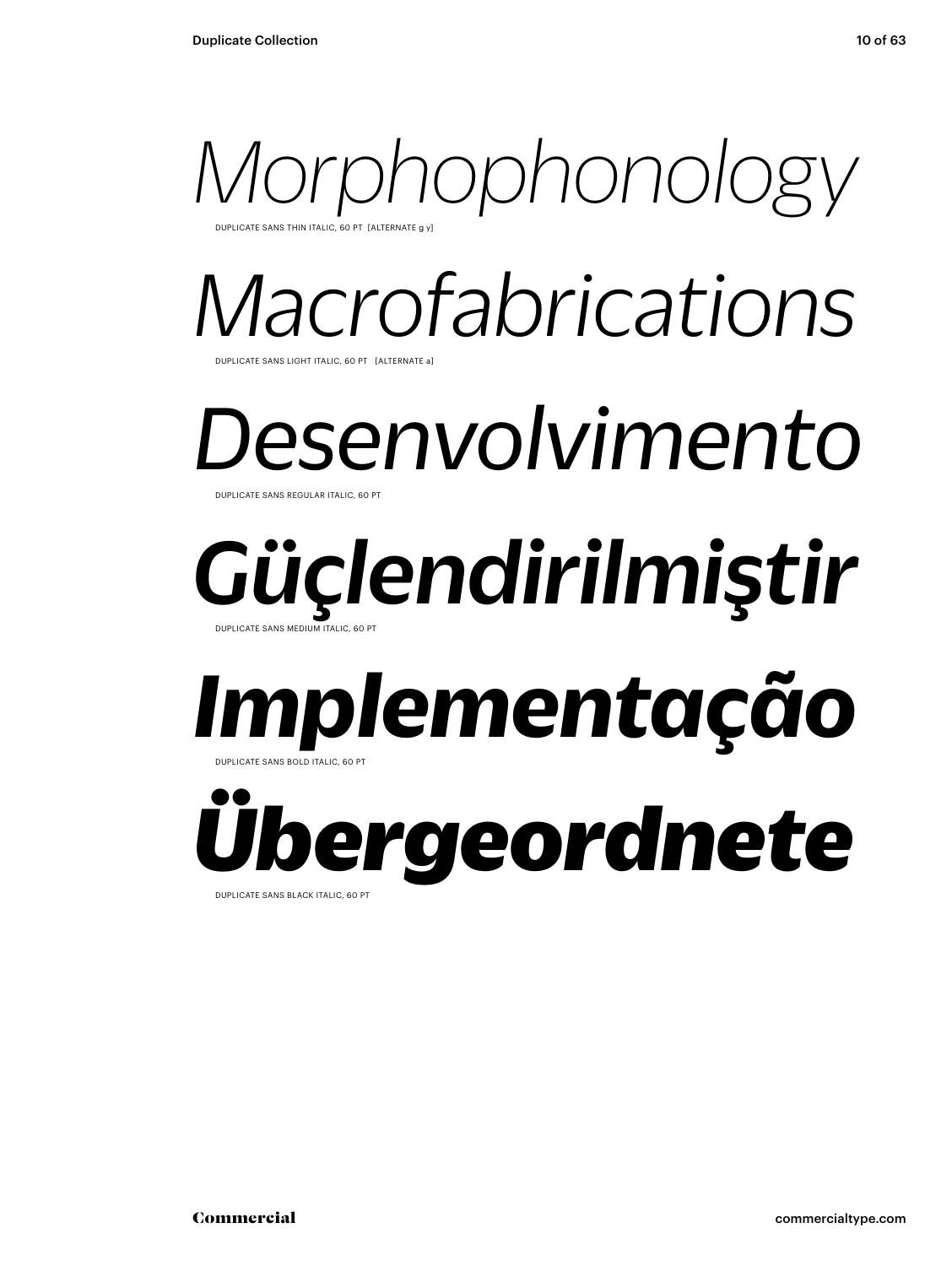DUPLICATE SANS REGULAR, REGULAR ITALIC, BOLD, 16/19 PT

THE SPANISH WAR, which began in 1739, and the French war which soon followed it occasioned further increase of the debt, which, on the 31st of December 1748, after it had been concluded by the **Treaty of Aix-la-Chapelle**, amounted to £78,293,313. The most profound peace of the seventeen years of continuance had taken no more than £8,328,354 from it. A war of less than nine years' continuance added £31,338,689 to it (Refer to James Postlethwaite's *History of the Public Revenue*). During the administration of Mr. Pelham, the interest of the public debt was reduced from 4% to 3%; or at least measures were taken for reducing it, from four to three per cent; **the sinking fund** was increased, and some part of the public debt was paid off. In 1755, before the breaking out of the late war, the funded debt of Great Britain amounted to £72,289,673. On the 5th of January 1763, at the conclusion of the peace, the funded debt amounted to £122,603,336. The unfunded debt has been stated at £13,927,589. But the expense occasioned by the war did not end with the conclusion of the peace, so that though, on the 5th of January 1764, the funded debt was increased (partly by a new loan, and partly by funding a part of the unfunded debt) to £129,586,78, there still remained (according to the very well informed author of *Considerations on the Trade and Finances of Great Britain*) an unfunded debt which was brought to account in that and the following year of £975,017. In 1764, therefore, the public debt of Great Britain, funded

BOLD

REGULAR

REGULAR ALL CAPS

REGULAR ITALIC

BOLD

REGULAR ITALIC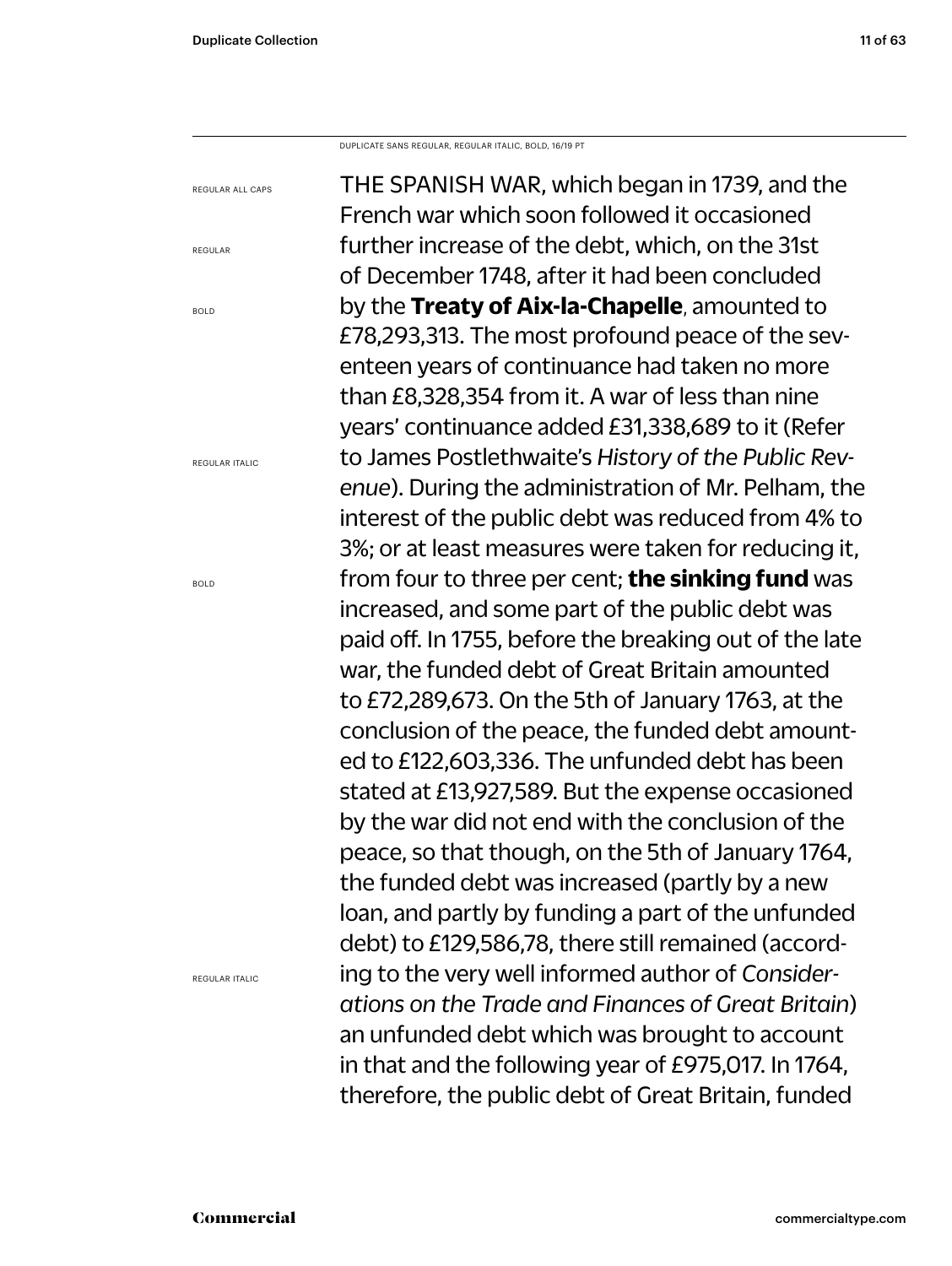DUPLICATE SANS LIGHT, LIGHT ITALIC, MEDIUM, 10/12 PT

THE OLD ENGLISH EAST INDIA COMPANY was established in 1600 and granted a Royal Charter by Queen Elizabeth. In the first twelve voyages which they fitted out for India, they appear to have traded mainly in *cotton, silk, indigo dye, salt, saltpetre, tea and opium*. In 1612, they united into a joint stock. Their charter was exclusive, and though not confirmed by Act of Parliament, was in those days supposed to convey a real exclusive privilege.

### Exclusive privilege of the Royal Charter

For many years, therefore, they were not much disturbed by interlopers. Their capital, which never exceeded £744,000, and of which £50 was a share, was not so exorbitant, nor their dealings that extensive, as to afford either a pretext for gross negligence and profusion, or a cover to gross malversation. Notwithstanding some extraordinary losses, occasioned partly by the malice of the Dutch East India Company, and partly by other accidents, they carried on for many years a successful trade. But in process of time, when the principles of liberty were better understood, it became every day more and more doubtful how far a Royal Charter, not confirmed by *Act of Parliament*, could convey an exclusive privilege. Upon all these questions the decisions of the courts of justice were not uniform, but varied with the authority of government and the humours of the times.

### Outside Influences on the Company

Interlopers multiplied upon them, and towards the end of the reign of Charles II, through the whole of that of James II and during a part of that of William III, reduced them to great distress. In 1698, a proposal was made to Parliament of advancing two millions to government at eight per cent, provided the subscribers were erected into a new East India Company with exclusive privileges. The old East India Company offered seven hundred thousand pounds, nearly the amount of their capital, at four per cent upon the same conditions. But such was at that time the state of public credit, that it was more convenient for government to borrow two millions at eight per cent than seven hundred thousand pounds at four. The proposal of the new subscribers was accepted, and a new East India Company established in consequence. The old East India Company, however, had a right to continue their trade till 1701. They had, at the same time, in the name of their treasurer, subscribed, very artDUPLICATE SANS REGULAR, REGULAR ITALIC, BOLD, 10/12 PT

THE OLD ENGLISH EAST INDIA COMPANY was established in 1600 and granted a Royal Charter by Queen Elizabeth. In the first twelve voyages which they fitted out for India, they appear to have traded mainly in *cotton, silk, indigo dye, salt, saltpetre, tea and opium*. In 1612, they united into a joint stock. Their charter was exclusive, and though not confirmed by Act of Parliament, was in those days supposed to convey a real exclusive privilege.

### **Exclusive privilege of the Royal Charter**

For many years, therefore, they were not much disturbed by interlopers. Their capital, which never exceeded £744,000, and of which £50 was a share, was not so exorbitant, nor their dealings that extensive, as to afford either a pretext for gross negligence and profusion, or a cover to gross malversation. Notwithstanding some extraordinary losses, occasioned partly by the malice of the Dutch East India Company, and partly by other accidents, they carried on for many years a successful trade. But in process of time, when the principles of liberty were better understood, it became every day more and more doubtful how far a Royal Charter, not confirmed by *Act of Parliament,* could convey an exclusive privilege. Upon all these questions the decisions of the courts of justice were not uniform, but varied with the authority of government and the humours of the times.

### **Outside Influences on the Company**

Interlopers multiplied upon them, and towards the end of the reign of Charles II, through the whole of that of James II and during a part of that of William III, reduced them to great distress. In 1698, a proposal was made to Parliament of advancing two millions to government at eight per cent, provided the subscribers were erected into a new East India Company with exclusive privileges. The old East India Company offered seven hundred thousand pounds, nearly the amount of their capital, at four per cent upon the same conditions. But such was at that time the state of public credit, that it was more convenient for government to borrow two millions at eight per cent than seven hundred thousand pounds at four. The proposal of the new subscribers was accepted, and a new East India Company established in consequence. The old East India Company, however, had a right to continue their trade till 1701. They had, at the same time, in the name of their treasurer, subscribed, very art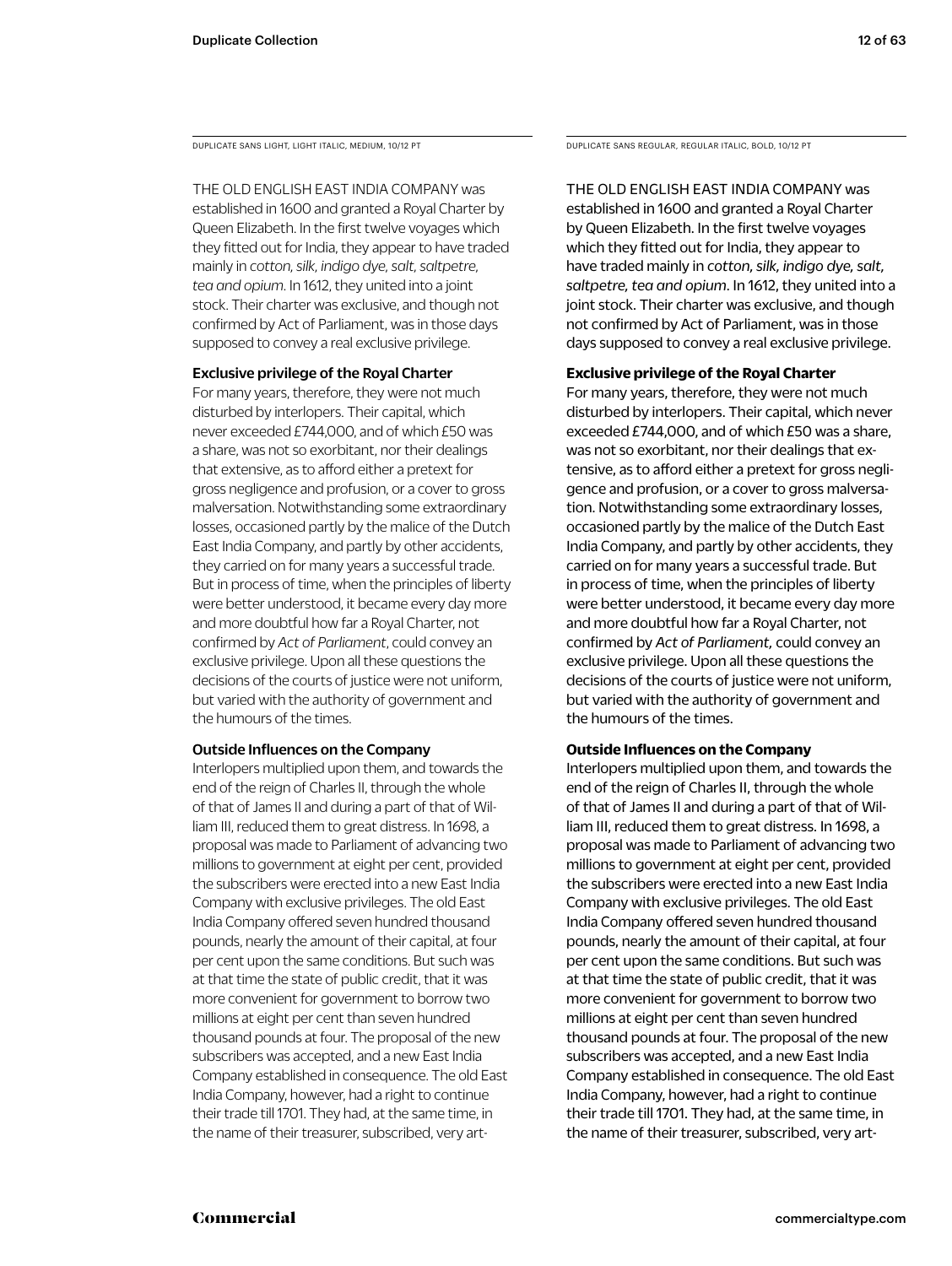DUPLICATE SANS REGULAR, REGULAR ITALIC, BOLD, 10/12 PT [NO ALTERNATES]

THE OLD ENGLISH EAST INDIA COMPANY was established in 1600 and granted a Royal Charter by Queen Elizabeth. In the first twelve voyages which they fitted out for India, they appear to have traded mainly in *cotton, silk, indigo dye, salt, saltpetre, tea and opium*. In 1612, they united into a joint stock. Their charter was exclusive, and though not confirmed by Act of Parliament, was in those days supposed to convey a real exclusive privilege.

### **Exclusive privilege of the Royal Charter**

For many years, therefore, they were not much disturbed by interlopers. Their capital, which never exceeded £744,000, and of which £50 was a share, was not so exorbitant, nor their dealings that extensive, as to afford either a pretext for gross negligence and profusion, or a cover to gross malversation. Notwithstanding some extraordinary losses, occasioned partly by the malice of the Dutch East India Company, and partly by other accidents, they carried on for many years a successful trade. But in process of time, when the principles of liberty were better understood, it became every day more and more doubtful how far a Royal Charter, not confirmed by *Act of Parliament*, could convey an exclusive privilege. Upon all these questions the decisions of the courts of justice were not uniform, but varied with the authority of government and the humours of the times.

### **Outside Influences on the Company**

Interlopers multiplied upon them, and towards the end of the reign of Charles II, through the whole of that of James II and during a part of that of William III, reduced them to great distress. In 1698, a proposal was made to Parliament of advancing two millions to government at eight per cent, provided the subscribers were erected into a new East India Company with exclusive privileges. The old East India Company offered seven hundred thousand pounds, nearly the amount of their capital, at four per cent upon the same conditions. But such was at that time the state of public credit, that it was more convenient for government to borrow two millions at eight per cent than seven hundred thousand pounds at four. The proposal of the new subscribers was accepted, and a new East India Company established in consequence. The old East India Company, however, had a right to continue their trade till 1701. They had, at the same time, in the name of their treasurer, subscribed, very artDUPLICATE SANS REGULAR, REGULAR ITALIC, BOLD, 10/12 PT [ALTERNATE Q a g y 6 9]

THE OLD ENGLISH EAST INDIA COMPANY was established in 1600 and granted a Royal Charter by Queen Elizabeth. In the first twelve voyages which they fitted out for India, they appear to have traded mainly in *cotton, silk, indigo dye, salt, saltpetre, tea and opium*. In 1612, they united into a joint stock. Their charter was exclusive, and though not confirmed by Act of Parliament, was in those days supposed to convey a real exclusive privilege.

### **Exclusive privilege of the Royal Charter**

For many years, therefore, they were not much disturbed by interlopers. Their capital, which never exceeded £744,000, and of which £50 was a share, was not so exorbitant, nor their dealings that extensive, as to afford either a pretext for gross negligence and profusion, or a cover to gross malversation. Notwithstanding some extraordinary losses, occasioned partly by the malice of the Dutch East India Company, and partly by other accidents, they carried on for many years a successful trade. But in process of time, when the principles of liberty were better understood, it became every day more and more doubtful how far a Royal Charter, not confirmed by *Act of Parliament*, could convey an exclusive privilege. Upon all these questions the decisions of the courts of justice were not uniform, but varied with the authority of government and the humours of the times.

### **Outside Influences on the Company**

Interlopers multiplied upon them, and towards the end of the reign of Charles II, through the whole of that of James II and during a part of that of William III, reduced them to great distress. In 1698, a proposal was made to Parliament of advancing two millions to government at eight per cent, provided the subscribers were erected into a new East India Company with exclusive privileges. The old East India Company offered seven hundred thousand pounds, nearly the amount of their capital, at four per cent upon the same conditions. But such was at that time the state of public credit, that it was more convenient for government to borrow two millions at eight per cent than seven hundred thousand pounds at four. The proposal of the new subscribers was accepted, and a new East India Company established in consequence. The old East India Company, however, had a right to continue their trade till 1701. They had, at the same time, in the name of their treasurer, subscribed, very art-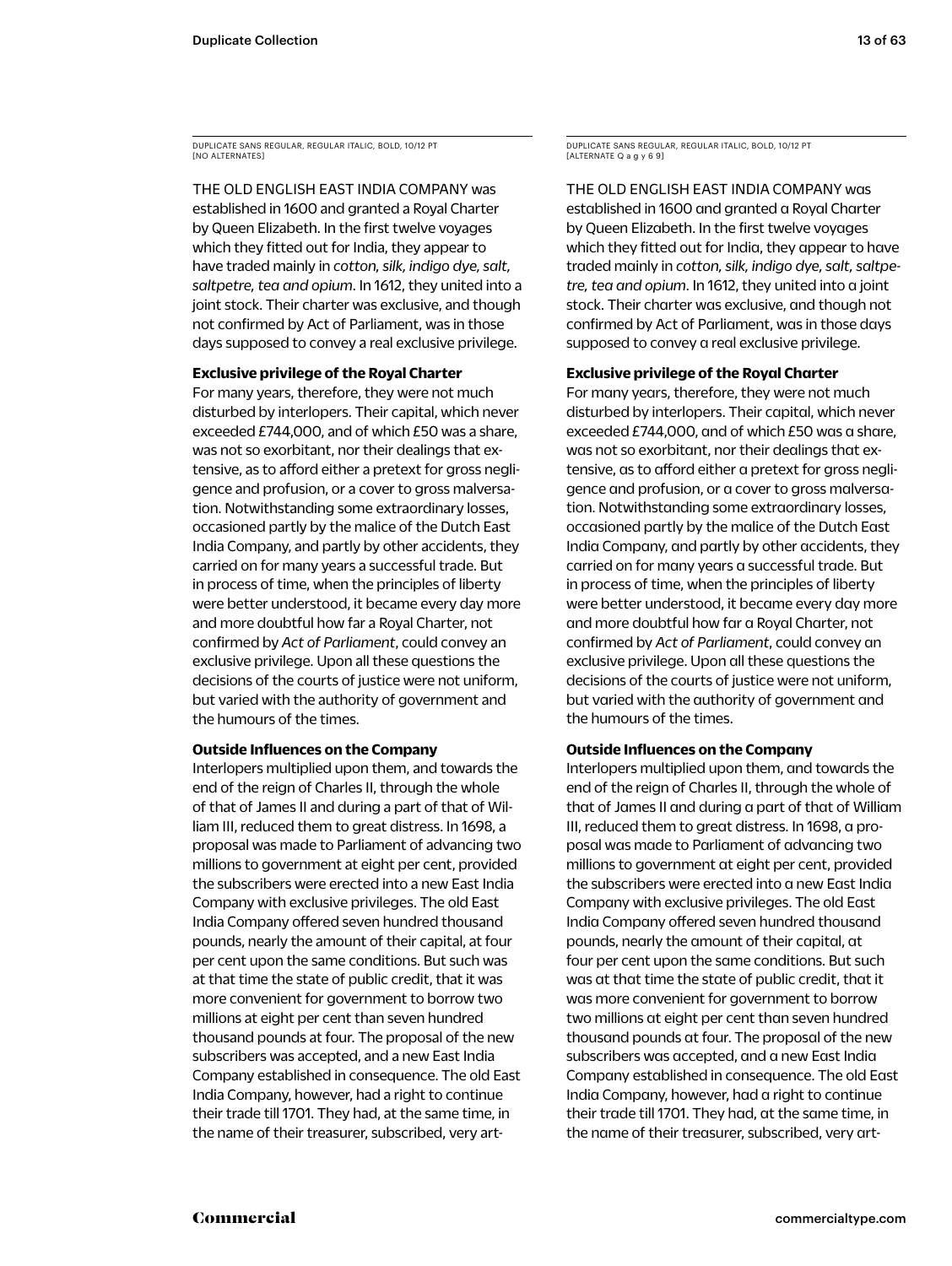THE OLD ENGLISH EAST INDIA COMPANY was established in 1600 and granted a Royal Charter by Queen Elizabeth. In the first twelve voyages which they fitted out for India, they appear to have traded mainly in *cotton, silk, indigo dye, salt, saltpetre, tea and opium*. In 1612, they united into a joint stock. Their charter was exclusive, and though not confirmed by Act of Parliament, was in those days supposed to convey a real exclusive privilege.

### **Exclusive privilege of the Royal Charter**

For many years, therefore, they were not much disturbed by interlopers. Their capital, which never exceeded £744,000, and of which £50 was a share, was not so exorbitant, nor their dealings that extensive, as to afford either a pretext for gross negligence and profusion, or a cover to gross malversation. Notwithstanding some extraordinary losses, occasioned partly by the malice of the Dutch East India Company, and partly by other accidents, they carried on for many years a successful trade. But in process of time, when the principles of liberty were better understood, it became every day more and more doubtful how far a Royal Charter, not confirmed by *Act of Parliament,* could convey an exclusive privilege. Upon all these questions the decisions of the courts of justice were not uniform, but varied with the authority of government and the humours of the times.

### **Outside Influences on the Company**

Interlopers multiplied upon them, and towards the end of the reign of Charles II, through the whole of that of James II and during a part of that of William III, reduced them to great distress. In 1698, a proposal was made to Parliament of advancing two millions to government at eight per cent, provided the subscribers were erected into a new East India Company with exclusive privileges. The old East India Company offered seven hundred thousand pounds, nearly the amount of their capital, at four per cent upon the same conditions. But such was at that time the state of public credit, that it was more convenient for government to borrow two millions at eight per cent than seven hundred thousand pounds at four. The proposal of the new subscribers was accepted, and a new East India Company established in consequence. The old East India Company, however, had a right to continue their trade till 1701. They had, at the same time, in the name of their treasurer, subscribed, very artfully, three hundred and fifteen thousand pounds into the stock of the new. By a negligence in the expression of the Act of Parliament which vested the East India trade in the subscribers to this loan of two millions, it did not appear evident that they were all obliged to unite into a joint stock. A few private traders, whose

DUPLICATE SANS REGULAR, REGULAR ITALIC, BOLD, 9/11 PT DUPLICATE SANS MEDIUM, MEDIUM ITALIC, BLACK, 9/11 PT

THE OLD ENGLISH EAST INDIA COMPANY was established in 1600 and granted a Royal Charter by Queen Elizabeth. In the first twelve voyages which they fitted out for India, they appear to have traded mainly in *cotton, silk, indigo dye, salt, saltpetre, tea and opium*. In 1612, they united into a joint stock. Their charter was exclusive, and though not confirmed by Act of Parliament, was in those days supposed to convey a real exclusive privilege.

### Exclusive privilege of the Royal Charter

For many years, therefore, they were not much disturbed by interlopers. Their capital, which never exceeded £744,000, and of which £50 was a share, was not so exorbitant, nor their dealings that extensive, as to afford either a pretext for gross negligence and profusion, or a cover to gross malversation. Notwithstanding some extraordinary losses, occasioned partly by the malice of the Dutch East India Company, and partly by other accidents, they carried on for many years a successful trade. But in process of time, when the principles of liberty were better understood, it became every day more and more doubtful how far a Royal Charter, not confirmed by *Act of Parliament*, could convey an exclusive privilege. Upon all these questions the decisions of the courts of justice were not uniform, but varied with the authority of government and the humours of the times.

### Outside Influences on the Company

Interlopers multiplied upon them, and towards the end of the reign of Charles II, through the whole of that of James II and during a part of that of William III, reduced them to great distress. In 1698, a proposal was made to Parliament of advancing two millions to government at eight per cent, provided the subscribers were erected into a new East India Company with exclusive privileges. The old East India Company offered seven hundred thousand pounds, nearly the amount of their capital, at four per cent upon the same conditions. But such was at that time the state of public credit, that it was more convenient for government to borrow two millions at eight per cent than seven hundred thousand pounds at four. The proposal of the new subscribers was accepted, and a new East India Company established in consequence. The old East India Company, however, had a right to continue their trade till 1701. They had, at the same time, in the name of their treasurer, subscribed, very artfully, three hundred and fifteen thousand pounds into the stock of the new. By a negligence in the expression of the Act of Parliament which vested the East India trade in the subscribers to this loan of two millions, it did not appear evident that they were all obliged to unite into a joint stock. A few private traders, whose subscriptions amounted only to seven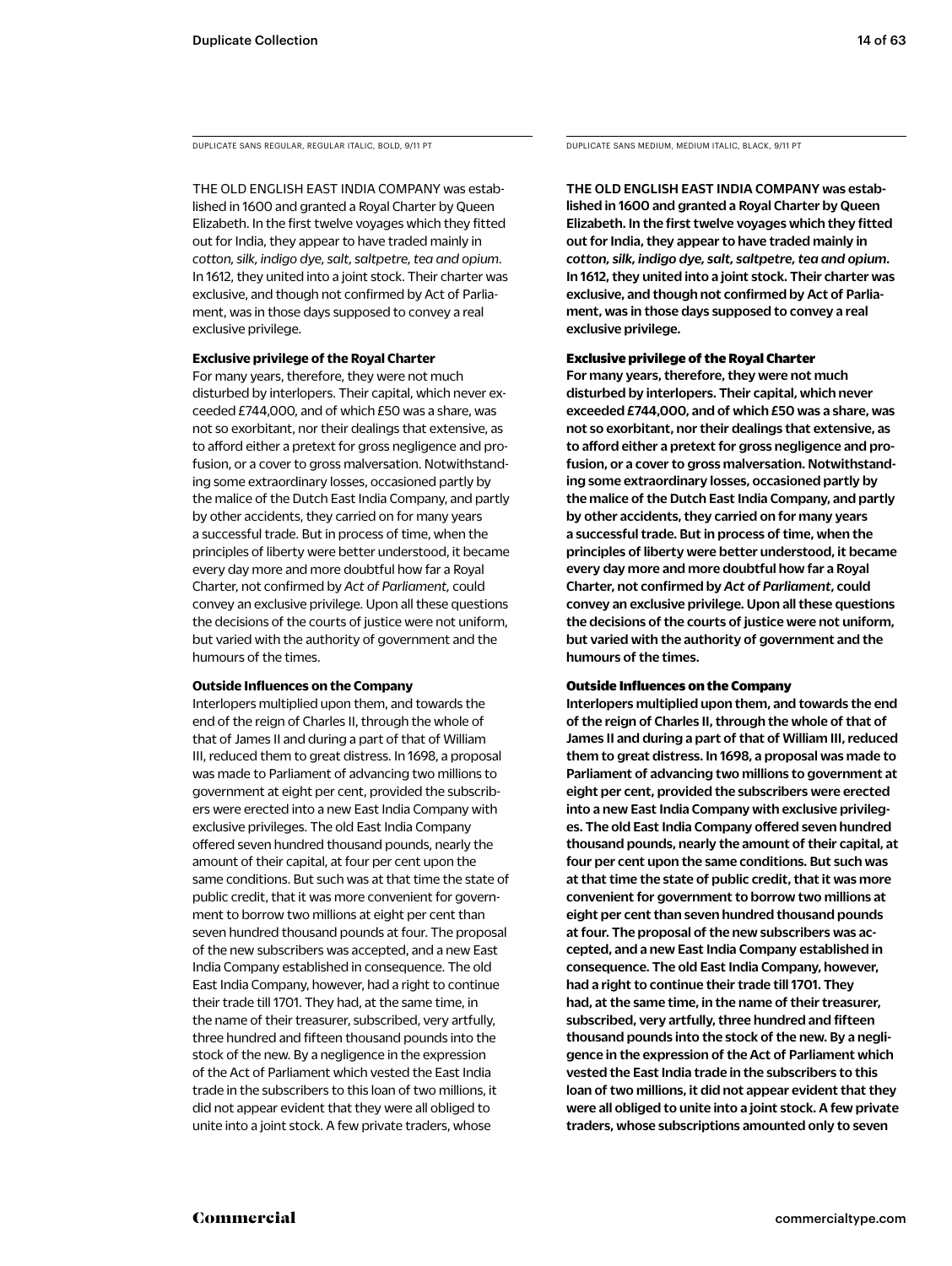## **Duplicate Slab**

When the idea of a serif companion for Duplicate Sans was requested by *Fast Company*, Christian Schwartz decided to take the most direct route. He simply added slabs to the sans in a straightforward manner, doing as little as possible to alter the proportions, contrast, and stylistic details in the process. Duplicate Slab therefore is the perfect match for Duplicate Sans.

### **PUBLISHED** 2013

**DESIGNED BY** CHRISTIAN SCHWARTZ

**12 STYLES** 6 WEIGHTS W/ ITALICS

### **FEATURES**

PROPORTIONAL LINING FIGURES TABULAR LINING FIGURES SUPERSCRIPT/SUBSCRIPT FRACTIONS (PREBUILT AND ARBITRARY) Because its skeleton is neither geometric nor traditionally humanist, Duplicate Slab has an atypical texture for a slab serif: warm and informal. It manages to be quite pretty in its lightest weights, and both friendly and forceful in its heaviest weight. Aside from the Thin and Black, which are designed only for use at larger display sizes, Duplicate Slab is intended for both text and headline use, in a range of six weights.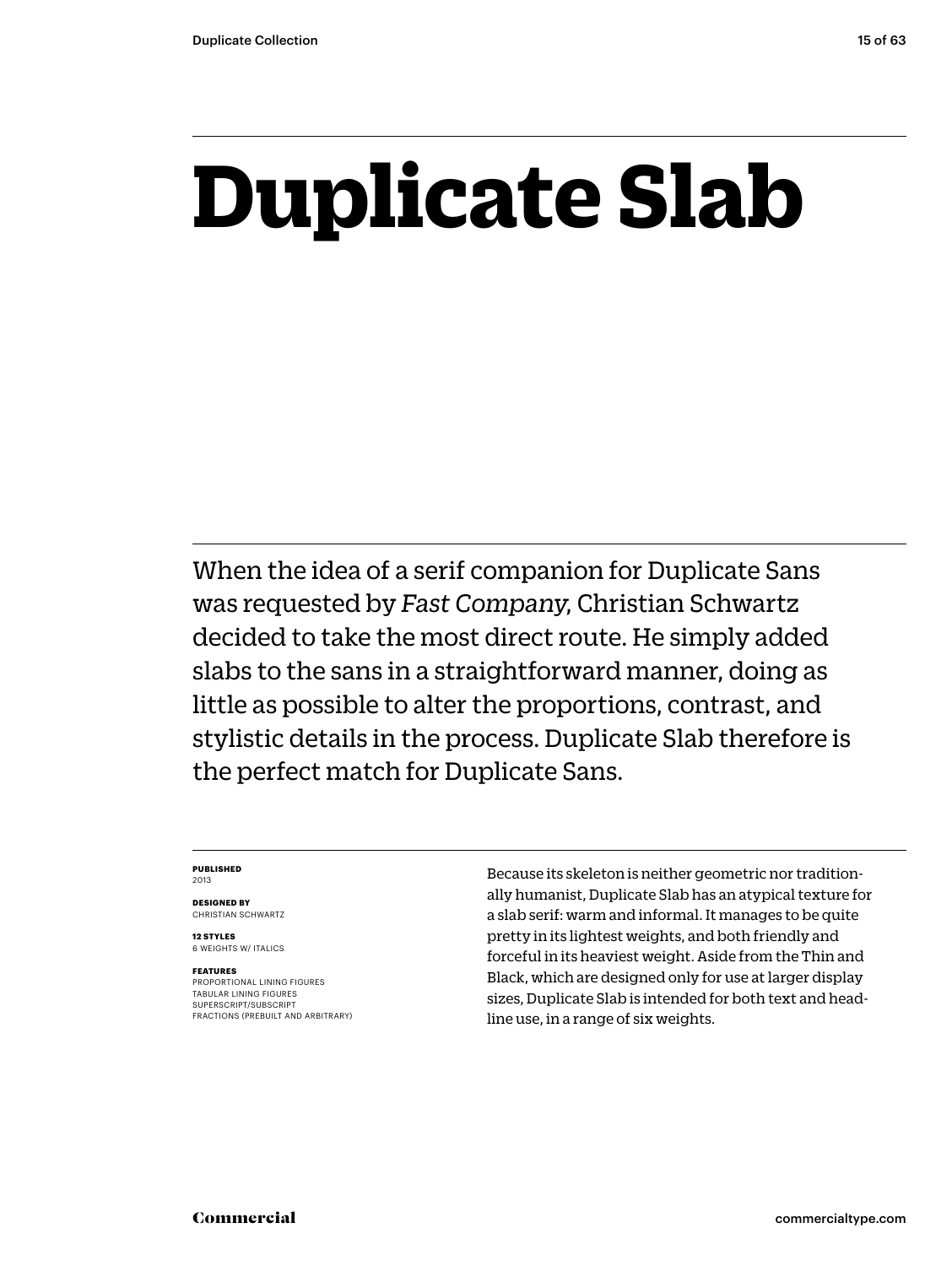## SACRAMENT Þekkingarfræði

DUPLICATE SLAB THIN, 70 PT [ALTERNATE a æ g]

## *CAMOUFLAGE Demonstrative*

DUPLICATE SLAB THIN ITALIC, 70 PT [ALTERNATE a]

### CÓMPRASELO Ursprüngliche DUPLICATE SLAB LIGHT, 70 PT

# *MOITTEETON Counterpunch*

DUPLICATE SLAB LIGHT ITALIC, 70 PT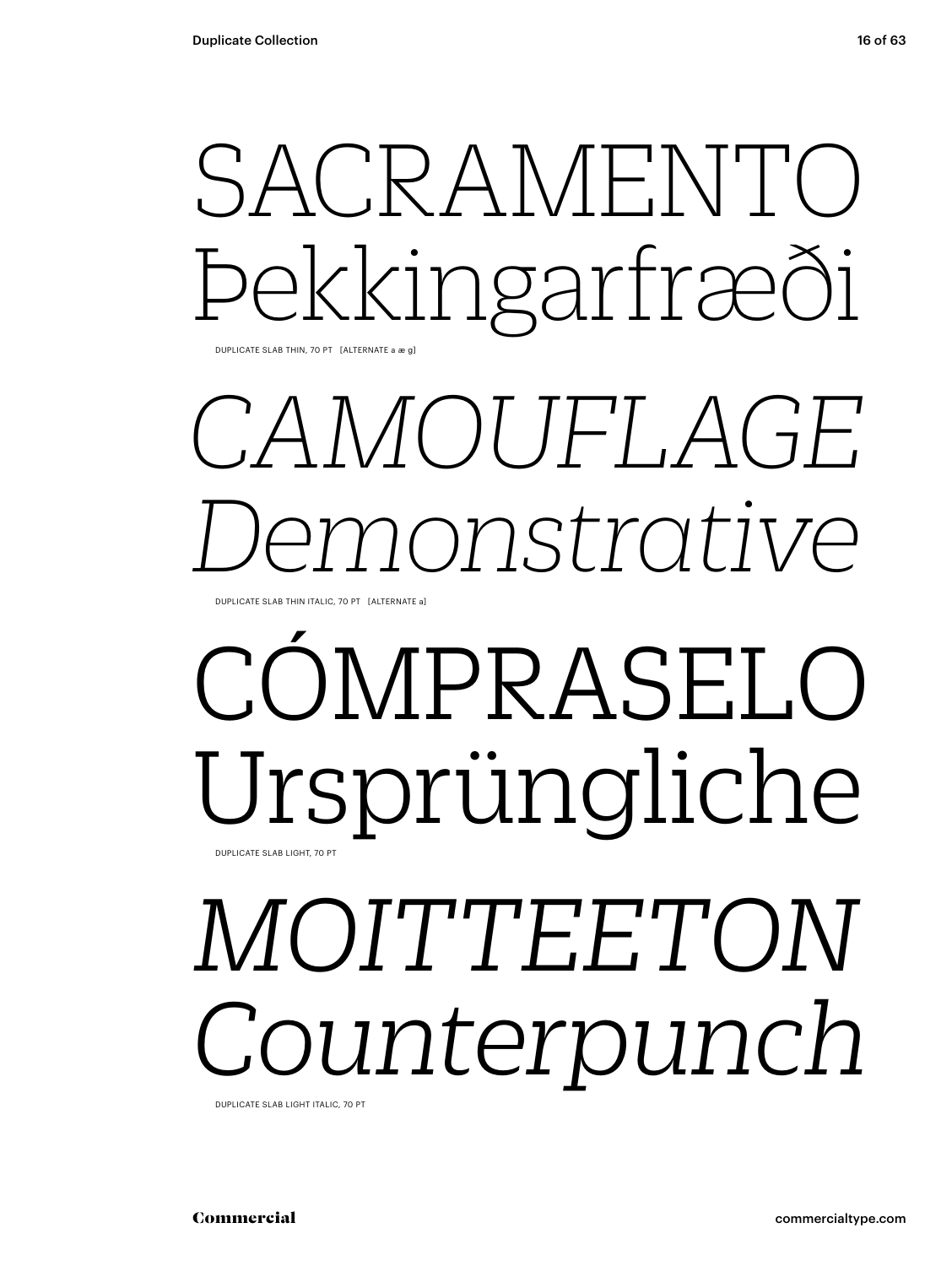### FONOLÓGICO Ankündigung DUPLICATE SLAB REGULAR, 70 PT

*EXPRESIVITA Irrepreensível*

# FENOLOGICO Investigación

DUPLICATE SLAB MEDIUM, 70 PT

DUPLICATE SLAB REGULAR ITALIC, 70 PT

## *EPICYCLICAL Przekształcać*

DUPLICATE SLAB MEDIUM ITALIC, 70 PT

Commercial commercialtype.com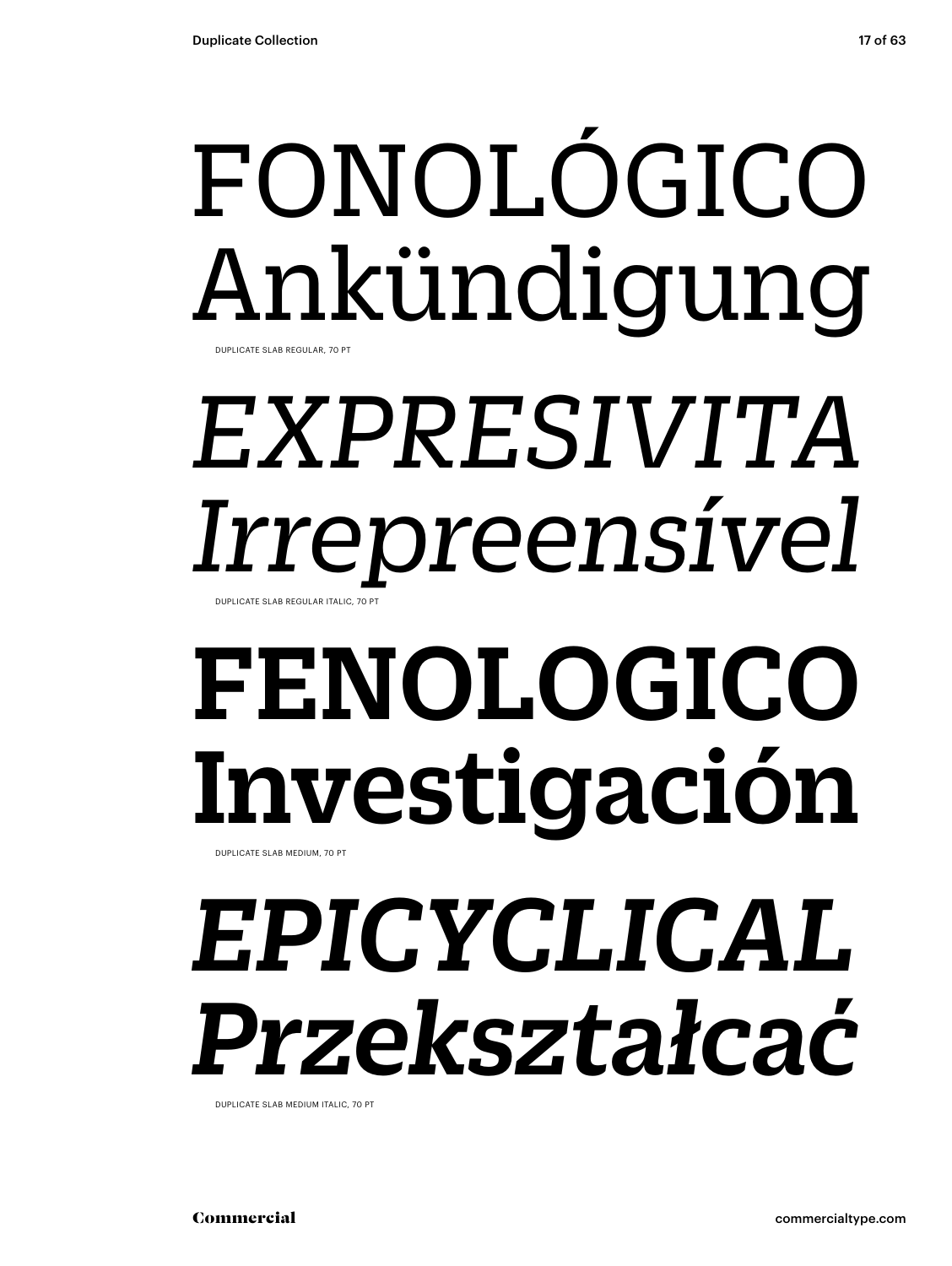## **AUFSTOSSEI Illuminazioni**

DUPLICATE SLAB BOLD, 70 PT

# *VERDEDIGDE Genealogiske*

DUPLICATE SLAB BOLD ITALIC, 70 PT

# HIDROGÊNIO Mustachioed

DUPLICATE SLAB BLACK, 70 PT [ALTERNATE a]

## *EPONYMOUS Sjóræningjar*

DUPLICATE SLAB BLACK ITALIC, 70 PT [ALTERNATE a æ]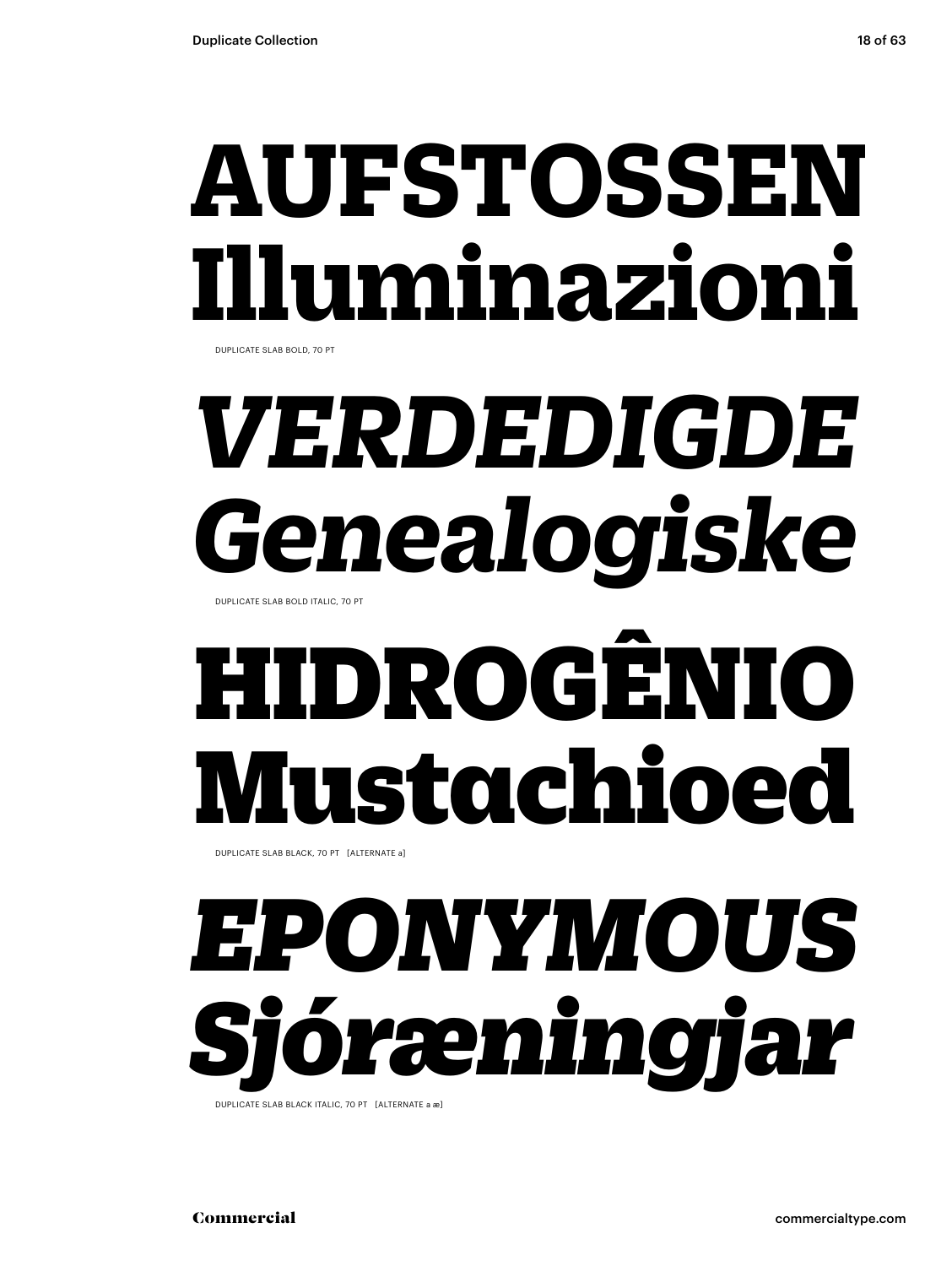NATIONALRÅDET HAR 11.000 LEDAMÖTER Very nearly  $\frac{\gamma_{11}}{\gamma_{11}}$  of respondents indicated that *UNITED STATES NATIONAL PARK SERVICE Located in the heart of the Burgundy region*

DUPLICATE SLAB THIN, THIN ITALI

THEY SPIED THROUGH THE HAGIOSCOPE Finns det något att göra åt glädjebetygen *FRITT FRAM ATT BEDRIVA TORGHANDEL Dieses Merkmal entstand ursprünglich als*

DUPLICATE SLAB LIGHT, LIGHT ITALIC, 24 PT [ALTERNATE a]

TRYING TO FORMULATE DISTINCTIONS End-of-year revenues of over €2.7 million *LE DEUXIÈME RÉSEAU MONOCLINIQUE Terrängbil 1312 är en radiolänkterrängbil*

DUPLICATE SLAB REGULAR, REGULAR ITALIC, 24 PT

APARTE DE ÉSTOS, OTROS 80 ESTADOS Wskazują że ma ona masę 1,1 ± 0,1 GeV/c2 *ZAHLREICHE RENAISSANCEGEBÄUDEN Festival Internazionale del Film di Roma*

DUPLICATE SLAB MEDIUM, MEDIUM ITALIC, 24 PT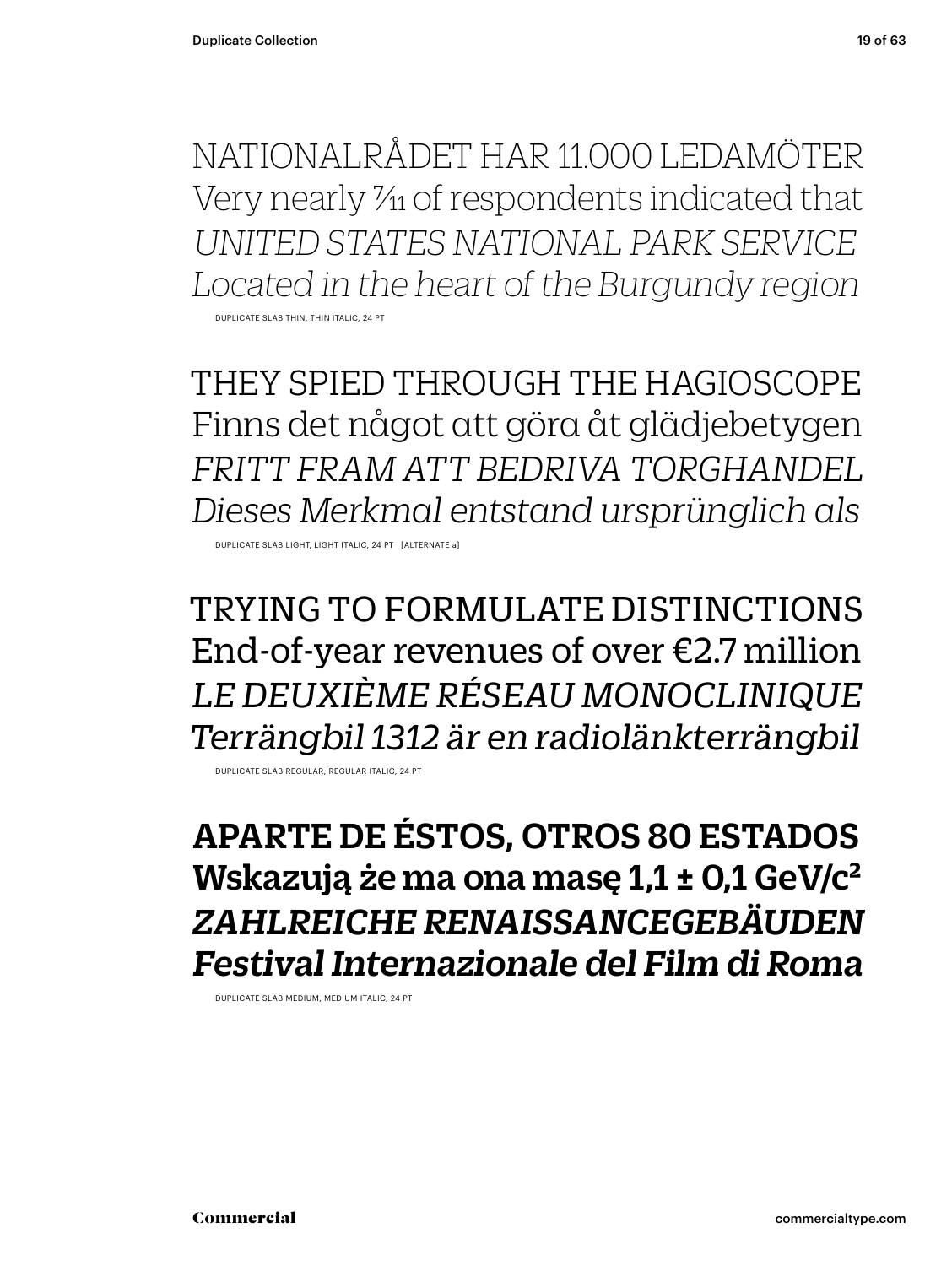### **ALLE PRÜFUNGEN FINDEN BEI CA. 24 % The Most Prestigious Awards in History RARE RECORDINGS HAD HIM IN SHOCK Automechaniker erfindet Rettungstüte**

DUPLICATE SLAB BOLD, 24 PT [ALTERNATE a g]

*UNA STORIA DELLA MUSICA ITALIANA Hoofdkwartier van de Verenigde Naties TALL TALES & QUESTIONABLE QUERNS Marcada por una constante creatividad*

DUPLICATE SLAB BOLD ITALIC, 24 PT

LE QUARTET MYTHIQUE DE COLTRANE Found over 1.25 million ersatz jade cats HISTORIC TRAIL LAKES CAMPGROUND A huge step toward material interfaces

DUPLICATE SLAB BLACK, 24 PT

*COMPOSED BY THE CIVIL PARISHES OF Has won the enthusiastic endorsement EN AF DE VIGTIGSTE JAZZUDGIVELSER A diferença entre ambas as medidas se*

DUPLICATE SLAB BLACK ITALIC, 24 PT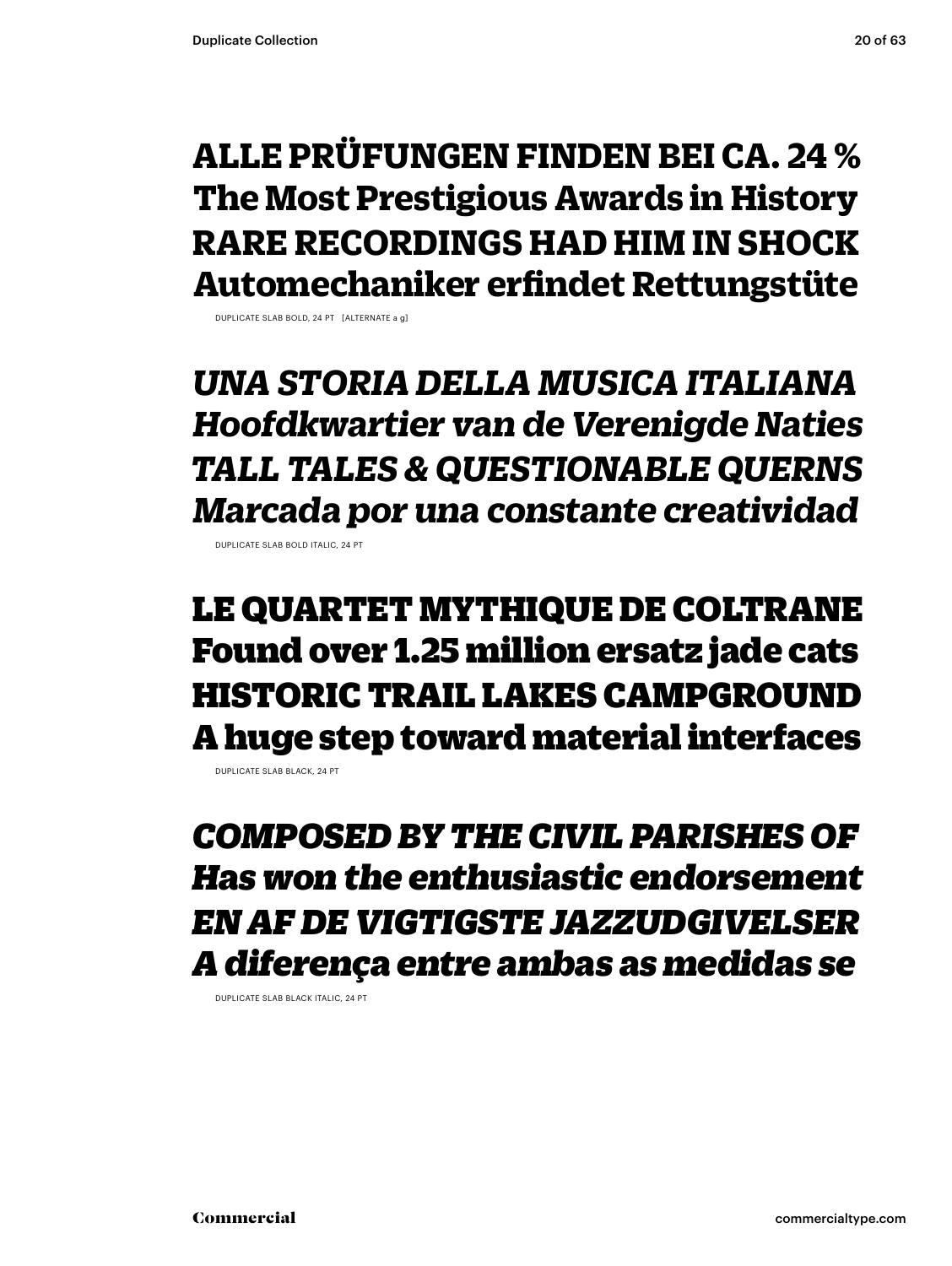## Grandüklüğü'nün

DUPLICATE SLAB THIN, 60 PT [ALTERNATE a]

### Acontecimientos DUPLICATE SLAB LIGHT, 60 PT

### Rijksuniversiteit DUPLICATE SLAB REGULAR, 60 PT

### Åttahjulsdrivna DUPLICATE SLAB MEDIUM, 60 PT

### **ncentrazione**

DUPLICATE SLAB BOLD, 60 PT

### Emulsifications

DUPLICATE SLAB BLACK, 60 PT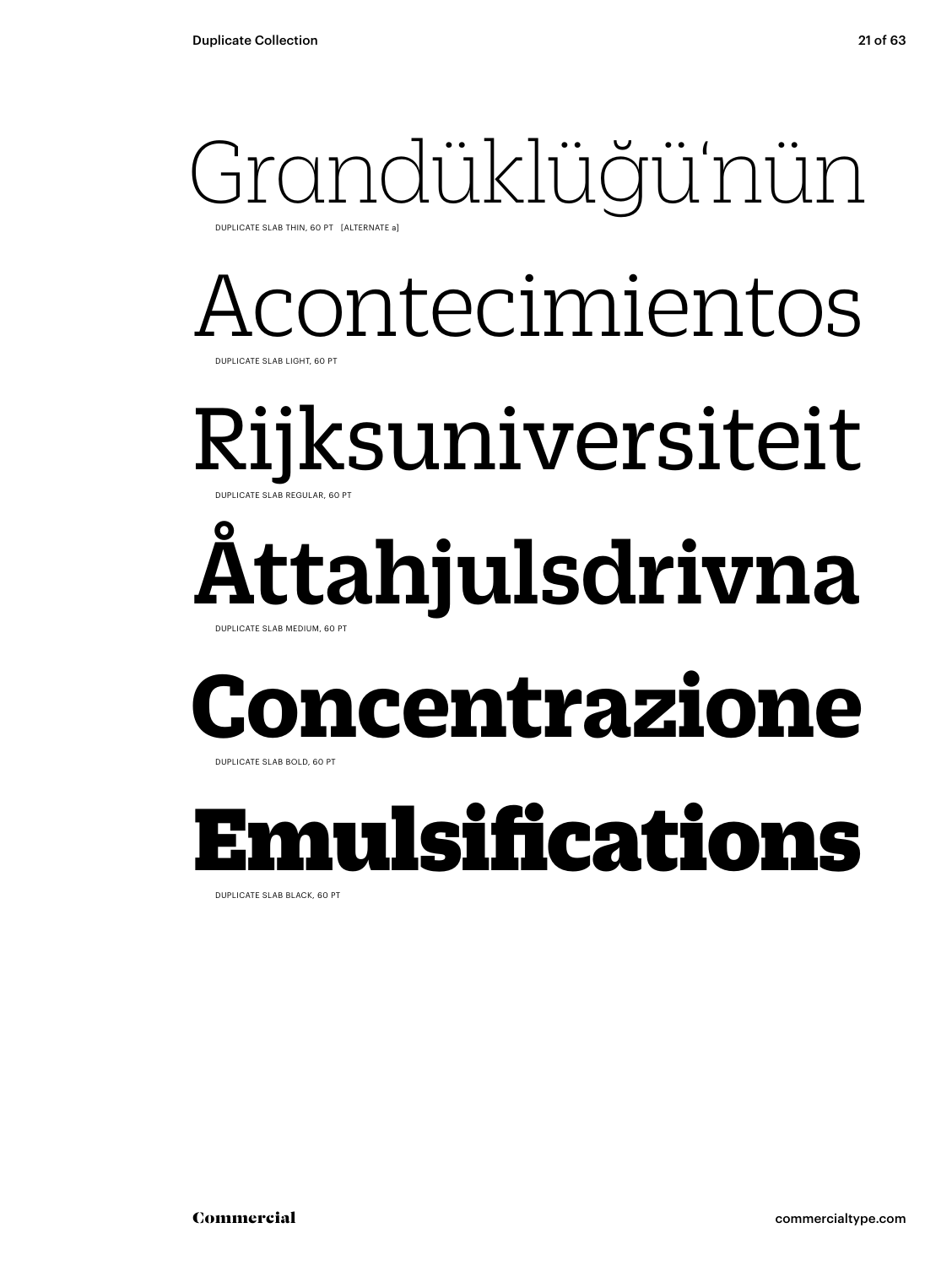

DUPLICATE SLAB THIN ITALIC, 60 PT

## *Particulièrement*

DUPLICATE SLAB LIGHT ITALIC, 60 PT

*Suprasegmental*  DUPLICATE SLAB REGULAR ITALIC, 60 PT [ALTERNATE g]

## *Monochromatic*

DUPLICATE SLAB MEDIUM ITALIC, 60 PT [ALTERNATE a

### *Schießscharten*

DUPLICATE SLAB BOLD ITALIC, 60 PT

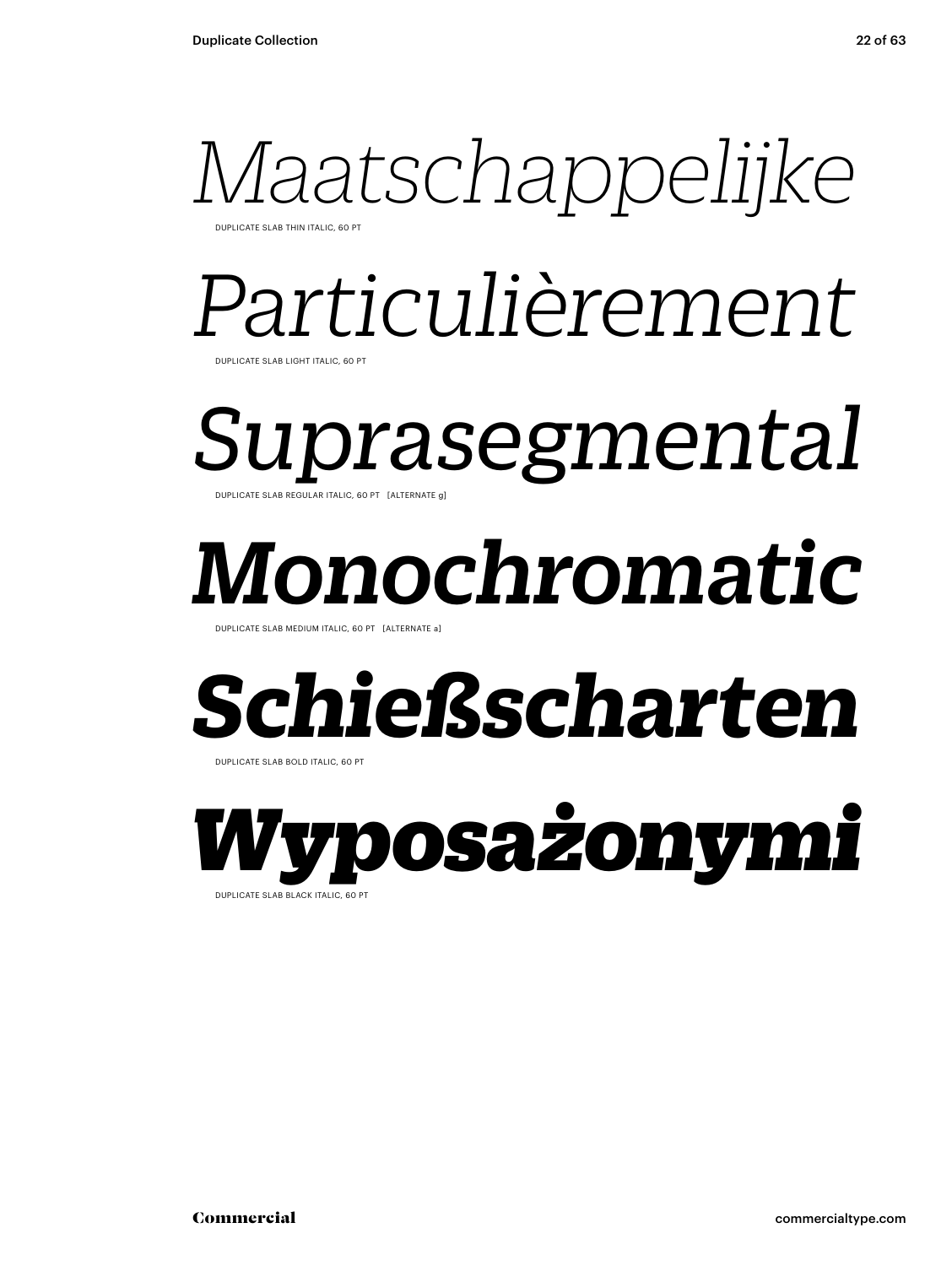DUPLICATE SLAB REGULAR, REGULAR ITALIC, BOLD, 16/19 PT

REGULAR ALL CAPS

REGULAR

BOLD

THE SPANISH WAR, which began in 1739, and the French war which soon followed it occasioned further increase of the debt, which, on the 31st of December 1748, after it had been concluded by the **Treaty of Aix-la-Chapelle**, amounted to £78,293,313. The most profound peace of the seventeen years of continuance had taken no more than £8,328,354 from it. A war of less than nine years' continuance added £31,338,689 to it (Refer to James Postlethwaite's *History of the Public Revenue*). During the administration of Mr. Pelham, the interest of the public debt was reduced from 4% to 3%; or at least measures were taken for reducing it, from four to three per cent; **the sinking fund** was increased, and some part of the public debt was paid off. In 1755, before the breaking out of the late war, the funded debt of Great Britain amounted to £72,289,673. On the 5th of January 1763, at the conclusion of the peace, the funded debt amounted to £122,603,336. The unfunded debt has been stated at £13,927,589. But the expense occasioned by the war did not end with the conclusion of the peace, so that though, on the 5th of January 1764, the funded debt was increased (partly by a new loan, and partly by funding a part of the unfunded debt) to £129,586,78, there still remained (according to the very well informed author of *Considerations on the Trade and Finances of Great Britain*) an unfunded debt which was brought to account

REGULAR ITALIC

BOLD

REGULAR ITALIC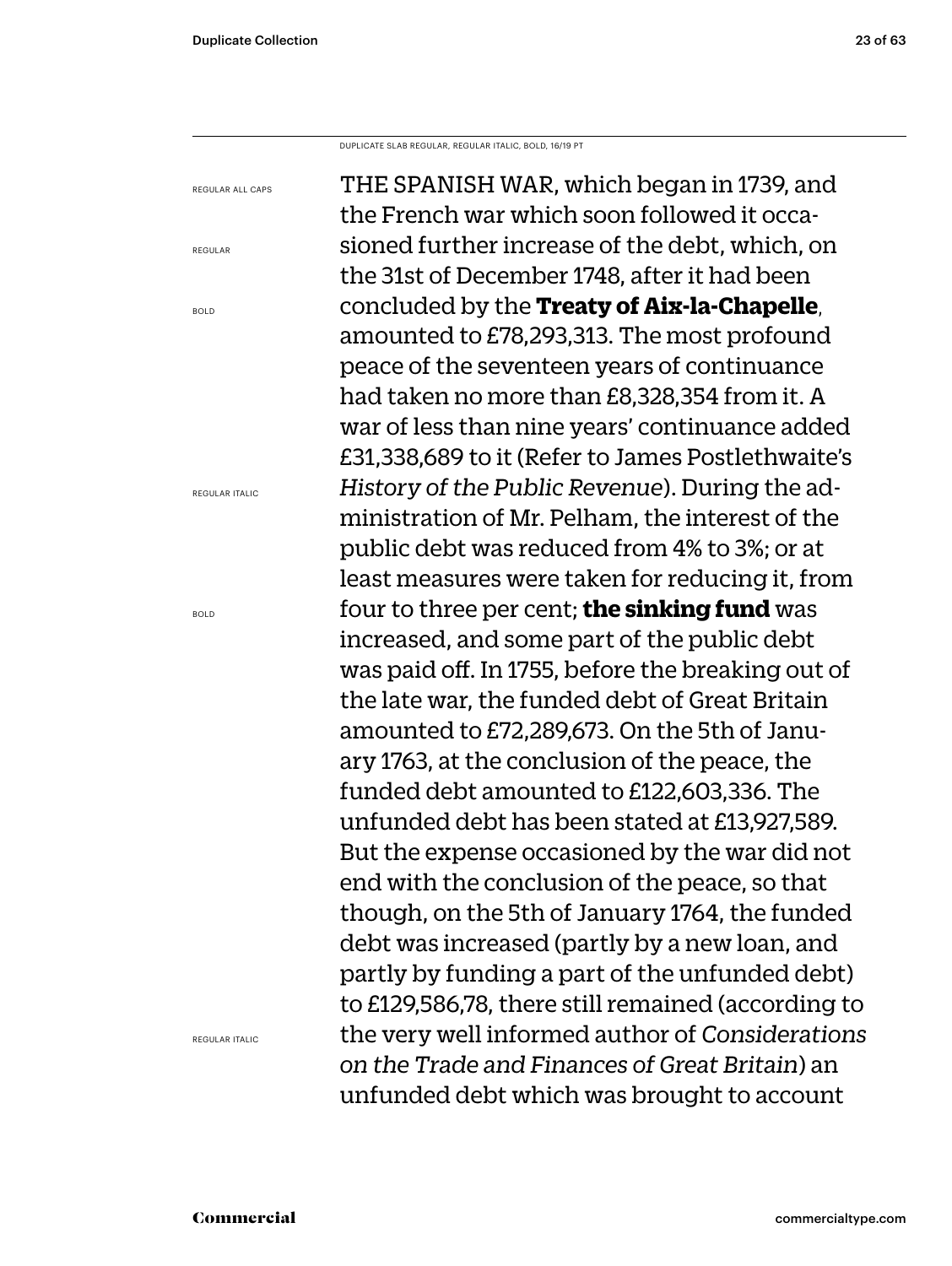DUPLICATE SLAB LIGHT, LIGHT ITALIC, MEDIUM, 10/12 PT

THE OLD ENGLISH EAST INDIA COMPANY was established in 1600 and granted a Royal Charter by Queen Elizabeth. In the first twelve voyages which they fitted out for India, they appear to have traded mainly in *cotton, silk, indigo dye, salt, saltpetre, tea and opium*. In 1612, they united into a joint stock. Their charter was exclusive, and though not confirmed by Act of Parliament, was in those days supposed to convey a real exclusive privilege.

### Exclusive privilege of the Royal Charter

For many years, therefore, they were not much disturbed by interlopers. Their capital, which never exceeded £744,000, and of which £50 was a share, was not so exorbitant, nor their dealings that extensive, as to afford either a pretext for gross negligence and profusion, or a cover to gross malversation. Notwithstanding some extraordinary losses, occasioned partly by the malice of the Dutch East India Company, and partly by other accidents, they carried on for many years a successful trade. But in process of time, when the principles of liberty were better understood, it became every day more and more doubtful how far a Royal Charter, not confirmed by *Act of Parliament*, could convey an exclusive privilege. Upon all these questions the decisions of the courts of justice were not uniform, but varied with the authority of government and the humours of the times.

### Outside Influences on the Company

Interlopers multiplied upon them, and towards the end of the reign of Charles II, through the whole of that of James II and during a part of that of William III, reduced them to great distress. In 1698, a proposal was made to Parliament of advancing two millions to government at eight per cent, provided the subscribers were erected into a new East India Company with exclusive privileges. The old East India Company offered seven hundred thousand pounds, nearly the amount of their capital, at four per cent upon the same conditions. But such was at that time the state of public credit, that it was more convenient for government to borrow two millions at eight per cent than seven hundred thousand pounds at four. The proposal of the new subscribers was accepted, and a new East India Company established in consequence.

DUPLICATE SLAB REGULAR, REGULAR ITALIC, BOLD, 10/12 PT

THE OLD ENGLISH EAST INDIA COMPANY was established in 1600 and granted a Royal Charter by Queen Elizabeth. In the first twelve voyages which they fitted out for India, they appear to have traded mainly in *cotton, silk, indigo dye, salt, saltpetre, tea and opium*. In 1612, they united into a joint stock. Their charter was exclusive, and though not confirmed by Act of Parliament, was in those days supposed to convey a real exclusive privilege.

### **Exclusive privilege of the Royal Charter**

For many years, therefore, they were not much disturbed by interlopers. Their capital, which never exceeded £744,000, and of which £50 was a share, was not so exorbitant, nor their dealings that extensive, as to afford either a pretext for gross negligence and profusion, or a cover to gross malversation. Notwithstanding some extraordinary losses, occasioned partly by the malice of the Dutch East India Company, and partly by other accidents, they carried on for many years a successful trade. But in process of time, when the principles of liberty were better understood, it became every day more and more doubtful how far a Royal Charter, not confirmed by *Act of Parliament,* could convey an exclusive privilege. Upon all these questions the decisions of the courts of justice were not uniform, but varied with the authority of government and the humours of the times.

### **Outside Influences on the Company**

Interlopers multiplied upon them, and towards the end of the reign of Charles II, through the whole of that of James II and during a part of that of William III, reduced them to great distress. In 1698, a proposal was made to Parliament of advancing two millions to government at eight per cent, provided the subscribers were erected into a new East India Company with exclusive privileges. The old East India Company offered seven hundred thousand pounds, nearly the amount of their capital, at four per cent upon the same conditions. But such was at that time the state of public credit, that it was more convenient for government to borrow two millions at eight per cent than seven hundred thousand pounds at four. The proposal of the new subscribers was accepted, and a new East India Company established in consequence.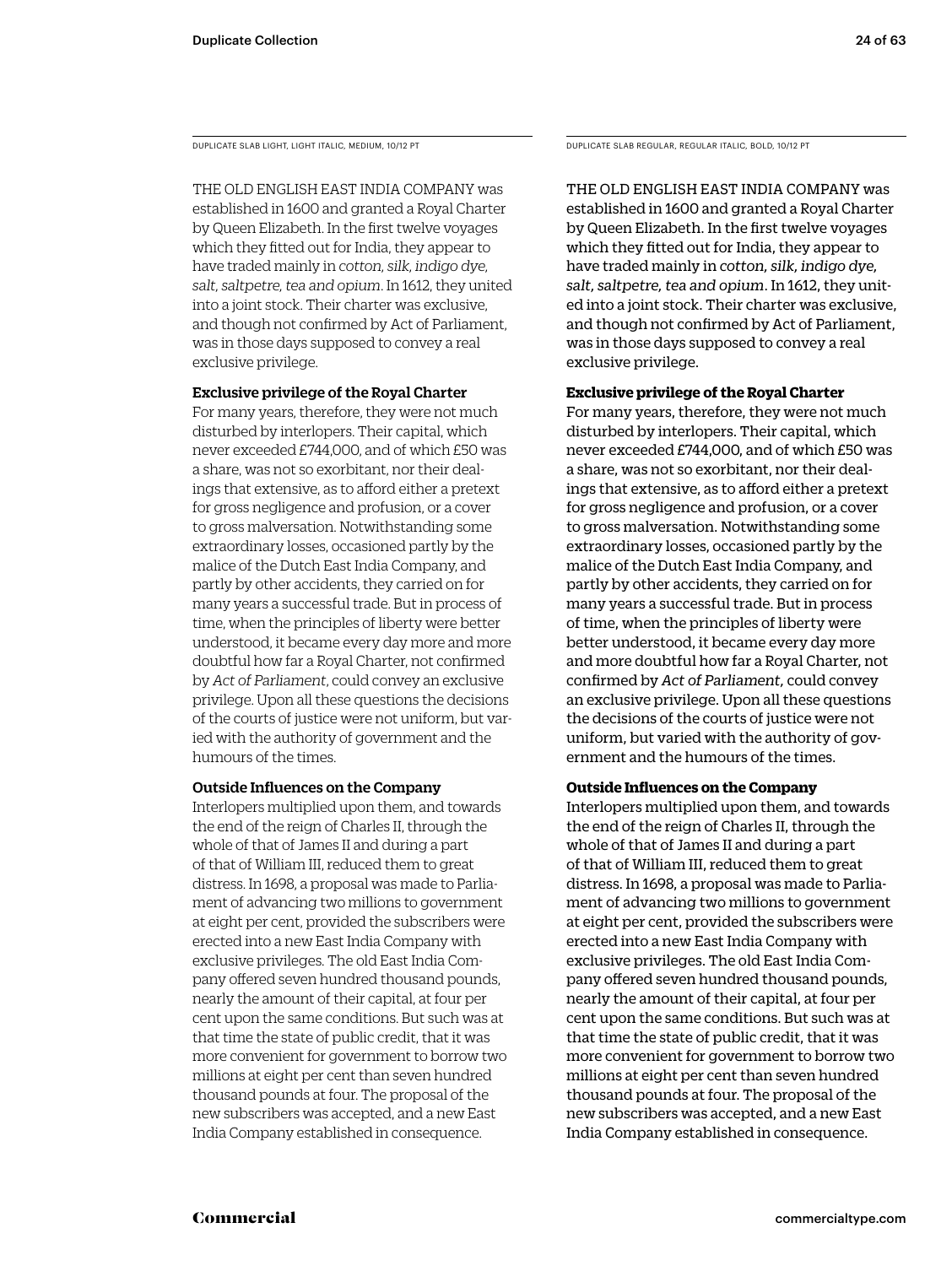DUPLICATE SLAB REGULAR, REGULAR ITALIC, BOLD, 10/12 PT [NO ALTERNATES]

THE OLD ENGLISH EAST INDIA COMPANY was established in 1600 and granted a Royal Charter by Queen Elizabeth. In the first twelve voyages which they fitted out for India, they appear to have traded mainly in *cotton, silk, indigo dye, salt, saltpetre, tea and opium*. In 1612, they united into a joint stock. Their charter was exclusive, and though not confirmed by Act of Parliament, was in those days supposed to convey a real exclusive privilege.

### **Exclusive privilege of the Royal Charter**

For many years, therefore, they were not much disturbed by interlopers. Their capital, which never exceeded £744,000, and of which £50 was a share, was not so exorbitant, nor their dealings that extensive, as to afford either a pretext for gross negligence and profusion, or a cover to gross malversation. Notwithstanding some extraordinary losses, occasioned partly by the malice of the Dutch East India Company, and partly by other accidents, they carried on for many years a successful trade. But in process of time, when the principles of liberty were better understood, it became every day more and more doubtful how far a Royal Charter, not confirmed by *Act of Parliament*, could convey an exclusive privilege. Upon all these questions the decisions of the courts of justice were not uniform, but varied with the authority of government and the humours of the times.

### **Outside Influences on the Company**

Interlopers multiplied upon them, and towards the end of the reign of Charles II, through the whole of that of James II and during a part of that of William III, reduced them to great distress. In 1698, a proposal was made to Parliament of advancing two millions to government at eight per cent, provided the subscribers were erected into a new East India Company with exclusive privileges. The old East India Company offered seven hundred thousand pounds, nearly the amount of their capital, at four per cent upon the same conditions. But such was at that time the state of public credit, that it was more convenient for government to borrow two millions at eight per cent than seven hundred thousand pounds at four. The proposal of the new subscribers was accepted, and a new East India Company established in consequence.

DUPLICATE SLAB REGULAR, REGULAR ITALIC, BOLD, 10/12 PT [ALTERNATE Q a g y 6 9]

THE OLD ENGLISH EAST INDIA COMPANY was established in 1600 and granted a Royal Charter by Queen Elizabeth. In the first twelve voyages which they fitted out for India, they appear to have traded mainly in *cotton, silk, indigo dye, salt, saltpetre, tea and opium*. In 1612, they united into a joint stock. Their charter was exclusive, and though not confirmed by Act of Parliament, was in those days supposed to convey a real exclusive privilege.

### **Exclusive privilege of the Royal Charter**

For many years, therefore, they were not much disturbed by interlopers. Their capital, which never exceeded £744,000, and of which £50 was a share, was not so exorbitant, nor their dealings that extensive, as to afford either a pretext for gross negligence and profusion, or a cover to gross malversation. Notwithstanding some extraordinary losses, occasioned partly by the malice of the Dutch East India Company, and partly by other accidents, they carried on for many years a successful trade. But in process of time, when the principles of liberty were better understood, it became every day more and more doubtful how far a Royal Charter, not confirmed by *Act of Parliament*, could convey an exclusive privilege. Upon all these questions the decisions of the courts of justice were not uniform, but varied with the authority of government and the humours of the times.

### **Outside Influences on the Company**

Interlopers multiplied upon them, and towards the end of the reign of Charles II, through the whole of that of James II and during a part of that of William III, reduced them to great distress. In 1698, a proposal was made to Parliament of advancing two millions to government at eight per cent, provided the subscribers were erected into a new East India Company with exclusive privileges. The old East India Company offered seven hundred thousand pounds, nearly the amount of their capital, at four per cent upon the same conditions. But such was at that time the state of public credit, that it was more convenient for government to borrow two millions at eight per cent than seven hundred thousand pounds at four. The proposal of the new subscribers was accepted, and a new East India Company established in consequence.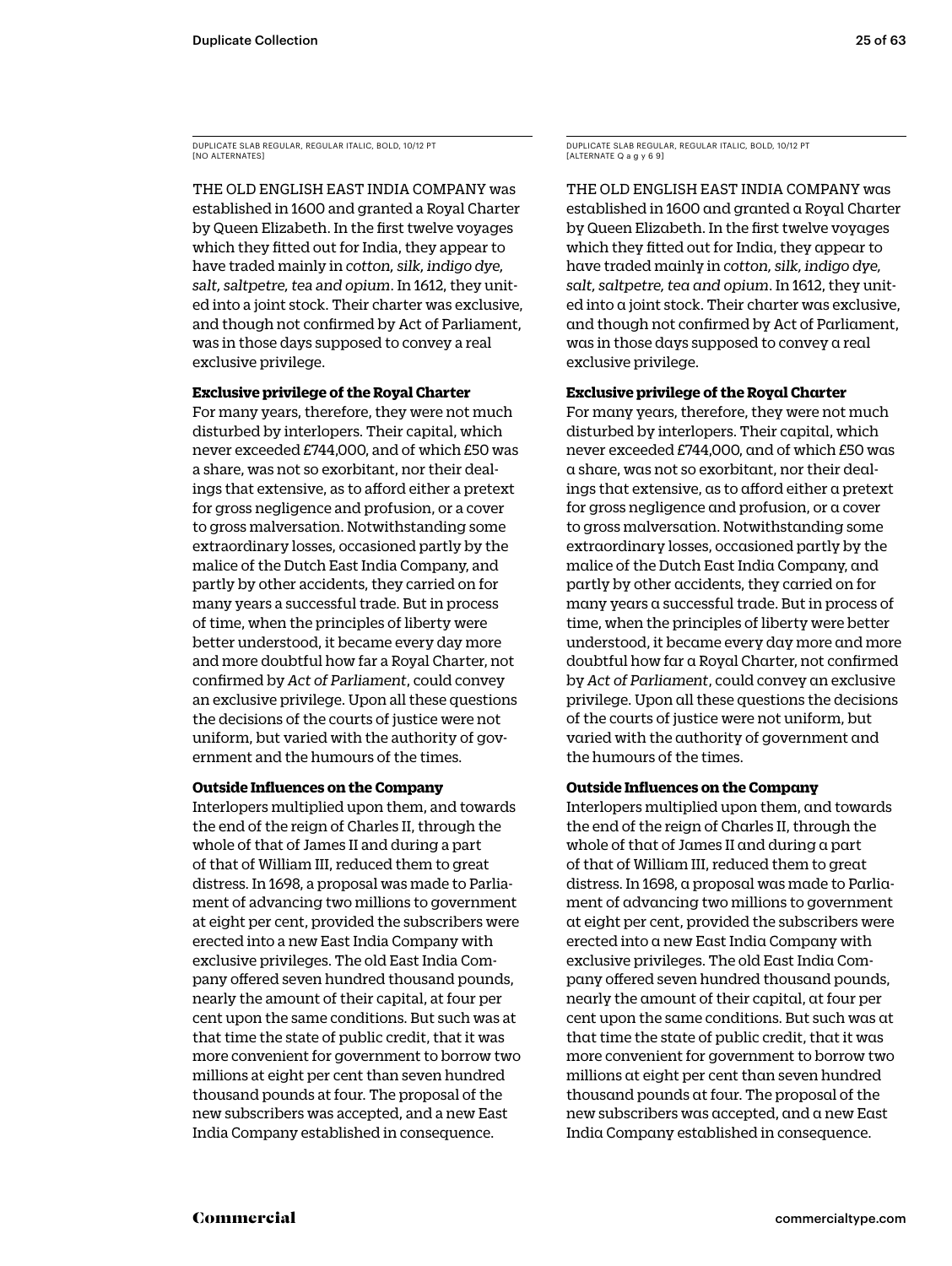DUPLICATE SLAB REGULAR, REGULAR ITALIC, BOLD, 9/11 PT DUPLICATE SLAB MEDIUM, MEDIUM ITALIC, BLACK, 9/11 PT

THE OLD ENGLISH EAST INDIA COMPANY was established in 1600 and granted a Royal Charter by Queen Elizabeth. In the first twelve voyages which they fitted out for India, they appear to have traded mainly in *cotton, silk, indigo dye, salt, saltpetre, tea and opium*. In 1612, they united into a joint stock. Their charter was exclusive, and though not confirmed by Act of Parliament, was in those days supposed to convey a real exclusive privilege.

### **Exclusive privilege of the Royal Charter**

For many years, therefore, they were not much disturbed by interlopers. Their capital, which never exceeded £744,000, and of which £50 was a share, was not so exorbitant, nor their dealings that extensive, as to afford either a pretext for gross negligence and profusion, or a cover to gross malversation. Notwithstanding some extraordinary losses, occasioned partly by the malice of the Dutch East India Company, and partly by other accidents, they carried on for many years a successful trade. But in process of time, when the principles of liberty were better understood, it became every day more and more doubtful how far a Royal Charter, not confirmed by *Act of Parliament,* could convey an exclusive privilege. Upon all these questions the decisions of the courts of justice were not uniform, but varied with the authority of government and the humours of the times.

### **Outside Influences on the Company**

Interlopers multiplied upon them, and towards the end of the reign of Charles II, through the whole of that of James II and during a part of that of William III, reduced them to great distress. In 1698, a proposal was made to Parliament of advancing two millions to government at eight per cent, provided the subscribers were erected into a new East India Company with exclusive privileges. The old East India Company offered seven hundred thousand pounds, nearly the amount of their capital, at four per cent upon the same conditions. But such was at that time the state of public credit, that it was more convenient for government to borrow two millions at eight per cent than seven hundred thousand pounds at four. The proposal of the new subscribers was accepted, and a new East India Company established in consequence. The old East India Company, however, had a right to continue their trade till 1701. They had, at the same time, in the name of their treasurer, subscribed, very artfully, three hundred and fifteen thousand pounds into the stock of the new. By a negligence in the expression of the Act of Parliament which vested the East India trade in the subscribers to this loan of two millions, it did not appear evident that they were all obliged to unite into

THE OLD ENGLISH EAST INDIA COMPANY was established in 1600 and granted a Royal Charter by Queen Elizabeth. In the first twelve voyages which they fitted out for India, they appear to have traded mainly in *cotton, silk, indigo dye, salt, saltpetre, tea and opium*. In 1612, they united into a joint stock. Their charter was exclusive, and though not confirmed by Act of Parliament, was in those days supposed to convey a real exclusive privilege.

### Exclusive privilege of the Royal Charter

For many years, therefore, they were not much disturbed by interlopers. Their capital, which never exceeded £744,000, and of which £50 was a share, was not so exorbitant, nor their dealings that extensive, as to afford either a pretext for gross negligence and profusion, or a cover to gross malversation. Notwithstanding some extraordinary losses, occasioned partly by the malice of the Dutch East India Company, and partly by other accidents, they carried on for many years a successful trade. But in process of time, when the principles of liberty were better understood, it became every day more and more doubtful how far a Royal Charter, not confirmed by *Act of Parliament*, could convey an exclusive privilege. Upon all these questions the decisions of the courts of justice were not uniform, but varied with the authority of government and the humours of the times.

### Outside Influences on the Company

Interlopers multiplied upon them, and towards the end of the reign of Charles II, through the whole of that of James II and during a part of that of William III, reduced them to great distress. In 1698, a proposal was made to Parliament of advancing two millions to government at eight per cent, provided the subscribers were erected into a new East India Company with exclusive privileges. The old East India Company offered seven hundred thousand pounds, nearly the amount of their capital, at four per cent upon the same conditions. But such was at that time the state of public credit, that it was more convenient for government to borrow two millions at eight per cent than seven hundred thousand pounds at four. The proposal of the new subscribers was accepted, and a new East India Company established in consequence. The old East India Company, however, had a right to continue their trade till 1701. They had, at the same time, in the name of their treasurer, subscribed, very artfully, three hundred and fifteen thousand pounds into the stock of the new. By a negligence in the expression of the Act of Parliament which vested the East India trade in the subscribers to this loan of two millions, it did not appear evident that they were all obliged to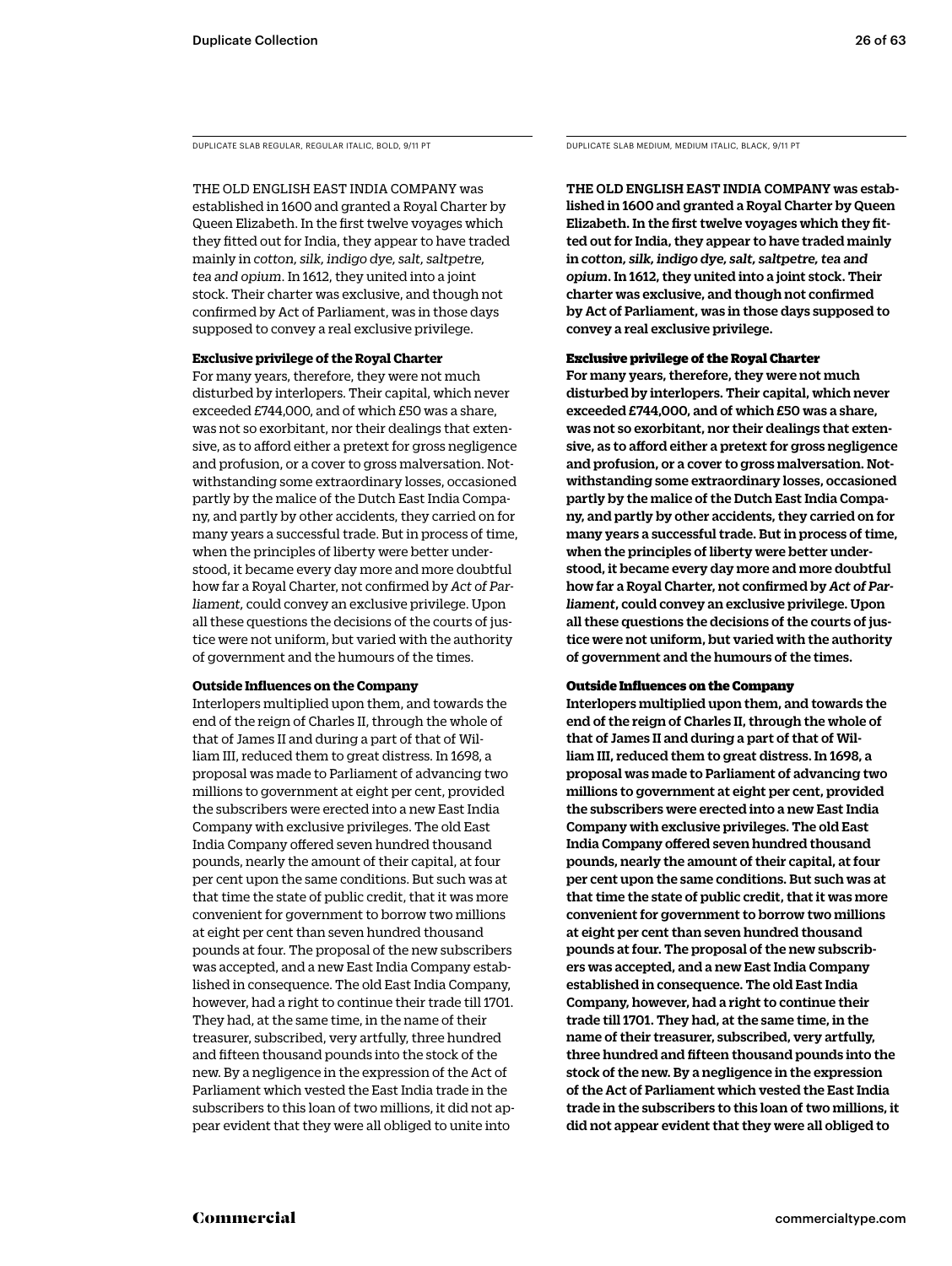## **Duplicate Ionic**

The bracketed serifs & ball terminals of the traditional Clarendon, also known as Ionic, first emerged in Britain in the middle of the 19th century. While combining these structures with a contemporary interpretation of Antique Olive seems counterintutive, the marriage feels suprisingly natural. Mark Porter and Simon Esterson used the family first in their 2013 redesign of the *Neue Züricher Zeitung am Sonntag.*

### **PUBLISHED** 2013

**DESIGNED BY** MIGUEL REYES AND CHRISTIAN SCHWARTZ

**12 STYLES** 6 WEIGHTS W/ ITALICS

### **FEATURES**

PROPORTIONAL LINING FIGURES TABULAR LINING FIGURES SUPERSCRIPT/SUBSCRIPT FRACTIONS (PREBUILT AND ARBITRARY) Because the Ionic genre has long been a common choice for text in newspapers, Duplicate Ionic is a natural choice for long texts. The romans are a collaboration between Christian Schwartz and Miguel Reyes, but the italic is fully Reyes's creation, departing from the sloped romans seen in Duplicate Sans and Slab with a true cursive. Duplicate Ionic is intended for both text & headline use, in a range of six weights.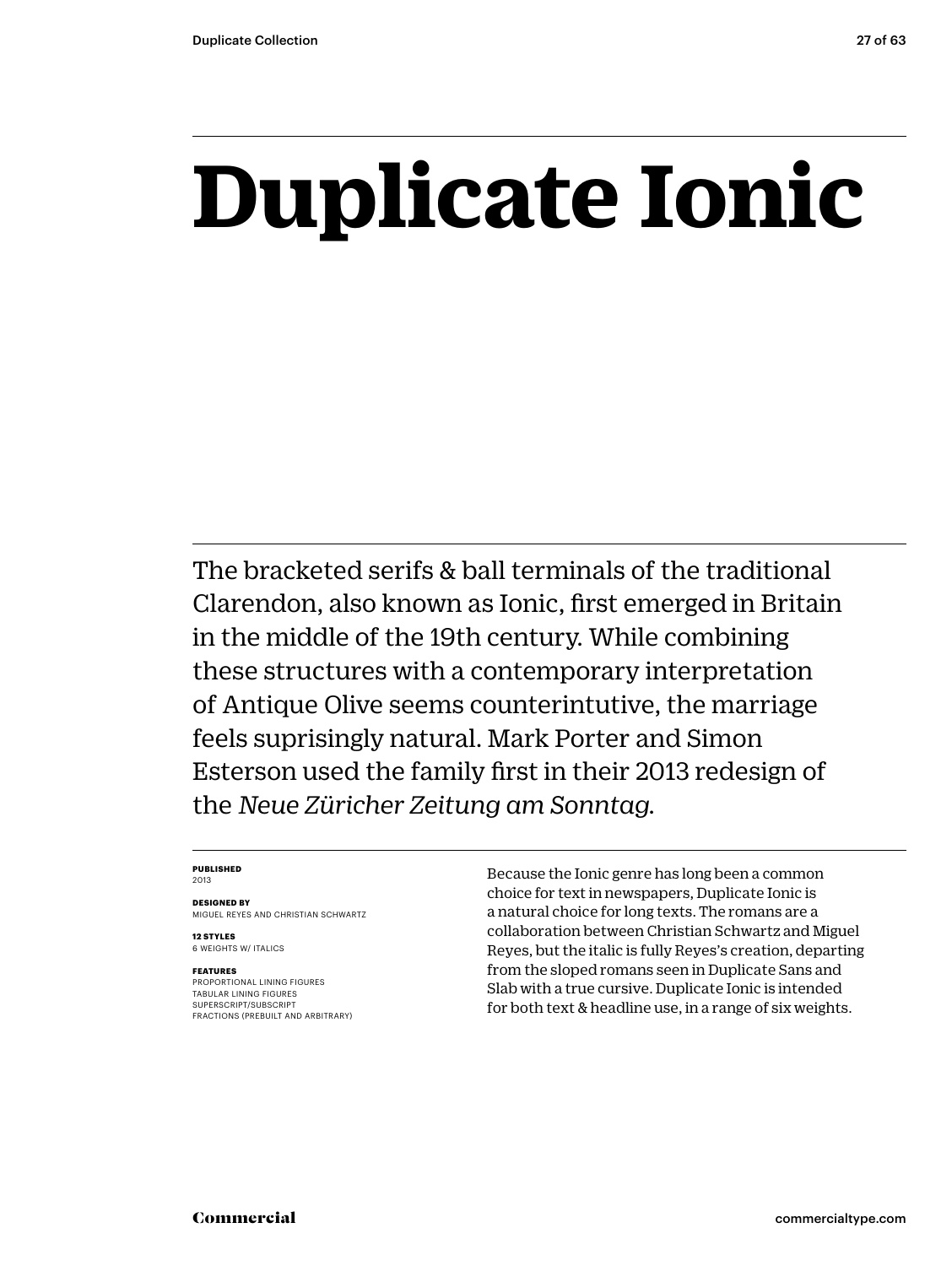### LINDISFARNE nmenlignes DUPLICATE IONIC THIN, 70 PT

### *DESIGNATION Epigravettiano* DUPLICATE IONIC THIN ITALIC, 70 PT

### DÉRACINANT Onregelmatige DUPLICATE IONIC LIGHT, 70 PT [ALTERNATE R]

# *SISTEMÁTICO Beispielsweise*

DUPLICATE IONIC LIGHT ITALIC, 70 PT [ALTERNATE C]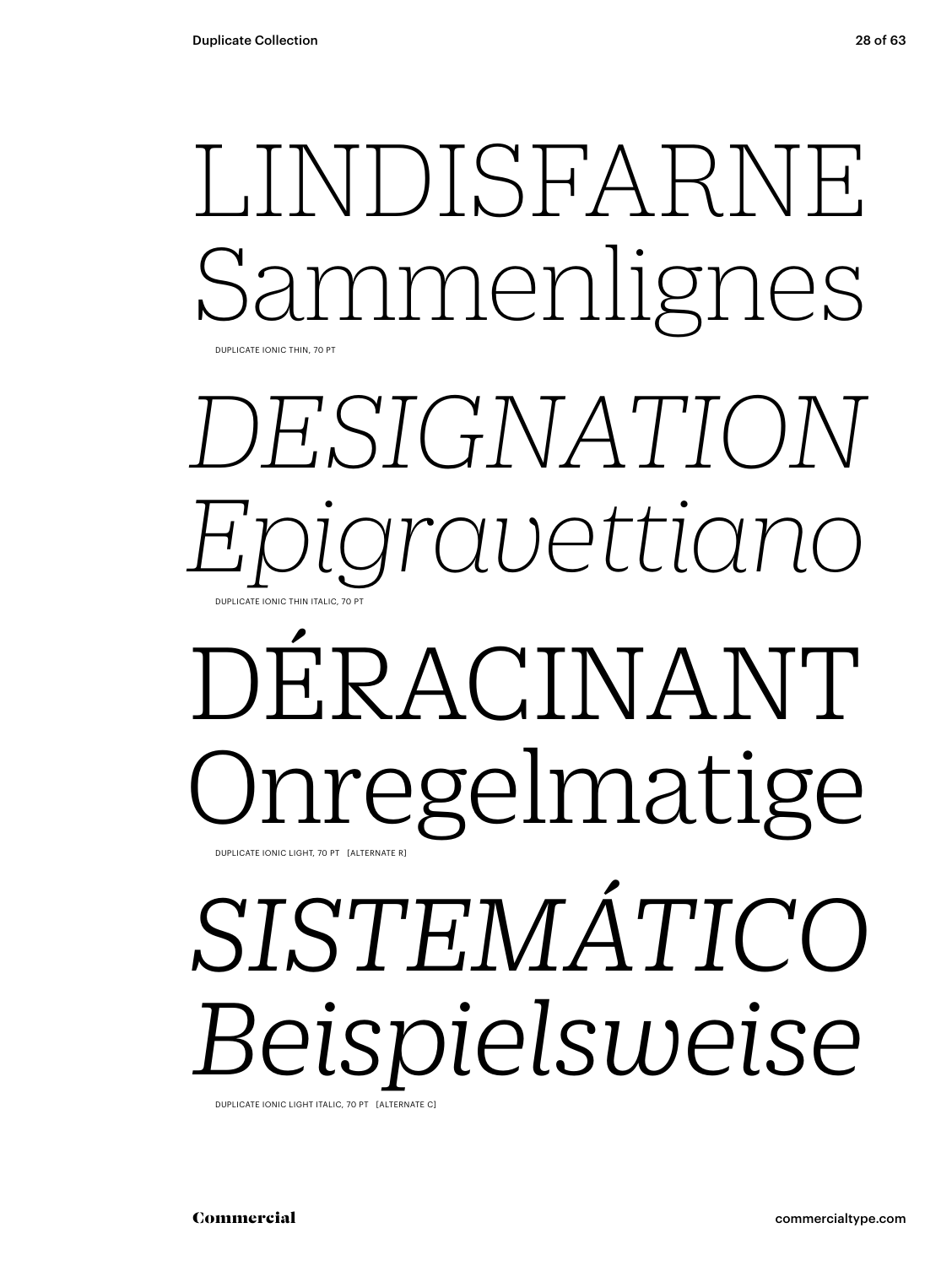### PIERWOTNIE Archiviazione DUPLICATE IONIC REGULAR, 70 PT

# *LINGÜÍSTICA Verschmelzen*

DUPLICATE IONIC REGULAR ITALIC, 70 PT

# PANTOMIME Bovenleiding

DUPLICATE IONIC MEDIUM, 70 PT [ALTERNATE g]

# *NÉANMOINS Weerkerende*

DUPLICATE IONIC MEDIUM ITALIC, 70 PT

Commercial commercialtype.com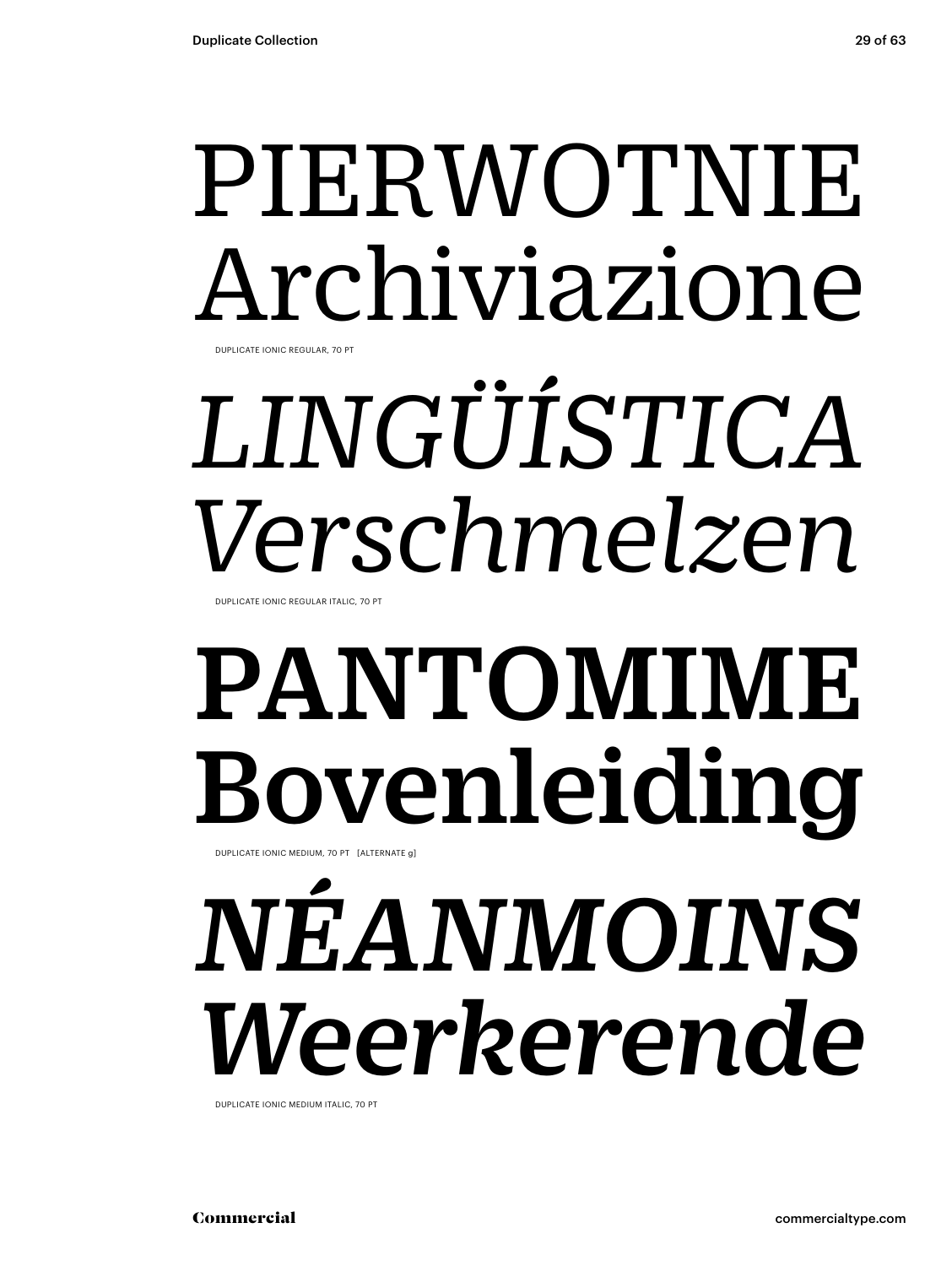## **ETYMOLOGY Evemeristica**

DUPLICATE IONIC BOLD, 70 PT

# *BESTONDEN Iðnvæðingin*

DUPLICATE IONIC BOLD ITALIC, 70 PT

## VERKETTEN Wollastonite

DUPLICATE IONIC BLACK, 70 PT [ALTERNATE R]

# *INSCRIÇÕES Concussions*

DUPLICATE IONIC BLACK ITALIC, 70 PT [ALTERNATE C Ç]

Commercial commercialtype.com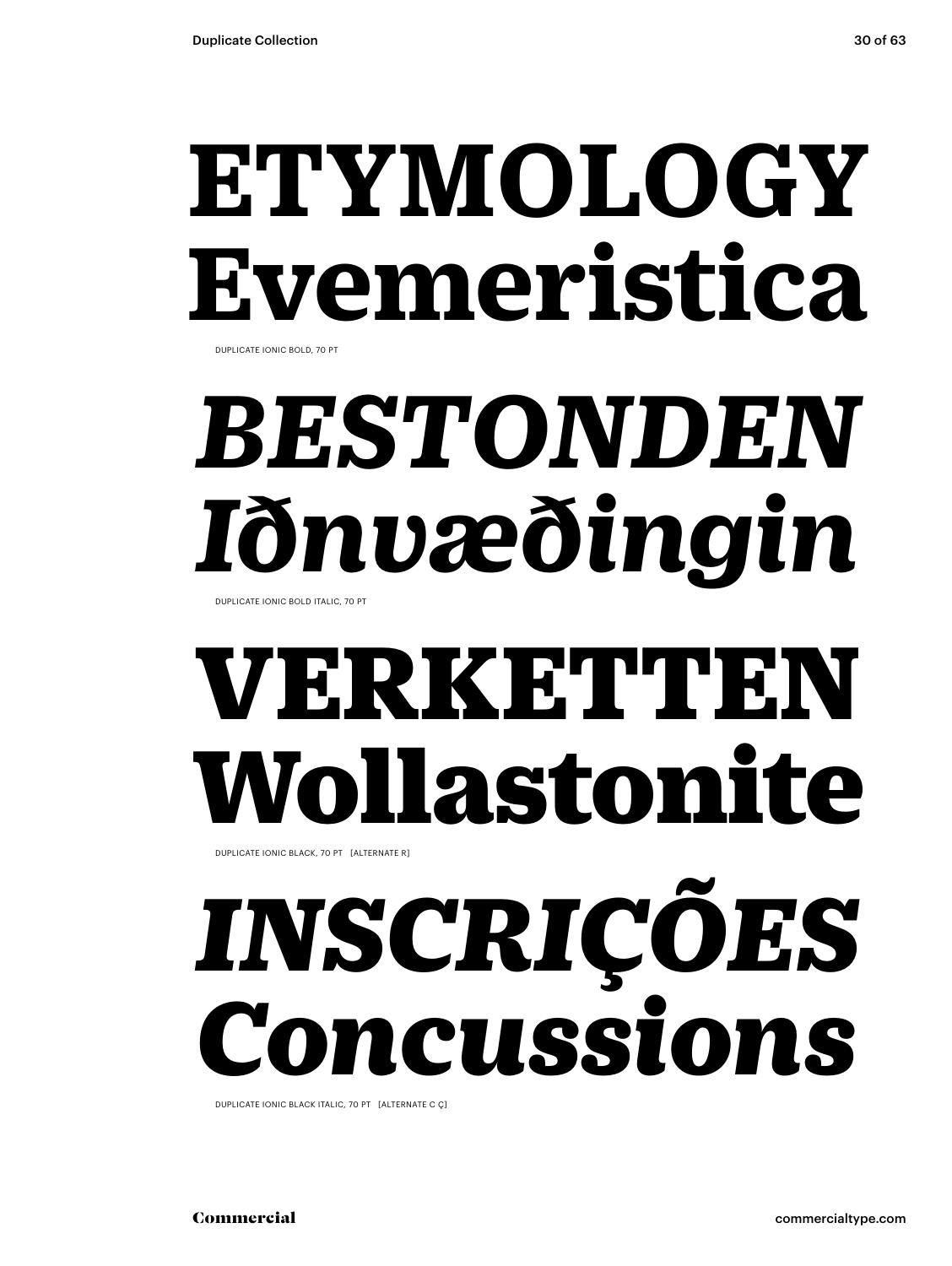MET EEN ATOOMMASSA VAN 238,0689 U Forty rectilinear chambers flanking % of the *NEARLY 72% OF ALL PATRONS REPORTED El tratado monástico del siglo XI, la Regla de*

DUPLICATE IONIC THIN, THIN ITALIC, 24 PT [ALTERNATE R]

ÅR 1911 PÅBÖRJADES FÖRHANDLINGAR The Stetson derives its name from an area *EEN BOEK DAT VEEL IS GEKOPIEERD EN In my younger and more vulnerable years*

DUPLICATE IONIC LIGHT, LIGHT ITALIC, 24 PT

THE WORLD'S GREATEST EXTANT AIR Den Atatürk-Stausee (868 km<sup>2</sup>; 89,9 km<sup>3</sup>) *LE SYSTÈME FINANCIER MARCHE MAL Over sixty-seven jade manks were found*

DUPLICATE IONIC REGULAR, REGULAR ITALIC, 24 PT [ALTERNATE C x]

### UTILIZZATO DAL X/XI SECOLO AL XIV Certain historiographic methods tell a *DISTILLED IN EARLY NOVEMBER, 1961 And interpretations? Do they not invite*

DUPLICATE IONIC MEDIUM, MEDIUM ITALIC, 24 PT [ALTERNATE a g]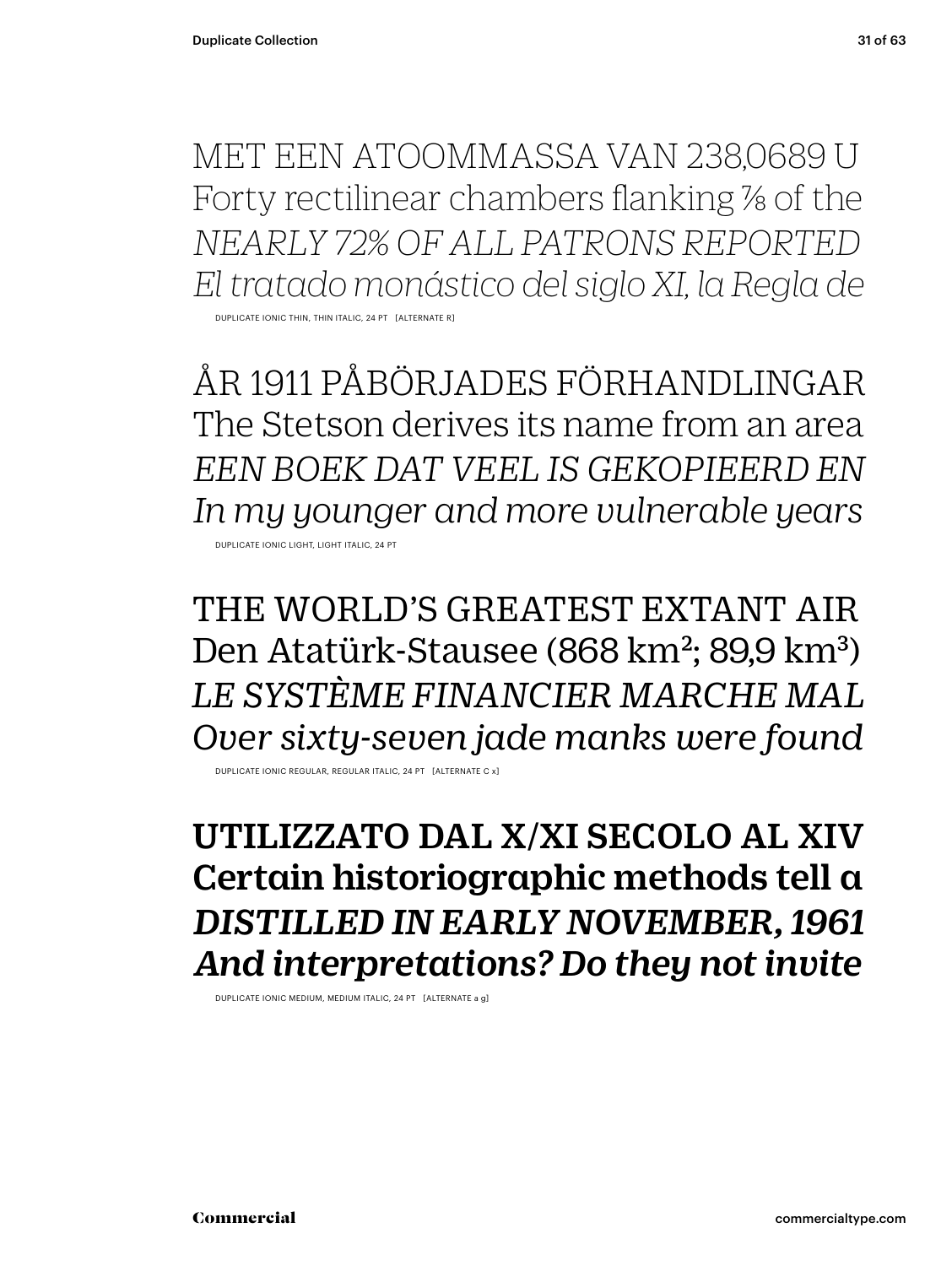### **AN ANNUAL PENSION OF £16,296,973 En for længst glemt skik er behøvling** *OBJECTS FIGURE IN THE STUDIES OF L'abbé Grégoire suit particulièrement*

DUPLICATE IONIC BOLD, BOLD ITALIC, 24 PT [ALTERNATE g]

### THE TOP COUNTERPUNCH OPERATE Die größte Bank des Landes von Mali *OBWOHL SPÄTESTENS AB ETWA 668 It is assumed that in 1158 a massively*

DUPLICATE IONIC BLACK, BLACK ITALIC, 24 PT [ALTERNATE C R]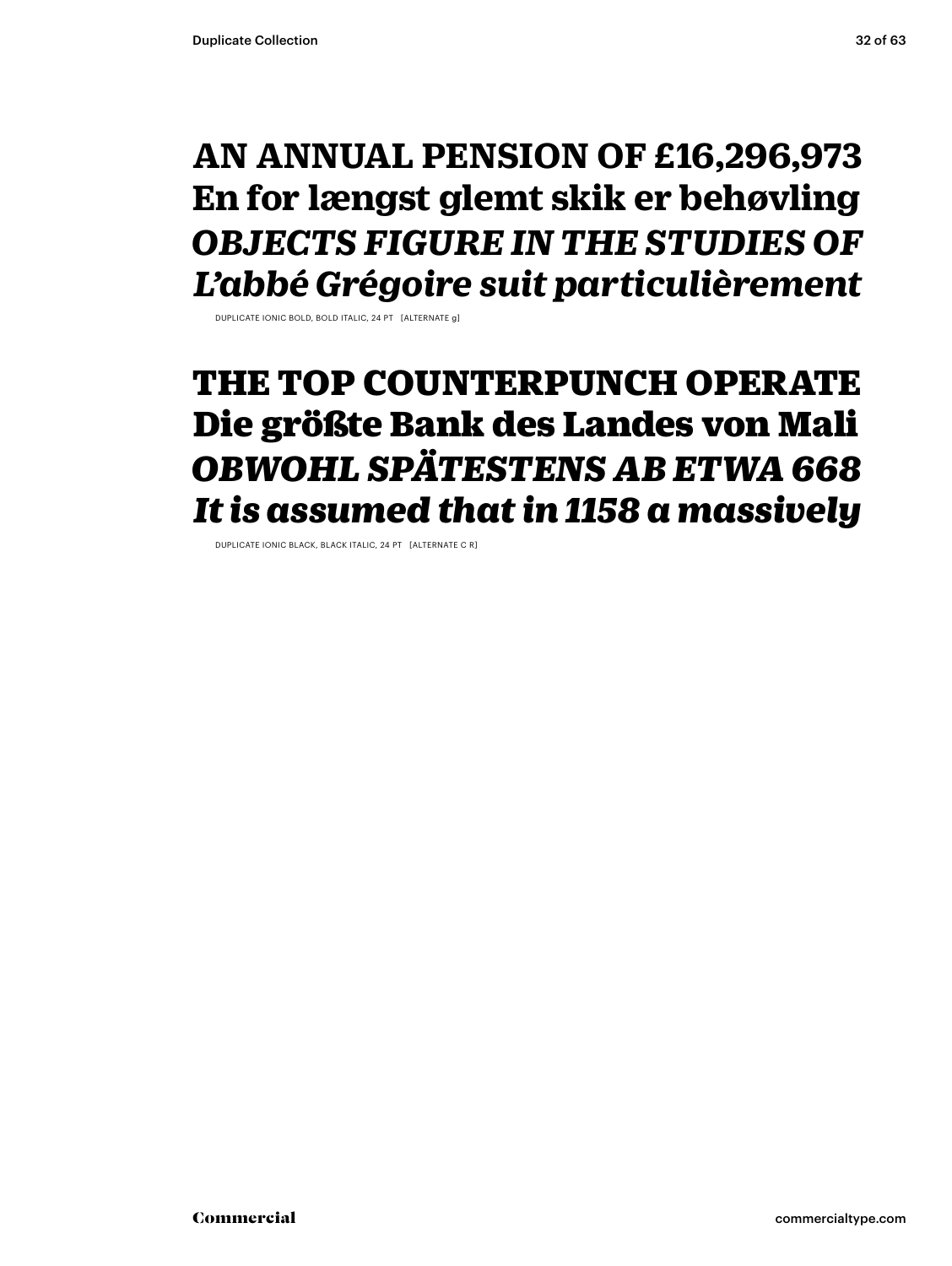## Jordbruksavtalet

DUPLICATE IONIC THIN, 60 PT [ALTERNATE a]

### Particulièrement DUPLICATE IONIC LIGHT, 60 PT

Arquitectónicos DUPLICATE IONIC REGULAR, 60 PT

### Möglicherweise DUPLICATE IONIC MEDIUM, 60 PT

### **Alþjóðavæðing** DUPLICATE IONIC BOLD, 60 PT

Epigraphically DUPLICATE IONIC BLACK, 60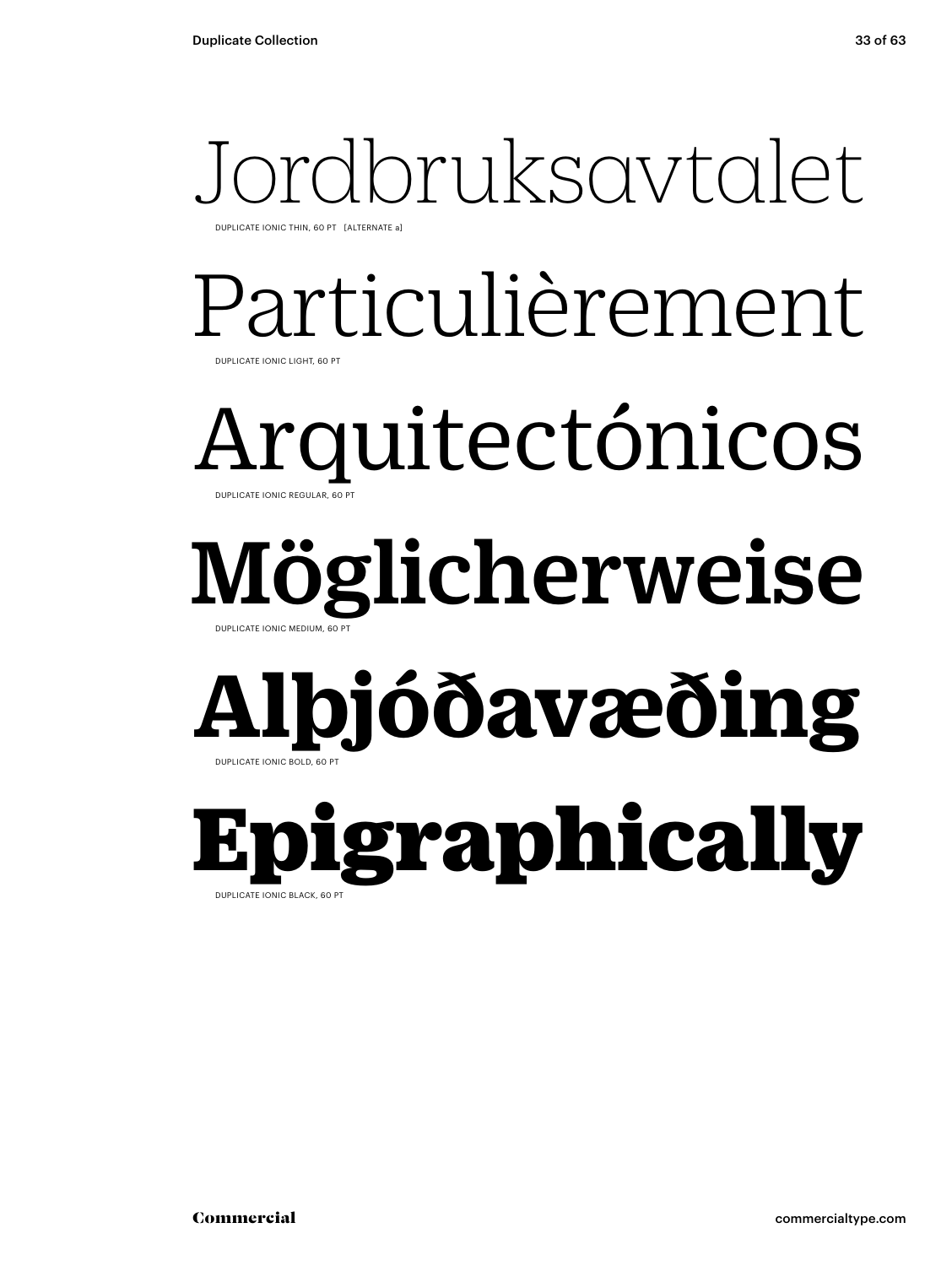### ercompression DUPLICATE IONIC THIN ITALIC, 60 PT

*Zusammenhang* DUPLICATE IONIC LIGHT ITALIC, 60 PT

### *Immédiatement*

DUPLICATE IONIC REGULAR ITALIC, 60 PT

## *Yhdeksäntoista*

DUPLICATE IONIC MEDIUM ITALIC, 60 P

### *Pengeøkonomi* DUPLICATE IONIC BOLD ITALIC, 60 PT

*Manifestações*  DUPLICATE IONIC BLACK ITALIC, 60 PT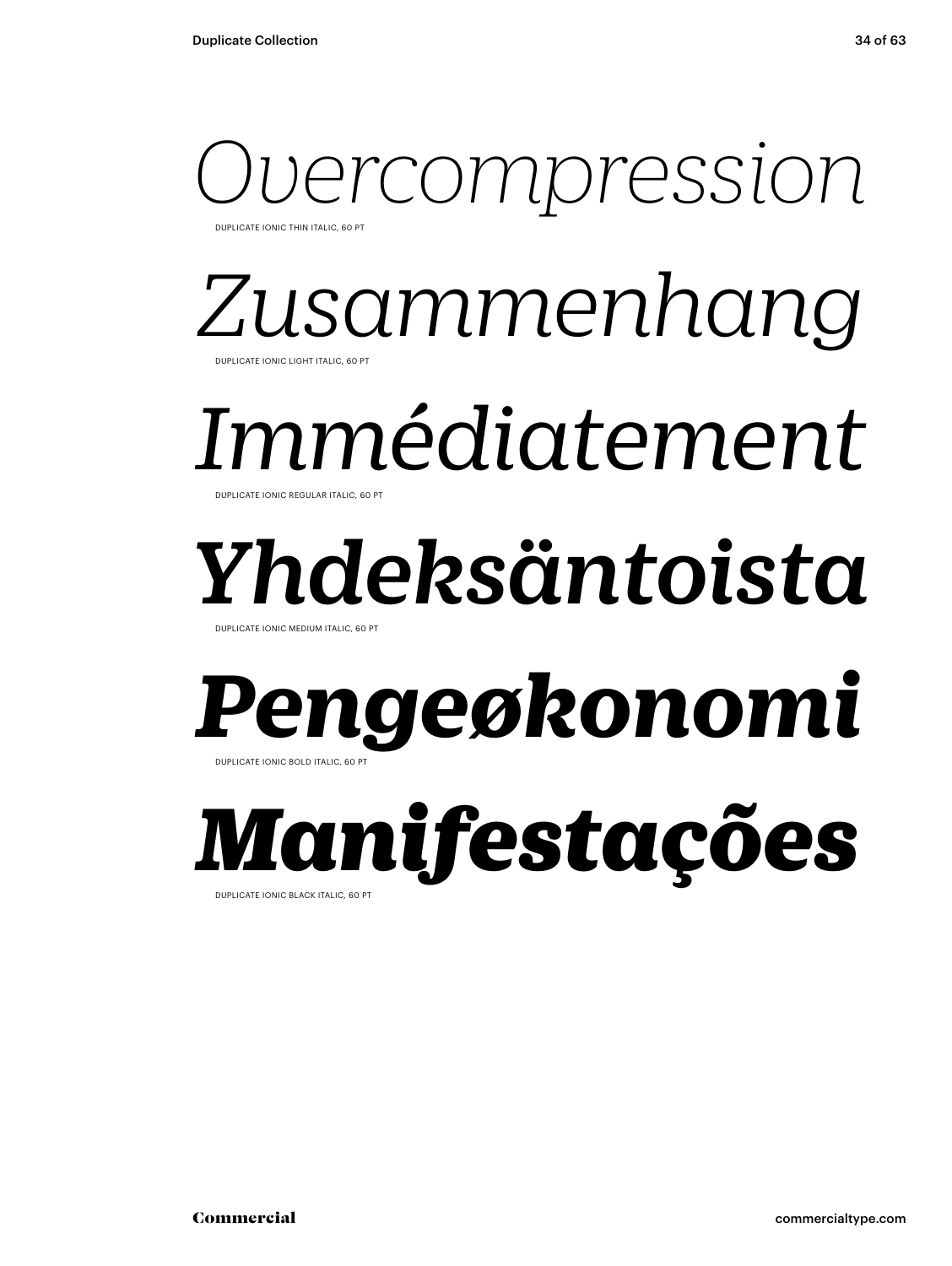DUPLICATE IONIC REGULAR, REGULAR ITALIC, BOLD, 16/19 PT

REGULAR ALL CAPS

REGULAR

BOLD

REGULAR ITALIC

BOLD

THE SPANISH WAR, which began in 1739, and the French war which soon followed it occasioned further increase of the debt, which, on the 31st of December 1748, after it had been concluded by the **Treaty of Aix-la-Chapelle**, amounted to £78,293,313. The most profound peace of the seventeen years of continuance had taken no more than £8,328,354 from it. A war of less than nine years' continuance added £31,338,689 to it (Refer to James Postlethwaite's *History of the Public Revenue*). During the administration of Mr. Pelham, the interest of the public debt was reduced from 4% to 3%; or at least measures were taken for reducing it, from four to three per cent; **the sinking fund** was increased, and some part of the public debt was paid off. In 1755, before the breaking out of the late war, the funded debt of Great Britain amounted to £72,289,673. On the 5th of January 1763, at the conclusion of the peace, the funded debt amounted to £122,603,336. The unfunded debt has been stated at £13,927,589. But the expense occasioned by the war did not end with the conclusion of the peace, so that though, on the 5th of January 1764, the funded debt was increased (partly by a new loan, and partly by funding a part of the unfunded debt) to £129,586,78, there still remained (according to the very well informed author of *Considerations on the Trade and Finances of Great Britain*) an unfunded debt which was brought to

REGULAR ITALIC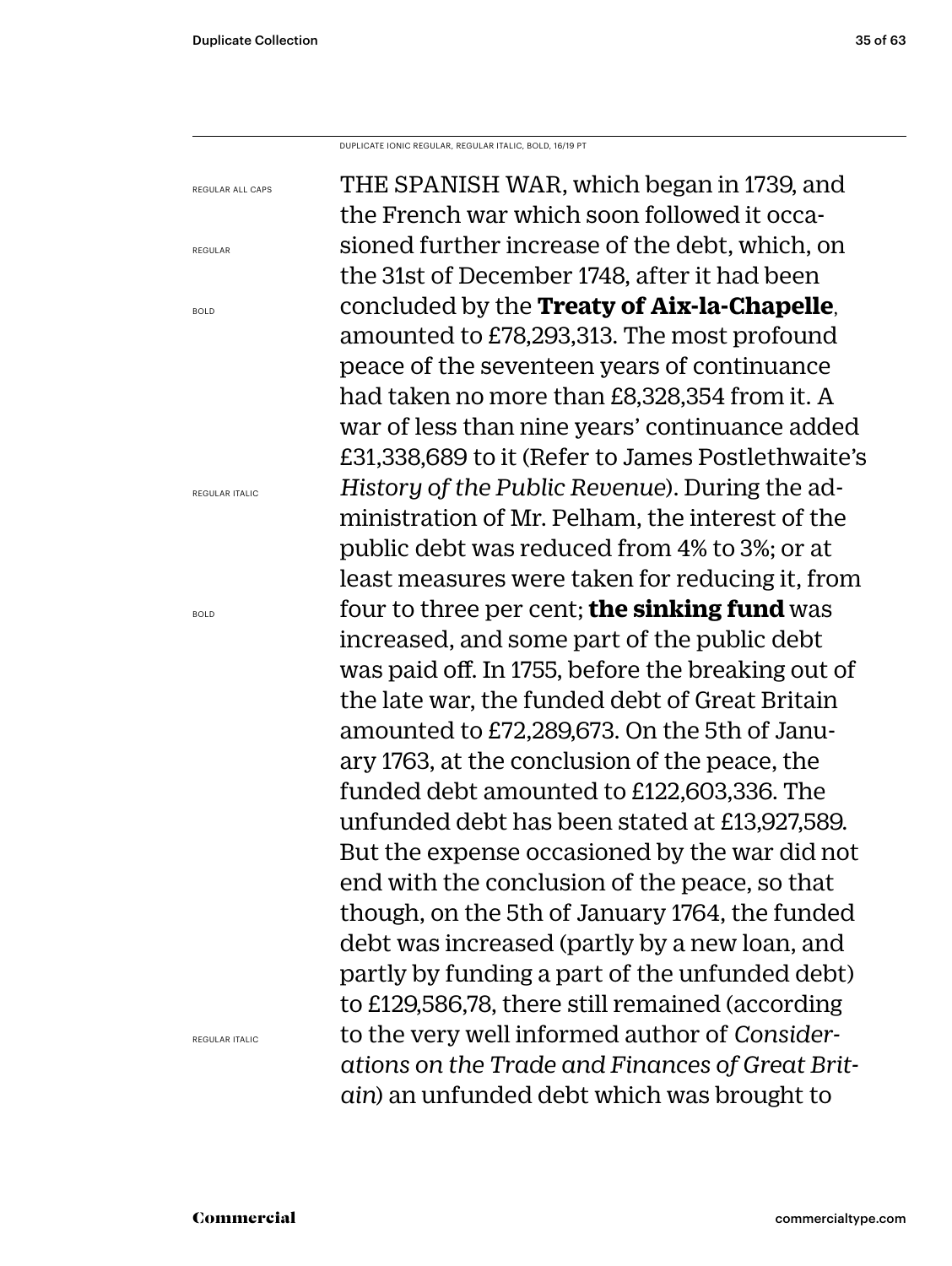DUPLICATE IONIC LIGHT, LIGHT ITALIC, MEDIUM, 10/12 PT

THE OLD ENGLISH EAST INDIA COMPANY

was established in 1600 and granted a Royal Charter by Queen Elizabeth. In the first twelve voyages which they fitted out for India, they appear to have traded mainly in *cotton, silk, indigo dye, salt, saltpetre, tea and opium*. In 1612, they united into a joint stock. Their charter was exclusive, and though not confirmed by Act of Parliament, was in those days supposed to convey a real exclusive privilege.

### Exclusive privilege of the Royal Charter

For many years, therefore, they were not much disturbed by interlopers. Their capital, which never exceeded £744,000, and of which £50 was a share, was not so exorbitant, nor their dealings that extensive, as to afford either a pretext for gross negligence and profusion, or a cover to gross malversation. Notwithstanding some extraordinary losses, occasioned partly by the malice of the Dutch East India Company, and partly by other accidents, they carried on for many years a successful trade. But in process of time, when the principles of liberty were better understood, it became every day more and more doubtful how far a Royal Charter, not confirmed by *Act of Parliament*, could convey an exclusive privilege. Upon all these questions the decisions of the courts of justice were not uniform, but varied with the authority of government and the humours of the times.

### Outside Influences on the Company

Interlopers multiplied upon them, and towards the end of the reign of Charles II, through the whole of that of James II and during a part of that of William III, reduced them to great distress. In 1698, a proposal was made to Parliament of advancing two millions to government at eight per cent, provided the subscribers were erected into a new East India Company with exclusive privileges. The old East India Company offered seven hundred thousand pounds, nearly the amount of their capital, at four per cent upon the same conditions. But such was at that time the state of public credit, that it was more convenient for government to borrow two millions at eight per cent than seven hundred thousand pounds at four. The proposal of the new subscribers was accepted, and a new East India Company established in consequence.

DUPLICATE IONIC REGULAR, REGULAR ITALIC, BOLD, 10/12 PT

### THE OLD ENGLISH EAST INDIA COMPANY was established in 1600 and granted a Royal Charter by Queen Elizabeth. In the first twelve voyages which they fitted out for India, they appear to have traded mainly in *cotton, silk, indigo dye, salt, saltpetre, tea and opium*. In 1612, they united into a joint stock. Their charter was exclusive, and though not confirmed by Act of Parliament, was in those days supposed to convey a real exclusive privilege.

### **Exclusive privilege of the Royal Charter**

For many years, therefore, they were not much disturbed by interlopers. Their capital, which never exceeded £744,000, and of which £50 was a share, was not so exorbitant, nor their dealings that extensive, as to afford either a pretext for gross negligence and profusion, or a cover to gross malversation. Notwithstanding some extraordinary losses, occasioned partly by the malice of the Dutch East India Company, and partly by other accidents, they carried on for many years a successful trade. But in process of time, when the principles of liberty were better understood, it became every day more and more doubtful how far a Royal Charter, not confirmed by *Act of Parliament,* could convey an exclusive privilege. Upon all these questions the decisions of the courts of justice were not uniform, but varied with the authority of government and the humours of the times.

### **Outside Influences on the Company**

Interlopers multiplied upon them, and towards the end of the reign of Charles II, through the whole of that of James II and during a part of that of William III, reduced them to great distress. In 1698, a proposal was made to Parliament of advancing two millions to government at eight per cent, provided the subscribers were erected into a new East India Company with exclusive privileges. The old East India Company offered seven hundred thousand pounds, nearly the amount of their capital, at four per cent upon the same conditions. But such was at that time the state of public credit, that it was more convenient for government to borrow two millions at eight per cent than seven hundred thousand pounds at four. The proposal of the new subscribers was accepted, and a new East India Company established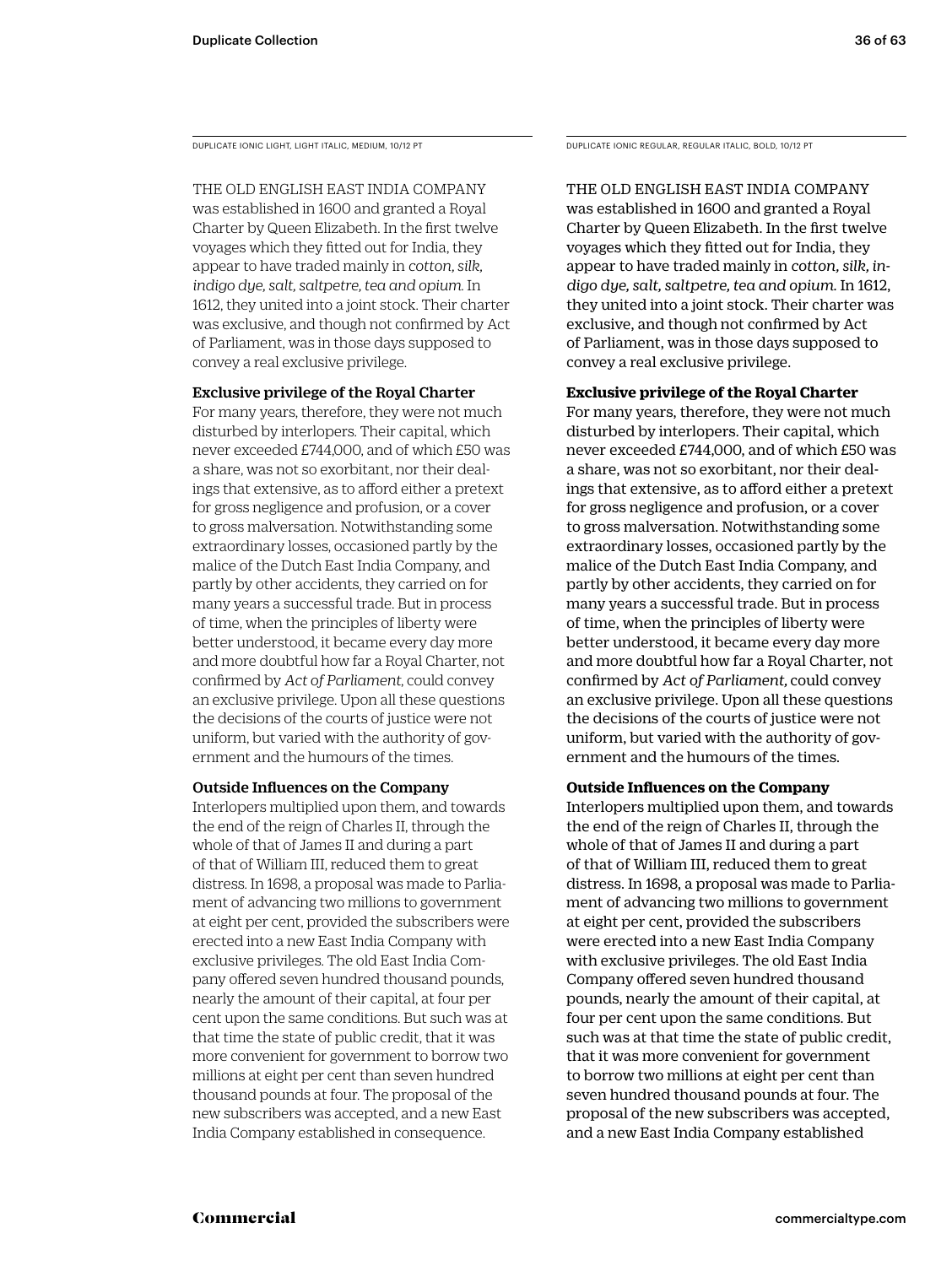DUPLICATE IONIC REGULAR, REGULAR ITALIC, BOLD, 10/12 PT [NO ALTERNATES]

THE OLD ENGLISH EAST INDIA COMPANY was established in 1600 and granted a Royal Charter by Queen Elizabeth. In the first twelve voyages which they fitted out for India, they appear to have traded mainly in *cotton, silk, indigo dye, salt, saltpetre, tea and opium*. In 1612, they united into a joint stock. Their charter was exclusive, and though not confirmed by Act of Parliament, was in those days supposed to convey a real exclusive privilege.

### **Exclusive privilege of the Royal Charter**

For many years, therefore, they were not much disturbed by interlopers. Their capital, which never exceeded £744,000, and of which £50 was a share, was not so exorbitant, nor their dealings that extensive, as to afford either a pretext for gross negligence and profusion, or a cover to gross malversation. Notwithstanding some extraordinary losses, occasioned partly by the malice of the Dutch East India Company, and partly by other accidents, they carried on for many years a successful trade. But in process of time, when the principles of liberty were better understood, it became every day more and more doubtful how far a Royal Charter, not confirmed by *Act of Parliament*, could convey an exclusive privilege. Upon all these questions the decisions of the courts of justice were not uniform, but varied with the authority of government and the humours of the times.

### **Outside Influences on the Company**

Interlopers multiplied upon them, and towards the end of the reign of Charles II, through the whole of that of James II and during a part of that of William III, reduced them to great distress. In 1698, a proposal was made to Parliament of advancing two millions to government at eight per cent, provided the subscribers were erected into a new East India Company with exclusive privileges. The old East India Company offered seven hundred thousand pounds, nearly the amount of their capital, at four per cent upon the same conditions. But such was at that time the state of public credit, that it was more convenient for government to borrow two millions at eight per cent than seven hundred thousand pounds at four. The proposal of the new subscribers was accepted, and a new East India Company established

DUPLICATE IONIC REGULAR, REGULAR ITALIC, BOLD, 10/12 PT [ALTERNATE Q a g y 6 9]

THE OLD ENGLISH EAST INDIA COMPANY was established in 1600 and granted a Royal Charter by Queen Elizabeth. In the first twelve voyages which they fitted out for India, they appear to have traded mainly in *cotton, silk, indigo dye, salt, saltpetre, tea and opium*. In 1612, they united into a joint stock. Their charter was exclusive, and though not confirmed by Act of Parliament, was in those days supposed to convey a real exclusive privilege.

### **Exclusive privilege of the Royal Charter**

For many years, therefore, they were not much disturbed by interlopers. Their capital, which never exceeded £744,000, and of which £50 was a share, was not so exorbitant, nor their dealings that extensive, as to afford either a pretext for gross negligence and profusion, or a cover to gross malversation. Notwithstanding some extraordinary losses, occasioned partly by the malice of the Dutch East India Company, and partly by other accidents, they carried on for many years a successful trade. But in process of time, when the principles of liberty were better understood, it became every day more and more doubtful how far a Royal Charter, not confirmed by *Act of Parliament*, could convey an exclusive privilege. Upon all these questions the decisions of the courts of justice were not uniform, but varied with the authority of government and the humours of the times.

### **Outside Influences on the Company**

Interlopers multiplied upon them, and towards the end of the reign of Charles II, through the whole of that of James II and during a part of that of William III, reduced them to great distress. In 1698, a proposal was made to Parliament of advancing two millions to government at eight per cent, provided the subscribers were erected into a new East India Company with exclusive privileges. The old East India Company offered seven hundred thousand pounds, nearly the amount of their capital, at four per cent upon the same conditions. But such was at that time the state of public credit, that it was more convenient for government to borrow two millions at eight per cent than seven hundred thousand pounds at four. The proposal of the new subscribers was accepted, and a new East India Company established in consequence.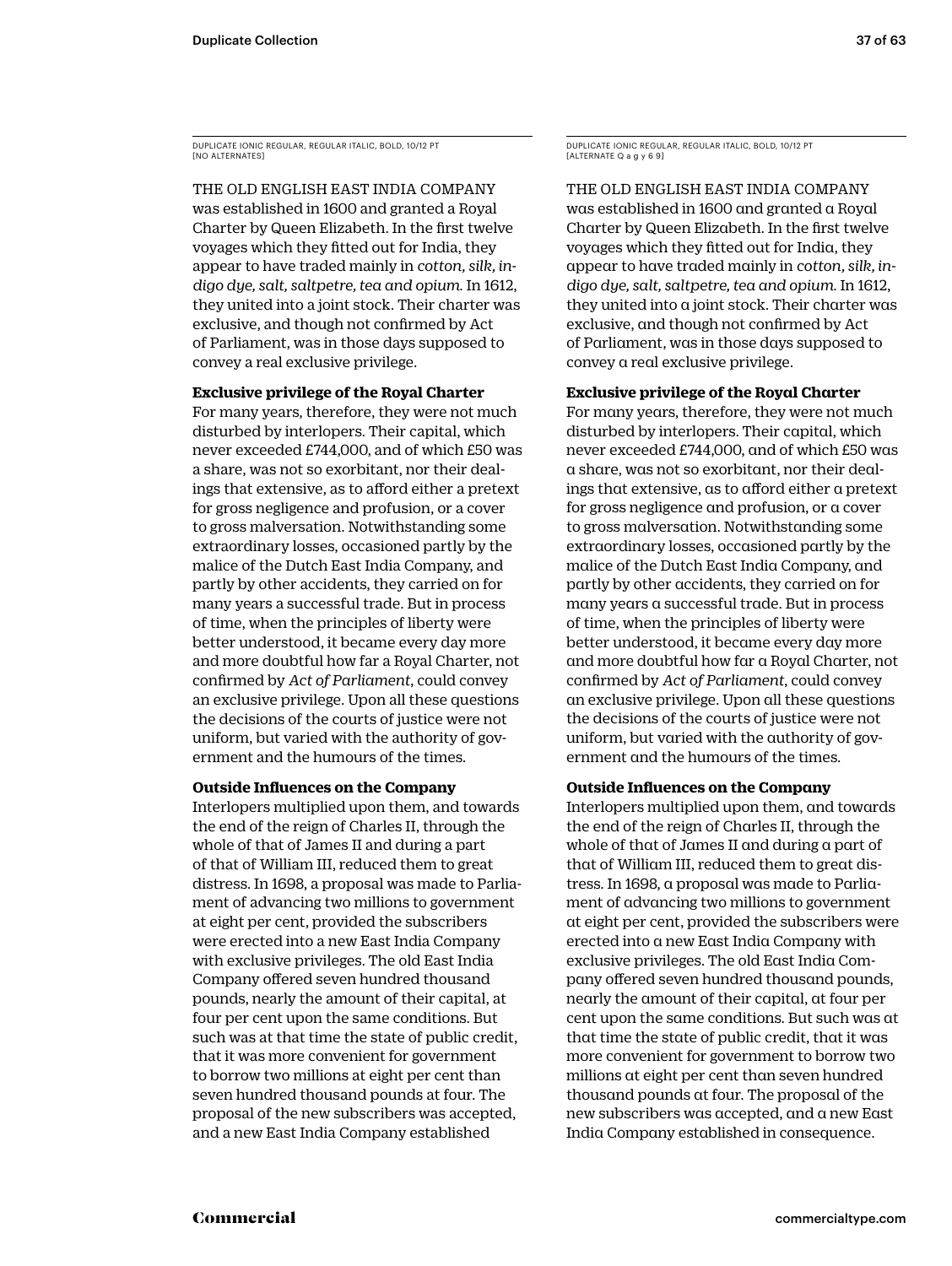DUPLICATE IONIC REGULAR, REGULAR ITALIC, BOLD, 9/11 PT DUPLICATE IONIC MEDIUM, MEDIUM ITALIC, BLACK, 9/11 PT

THE OLD ENGLISH EAST INDIA COMPANY was established in 1600 and granted a Royal Charter by Queen Elizabeth. In the first twelve voyages which they fitted out for India, they appear to have traded mainly in *cotton, silk, indigo dye, salt, saltpetre, tea and opium*. In 1612, they united into a joint stock. Their charter was exclusive, and though not confirmed by Act of Parliament, was in those days supposed to convey a real exclusive privilege.

### **Exclusive privilege of the Royal Charter**

For many years, therefore, they were not much disturbed by interlopers. Their capital, which never exceeded £744,000, and of which £50 was a share, was not so exorbitant, nor their dealings that extensive, as to afford either a pretext for gross negligence and profusion, or a cover to gross malversation. Notwithstanding some extraordinary losses, occasioned partly by the malice of the Dutch East India Company, and partly by other accidents, they carried on for many years a successful trade. But in process of time, when the principles of liberty were better understood, it became every day more and more doubtful how far a Royal Charter, not confirmed by *Act of Parliament,* could convey an exclusive privilege. Upon all these questions the decisions of the courts of justice were not uniform, but varied with the authority of government and the humours of the times.

### **Outside Influences on the Company**

Interlopers multiplied upon them, and towards the end of the reign of Charles II, through the whole of that of James II and during a part of that of William III, reduced them to great distress. In 1698, a proposal was made to Parliament of advancing two millions to government at eight per cent, provided the subscribers were erected into a new East India Company with exclusive privileges. The old East India Company offered seven hundred thousand pounds, nearly the amount of their capital, at four per cent upon the same conditions. But such was at that time the state of public credit, that it was more convenient for government to borrow two millions at eight per cent than seven hundred thousand pounds at four. The proposal of the new subscribers was accepted, and a new East India Company established in consequence. The old East India Company, however, had a right to continue their trade till 1701. They had, at the same time, in the name of their treasurer, subscribed, very artfully, three hundred and fifteen thousand pounds into the stock of the new. By a negligence in the expression of the Act of Parliament which vested the East India trade in the subscribers to this loan of two millions, it did

THE OLD ENGLISH EAST INDIA COMPANY was established in 1600 and granted a Royal Charter by Queen Elizabeth. In the first twelve voyages which they fitted out for India, they appear to have traded mainly in *cotton, silk, indigo dye, salt, saltpetre, tea and opium*. In 1612, they united into a joint stock. Their charter was exclusive, and though not confirmed by Act of Parliament, was in those days supposed to convey a real exclusive privilege.

### Exclusive privilege of the Royal Charter

For many years, therefore, they were not much disturbed by interlopers. Their capital, which never exceeded £744,000, and of which £50 was a share, was not so exorbitant, nor their dealings that extensive, as to afford either a pretext for gross negligence and profusion, or a cover to gross malversation. Notwithstanding some extraordinary losses, occasioned partly by the malice of the Dutch East India Company, and partly by other accidents, they carried on for many years a successful trade. But in process of time, when the principles of liberty were better understood, it became every day more and more doubtful how far a Royal Charter, not confirmed by *Act of Parliament*, could convey an exclusive privilege. Upon all these questions the decisions of the courts of justice were not uniform, but varied with the authority of government and the humours of the times.

### Outside Influences on the Company

Interlopers multiplied upon them, and towards the end of the reign of Charles II, through the whole of that of James II and during a part of that of William III, reduced them to great distress. In 1698, a proposal was made to Parliament of advancing two millions to government at eight per cent, provided the subscribers were erected into a new East India Company with exclusive privileges. The old East India Company offered seven hundred thousand pounds, nearly the amount of their capital, at four per cent upon the same conditions. But such was at that time the state of public credit, that it was more convenient for government to borrow two millions at eight per cent than seven hundred thousand pounds at four. The proposal of the new subscribers was accepted, and a new East India Company established in consequence. The old East India Company, however, had a right to continue their trade till 1701. They had, at the same time, in the name of their treasurer, subscribed, very artfully, three hundred and fifteen thousand pounds into the stock of the new. By a negligence in the expression of the Act of Parliament which vested the East India trade in the subscribers to this loan of two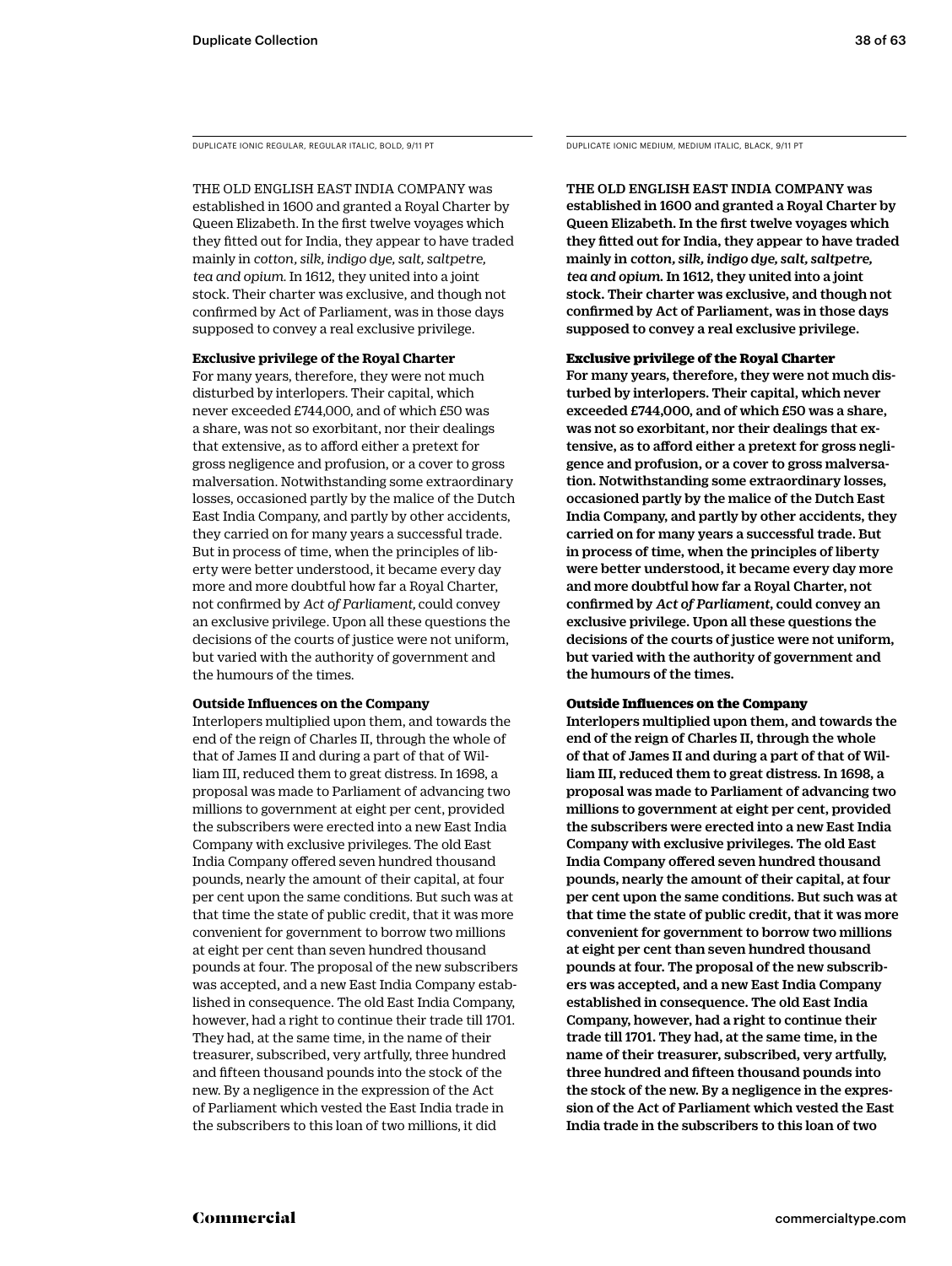## **Duplicate Round**

Duplicate Round approaches the rounded sans serif genre with an unusual solution: ball terminals at the end of some strokes, similar to the ones in Duplicate Ionic, which brings the cheerful effect of rounded strokes and allows it to feel "rounder than round" even in the lightest weights.

### **PUBLISHED** 2017

**DESIGNED BY** MIGUEL REYES AND CHRISTIAN SCHWARTZ

**12 STYLES** 6 WEIGHTS W/ ITALICS

### **FEATURES**

PROPORTIONAL LINING FIGURES TABULAR LINING FIGURES SUPERSCRIPT/SUBSCRIPT FRACTIONS (PREBUILT AND ARBITRARY) Usually associated only with serif typefaces, the ball terminals were not added arbitrarily, but following a traditional approach of where they go in a serif typeface. Duplicate Round also works well at text sizes where it gives a lively and appealing texture to the page or screen.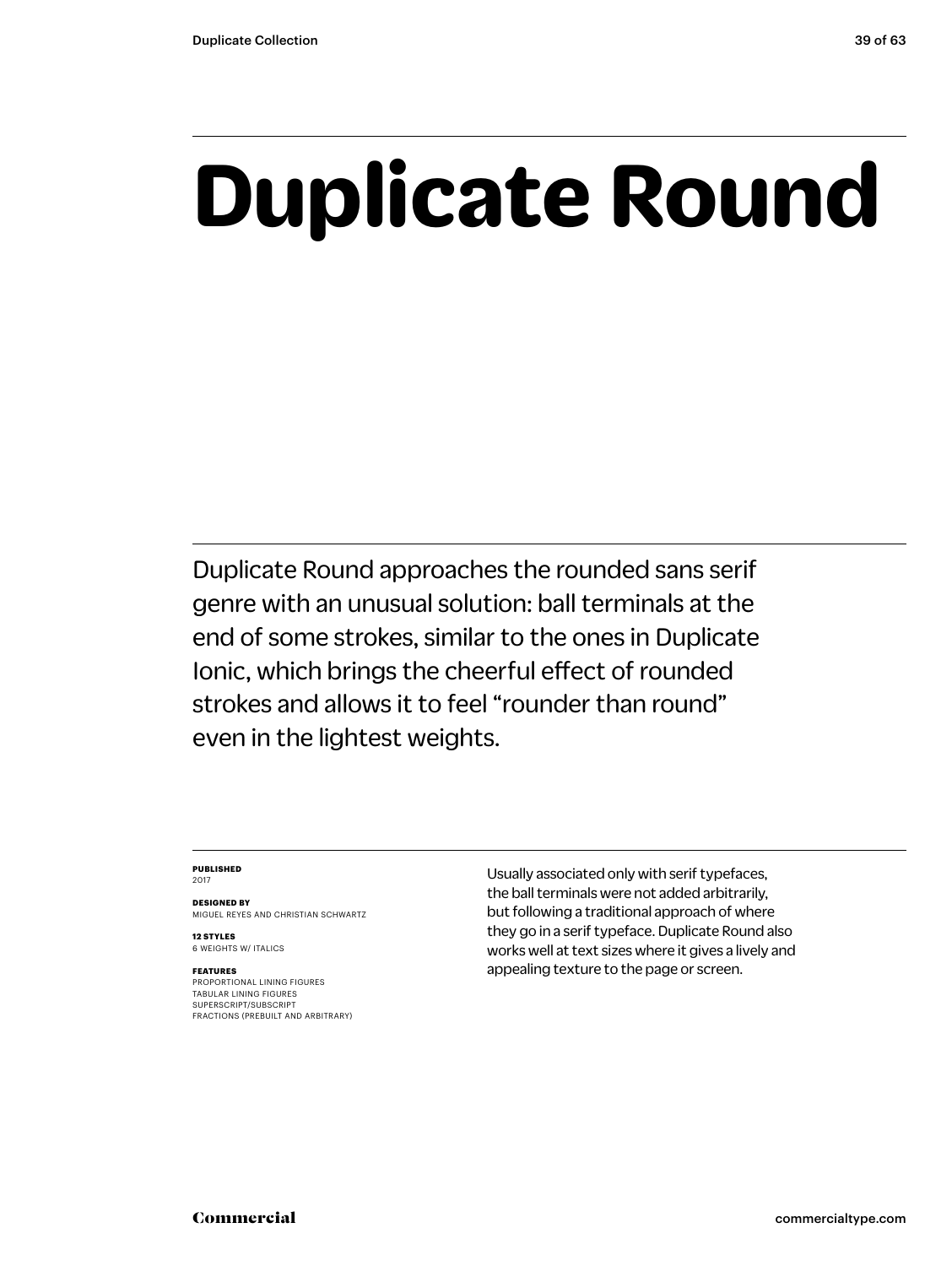DUPLICATE ROUND THIN, 70 PT

### *AKSELERADOR Järjestäytyneet* DUPLICATE ROUND THIN ITALIC, 70 PT

### APPROXIMATE Recognizability DUPLICATE ROUND LIGHT, 70 PT

## *ESTABLISHING Principalmente*

DUPLICATE ROUND LIGHT ITALIC, 70 PT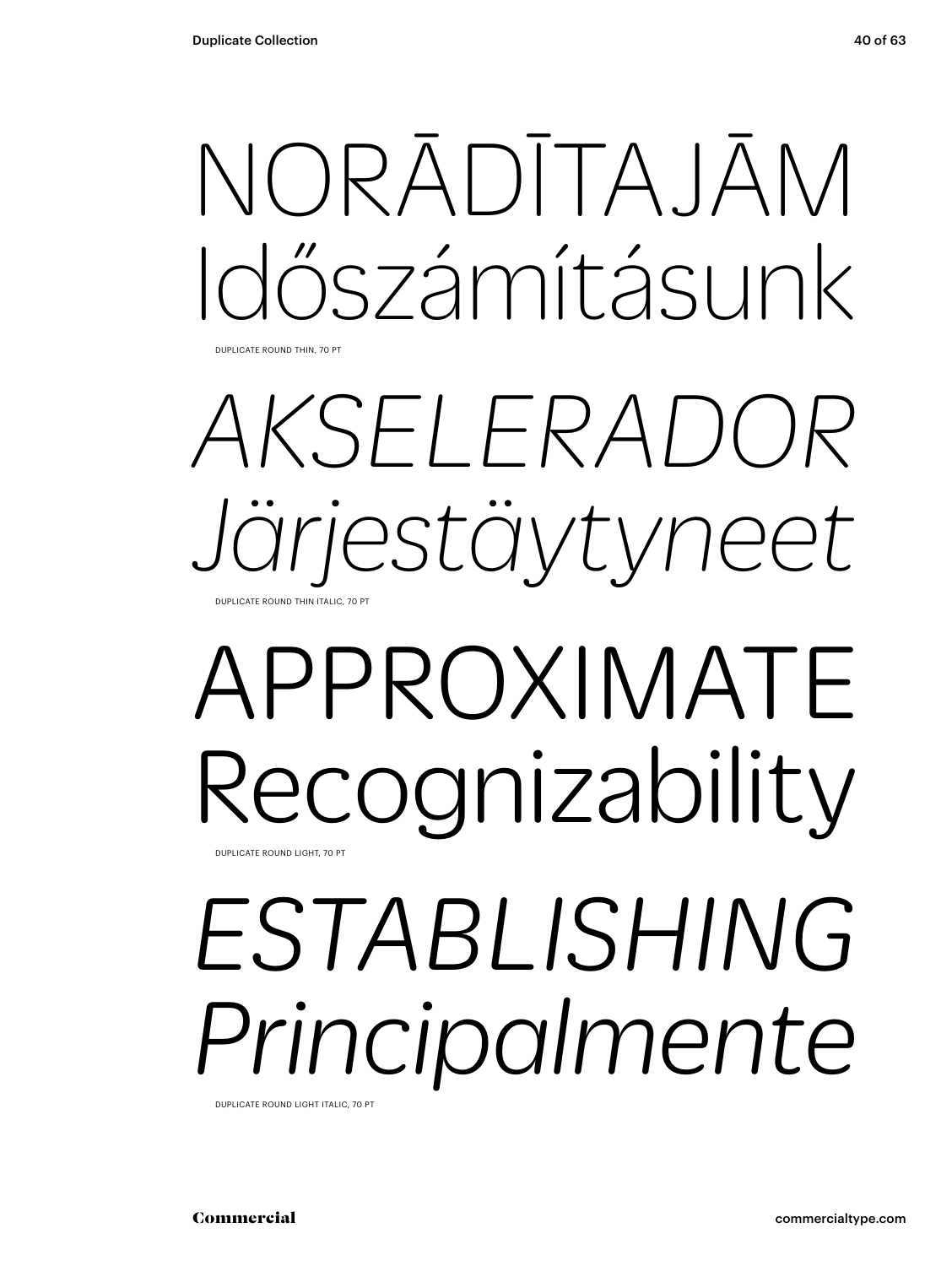### GĦAJNEJHOM Photographers DUPLICATE ROUND REGULAR, 70 PT [ALTERNATE

# *QUANTIFYING Expérimentale*

DUPLICATE ROUND REGULAR ITALIC, 70 PT

## SYNTHESIZES Romfarkosten

DUPLICATE ROUND MEDIUM, 70 PT

## *SEBELUMNYA Constitutional*

DUPLICATE ROUND MEDIUM ITALIC, 70 PT [ALTERNATE a]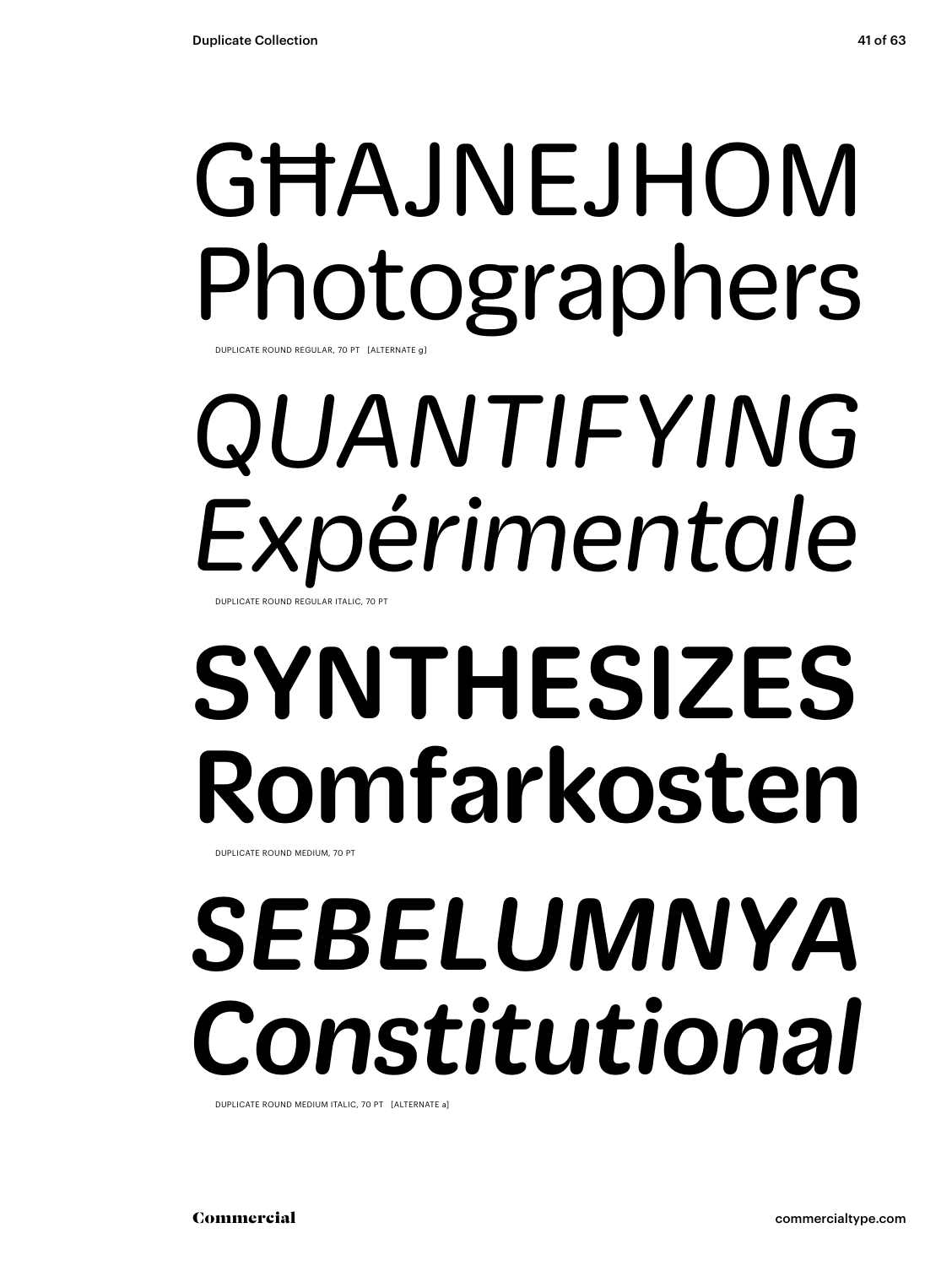# **NEJRŮZNĚJŠÍ Controversial**

DUPLICATE ROUND BOLD, 70 PT [ALTERNATE a]

# *EQUILIBRIUM Spectroscopy*

DUPLICATE ROUND BOLD ITALIC, 70 PT [ALTERNATE Q y]

### INFLUENTIAL ätgotische DUPLICATE ROUND BLACK, 70 PT [ALTERNATE a]

# *LISÄYKSESTÄ Onderzoeken*

DUPLICATE ROUND BLACK ITALIC, 70 PT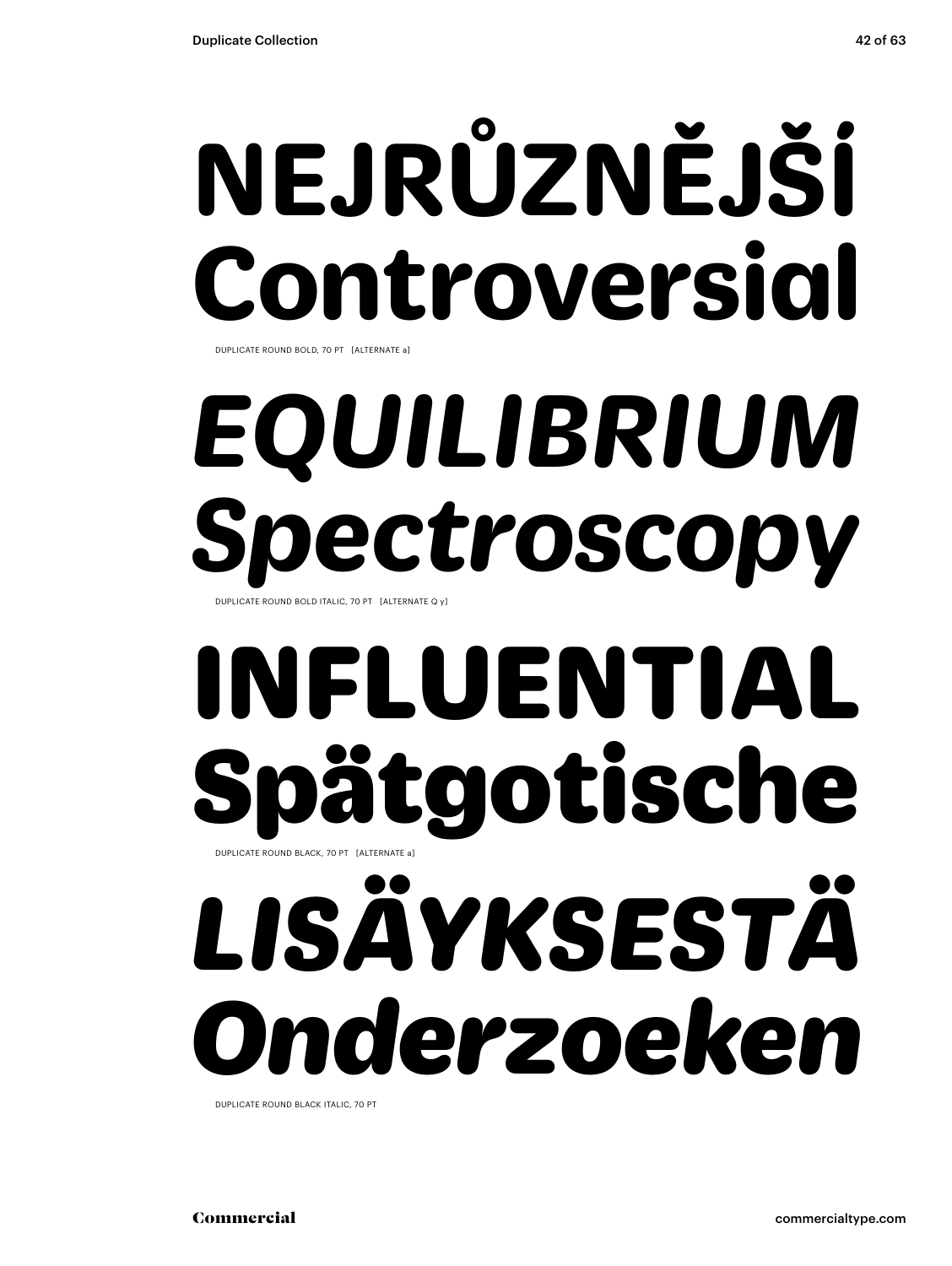EMERGENCE OF PROTO-CELTIC LANGUAGE Acesta subliniază incongruența dintre gândire *THE COMMITTEE DECIDED ON THE LAYOUT A Form is an objective 'blueprint' of perfection*

DUPLICATE ROUND THIN, THIN ITALIC, 24 PT

FORTE CROISSANCE DU XVIIIe SIÈCLE PUIS Principais cidades costeiras do Mediterrâneo *SENERE HISTORIESKRIVNING OM HISPANIA Hän palasi Italiaan kesällä 1916 ja vietti ensin*

DUPLICATE ROUND LIGHT, LIGHT ITALIC, 24 PT

6,794 PILOTS AND FLIGHT CONTROLLERS The financial performance of the company *MY PLAY WASN'T MADE FOR THIS HOUSE Das Wort "Surrealismus" bedeutet wörtlich*

DUPLICATE ROUND REGULAR, REGULAR ITALIC, 24 PT [ALTERNATE ROMAN a 6 9]

CHE FU INTRODOTTA IL 9 OTTOBRE 1948 Roman culture in the early eighth century *ANG 2005 NA POPULASYON NA 1,718,124 Sebelah barat lautnya berbatasan dengan*

DUPLICATE ROUND MEDIUM, MEDIUM ITALIC, 24 PT [ALTERNATE g, ITALIC a]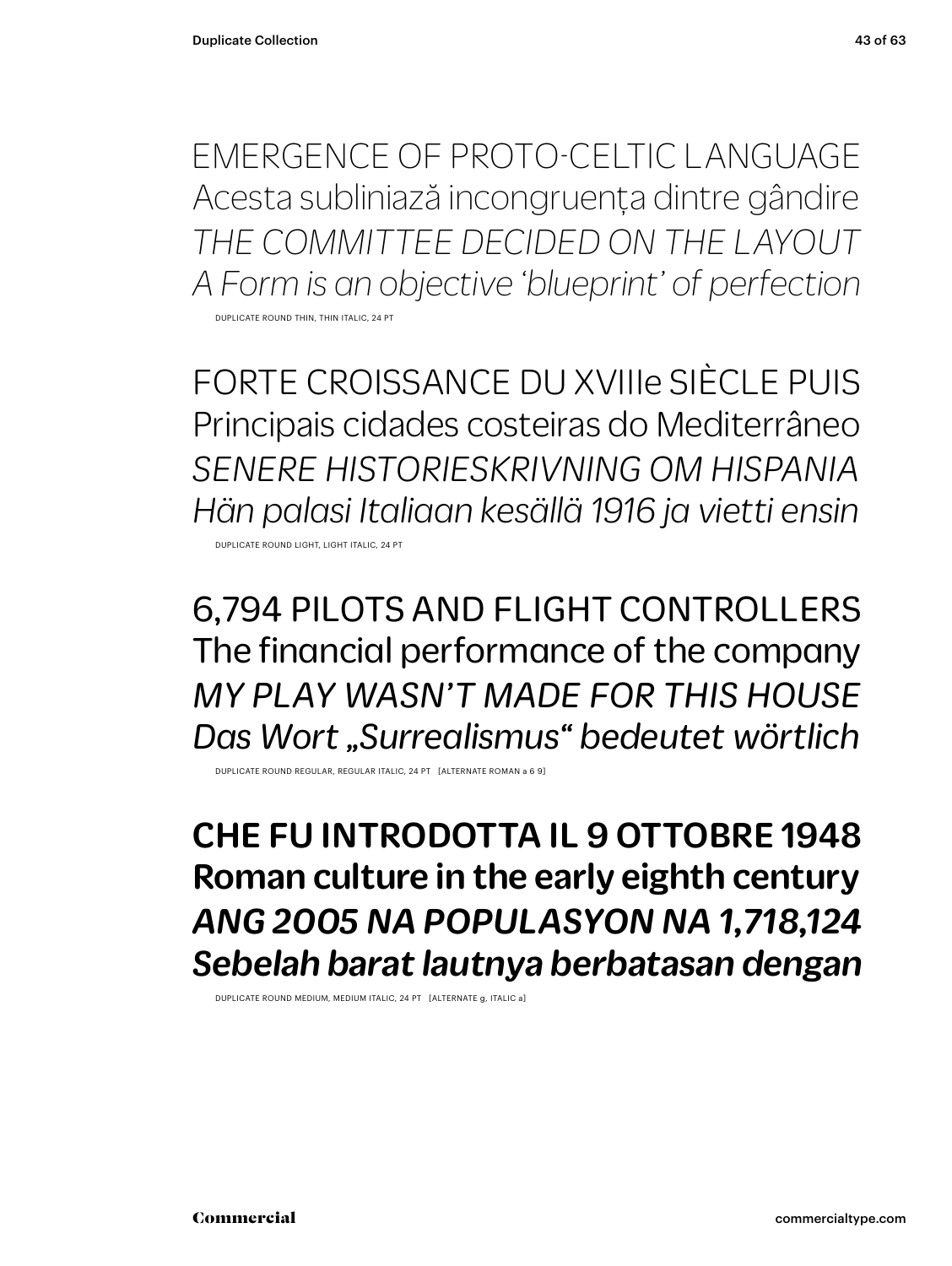### **O TEXTO VOTADO EM 1949 INTRODUZIU He began to expand the city northwards** *UNE PIÈCE DE THÉÂTRE EN DEUX ACTES Både krigens redsler og forakten for det*

DUPLICATE ROUND BOLD, BOLD ITALIC, 24 PT

### REVERSING THEIR OLD ARRANGEMENT Þegar þeir lýsa með orðum því sem þeir *THESE AREAS WERE SURVEYED IN 1837 Fundamentaalsetele loodusteadustele*

DUPLICATE ROUND BLACK, BLACK ITALIC, 24 PT [ALTERNATE g y]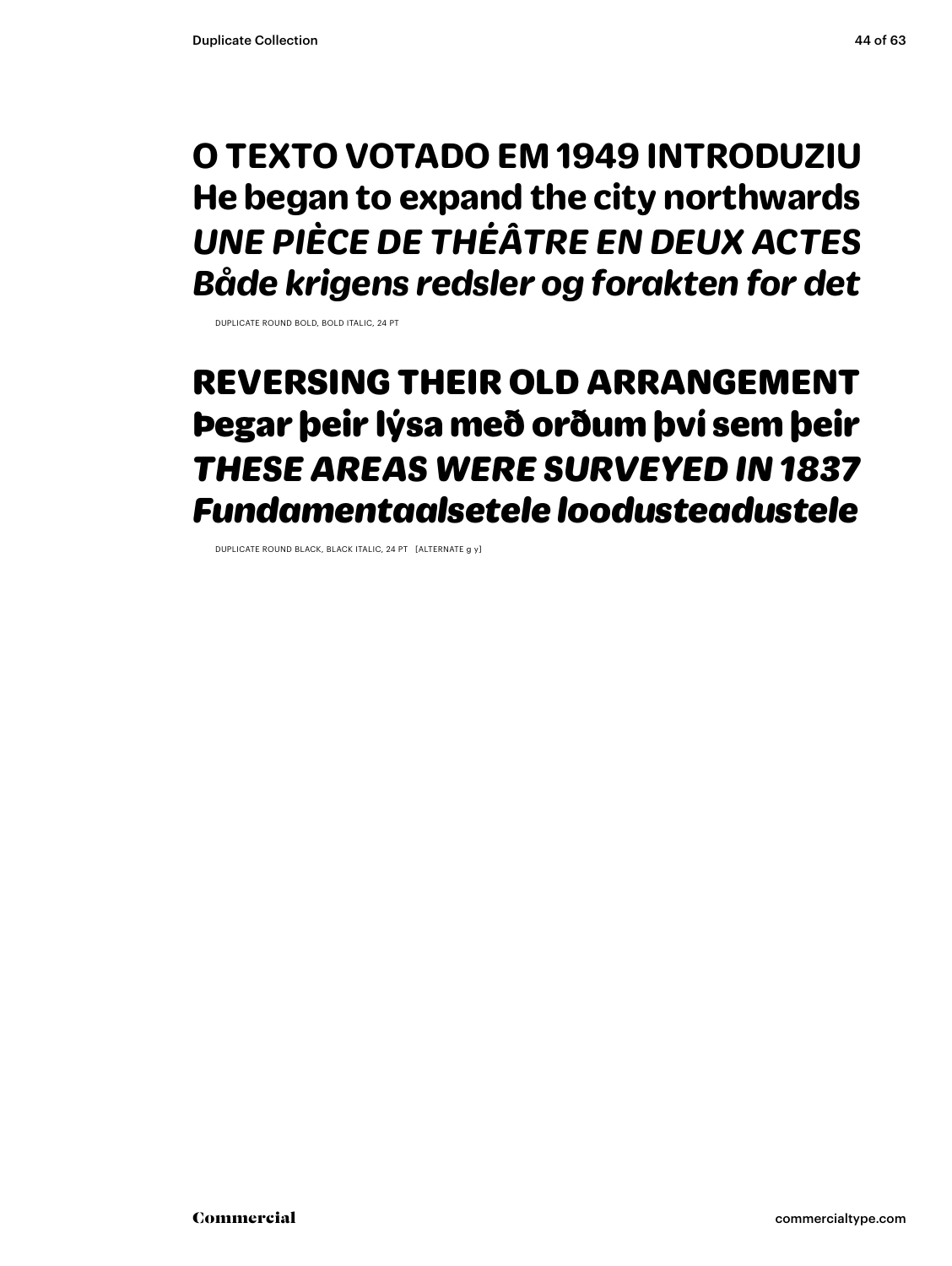### Zooarchaeological DUPLICATE ROUND THIN, 60 PT

Rapsölproduktion DUPLICATE ROUND LIGHT, 60 PT

### Transcontinental DUPLICATE ROUND REGULAR, 60 PT [ALTERNATE a]

## Växthuseffekten

DUPLICATE ROUND MEDIUM, 60 PT

### **Electromagnets**

DUPLICATE ROUND BOLD, 60 PT [ALTERNATE a]

ganizzazione DUPLICATE ROUND BLACK, 60 PT [ALTERNATE g]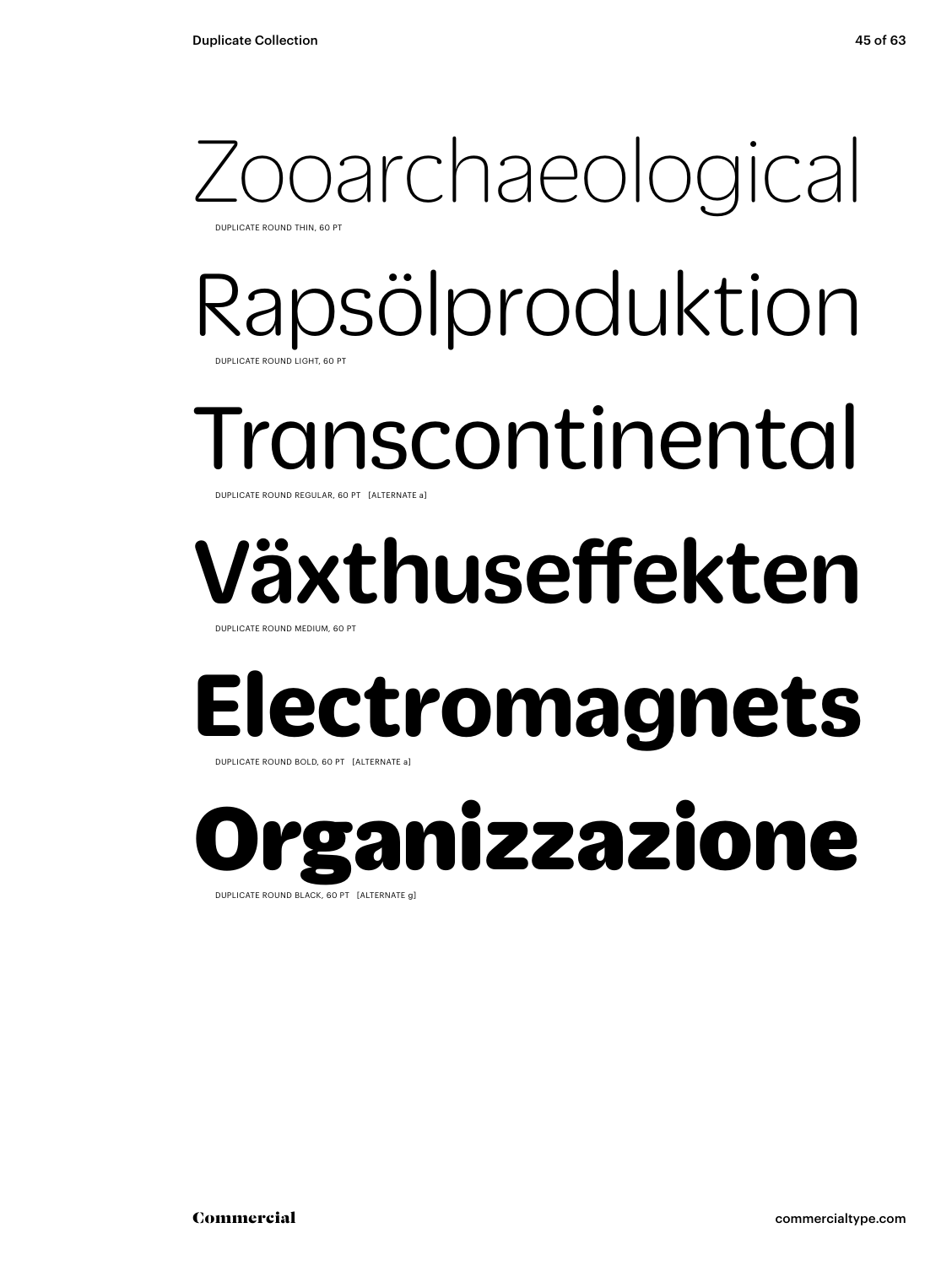

**UPLICATE ROUND THIN ITALIC, 60 PT** 

### *Ornamentaciones* DUPLICATE ROUND LIGHT ITALIC, 60 PT [ALTERNATE a]

*Xanthocyanopsy* DUPLICATE ROUND REGULAR ITALIC, 60 PT [ALTERNATE y]

## *Brobdingnagian*

DUPLICATE ROUND MEDIUM ITALIC, 60 PT

## *Éclaircissement*

DUPLICATE ROUND BOLD ITALIC, 60 PT

### *Parenthetically*

DUPLICATE ROUND BLACK ITALIC, 60 PT [ALTERNATE a]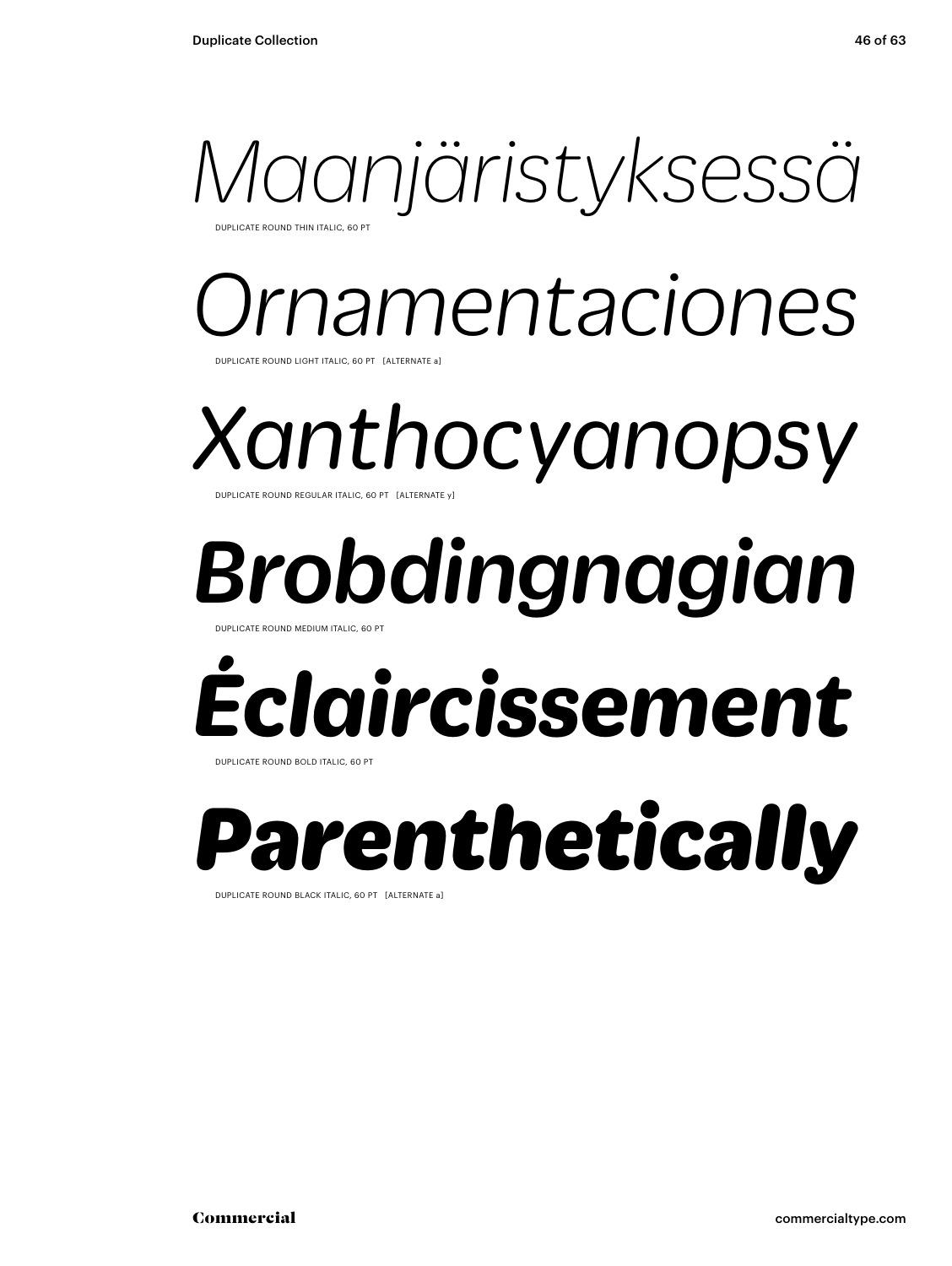DUPLICATE ROUND REGULAR, REGULAR ITALIC, BOLD, 16/19 PT

THE SPANISH WAR, which began in 1739, and the French war which soon followed it occasioned further increase of the debt, which, on the 31st of December 1748, after it had been concluded by the **Treaty of Aix-la-Chapelle,** amounted to £78,293,313. The most profound peace of the seventeen years of continuance had taken no more than £8,328,354 from it. A war of less than nine years' continuance added £31,338,689 to it (Refer to James Postlethwaite's *History of the Public Revenue*). During the administration of Mr. Pelham, the interest of the public debt was reduced from 4% to 3%; or at least measures were taken for reducing it, from four to three per cent; **the sinking fund** was increased, and some part of the public debt was paid off. In 1755, before the breaking out of the late war, the funded debt of Great Britain amounted to £72,289,673. On the 5th of January 1763, at the conclusion of the peace, the funded debt amounted to £122,603,336. The unfunded debt has been stated at £13,927,589. But the expense occasioned by the war did not end with the conclusion of the peace, so that though, on the 5th of January 1764, the funded debt was increased (partly by a new loan, and partly by funding a part of the unfunded debt) to £129,586,78, there still remained (according to the very well informed author of *Considerations on the Trade and Finances of Great Britain*) an unfunded debt which was brought to account in that and the follow-

REGULAR

REGULAR ALL CAPS

BOLD

PROPORTIONAL OLDSTYLE FIGURES

REGULAR ITALIC

BOLD

REGULAR ITALIC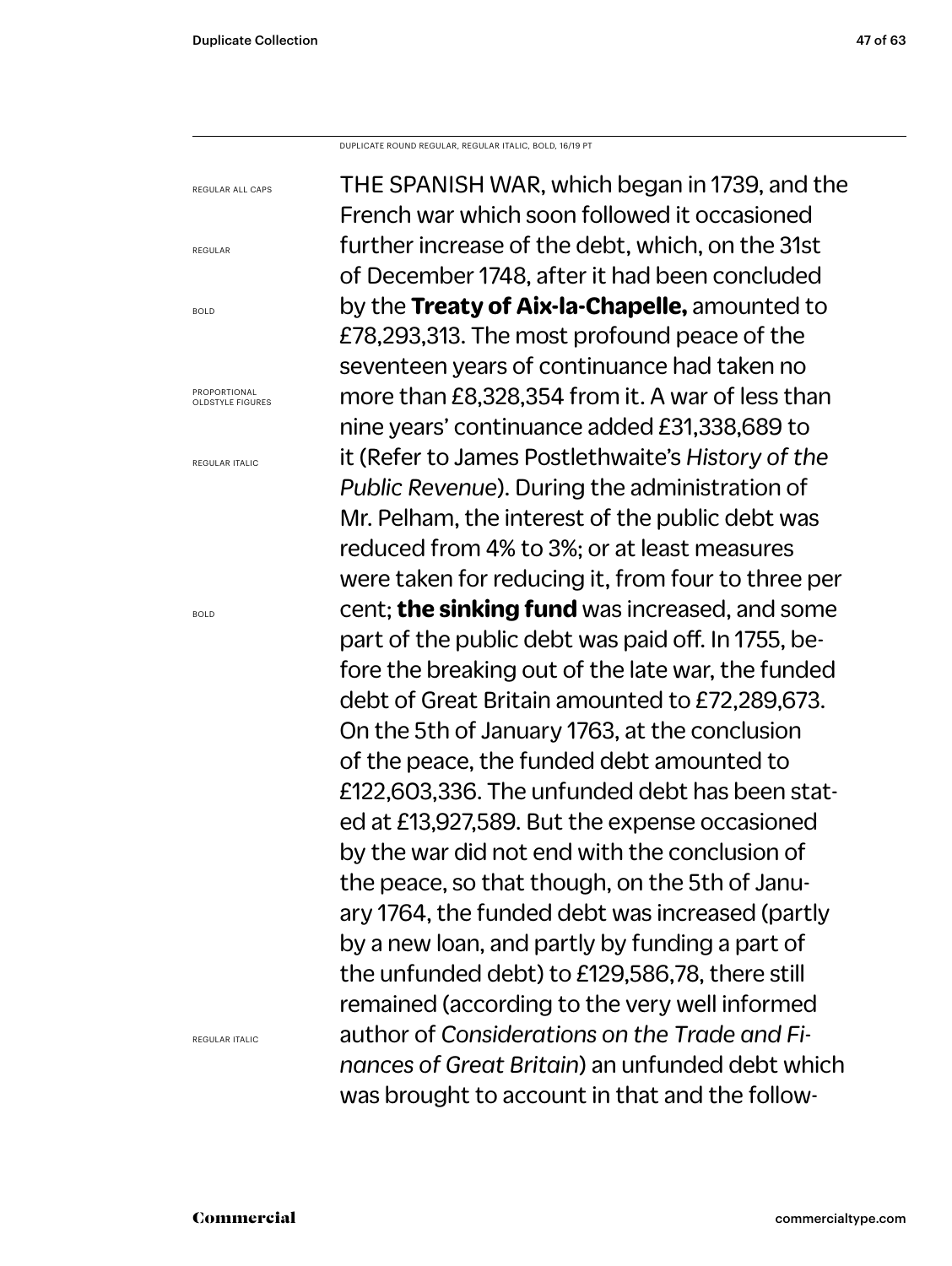THE OLD ENGLISH EAST INDIA COMPANY was

established in 1600 and granted a Royal Charter by Queen Elizabeth. In the first twelve voyages which they fitted out for India, they appear to have traded mainly in *cotton, silk, indigo dye, salt, saltpetre, tea and opium*. In 1612, they united into a joint stock. Their charter was exclusive, and though not confirmed by Act of Parliament, was in those days supposed to convey a real exclusive privilege.

### Exclusive privilege of the Royal Charter

For many years, therefore, they were not much disturbed by interlopers. Their capital, which never exceeded £744,000, and of which £50 was a share, was not so exorbitant, nor their dealings that extensive, as to afford either a pretext for gross negligence and profusion, or a cover to gross malversation. Notwithstanding some extraordinary losses, occasioned partly by the malice of the Dutch East India Company, and partly by other accidents, they carried on for many years a successful trade. But in process of time, when the principles of liberty were better understood, it became every day more and more doubtful how far a Royal Charter, not confirmed by *Act of Parliament*, could convey an exclusive privilege. Upon all these questions the decisions of the courts of justice were not uniform, but varied with the authority of government and the humours of the times.

### Outside Influences on the Company

Interlopers multiplied upon them, and towards the end of the reign of Charles II, through the whole of that of James II and during a part of that of William III, reduced them to great distress. In 1698, a proposal was made to Parliament of advancing two millions to government at eight per cent, provided the subscribers were erected into a new East India Company with exclusive privileges. The old East India Company offered seven hundred thousand pounds, nearly the amount of their capital, at four per cent upon the same conditions. But such was at that time the state of public credit, that it was more convenient for government to borrow two millions at eight per cent than seven hundred thousand pounds at four. The proposal of the new subscribers was accepted, and a new East India Company established in consequence. The old East India Company, however, had a right to continue their trade till 1701. They had, at the same time, in the name of their treasurer, subscribed, very art-

DUPLICATE ROUND LIGHT, LIGHT ITALIC, MEDIUM, 10/12 PT DUPLICATE ROUND REGULAR, REGULAR ITALIC, BOLD, 10/12 PT

THE OLD ENGLISH EAST INDIA COMPANY was established in 1600 and granted a Royal Charter by Queen Elizabeth. In the first twelve voyages which they fitted out for India, they appear to have traded mainly in *cotton, silk, indigo dye, salt, saltpetre, tea and opium*. In 1612, they united into a joint stock. Their charter was exclusive, and though not confirmed by Act of Parliament, was in those days supposed to convey a real exclusive privilege.

### **Exclusive privilege of the Royal Charter**

For many years, therefore, they were not much disturbed by interlopers. Their capital, which never exceeded £744,000, and of which £50 was a share, was not so exorbitant, nor their dealings that extensive, as to afford either a pretext for gross negligence and profusion, or a cover to gross malversation. Notwithstanding some extraordinary losses, occasioned partly by the malice of the Dutch East India Company, and partly by other accidents, they carried on for many years a successful trade. But in process of time, when the principles of liberty were better understood, it became every day more and more doubtful how far a Royal Charter, not confirmed by *Act of Parliament*, could convey an exclusive privilege. Upon all these questions the decisions of the courts of justice were not uniform, but varied with the authority of government and the humours of the times.

### **Outside Influences on the Company**

Interlopers multiplied upon them, and towards the end of the reign of Charles II, through the whole of that of James II and during a part of that of William III, reduced them to great distress. In 1698, a proposal was made to Parliament of advancing two millions to government at eight per cent, provided the subscribers were erected into a new East India Company with exclusive privileges. The old East India Company offered seven hundred thousand pounds, nearly the amount of their capital, at four per cent upon the same conditions. But such was at that time the state of public credit, that it was more convenient for government to borrow two millions at eight per cent than seven hundred thousand pounds at four. The proposal of the new subscribers was accepted, and a new East India Company established in consequence. The old East India Company, however, had a right to continue their trade till 1701. They had, at the same time, in the name of their treasurer, subscribed,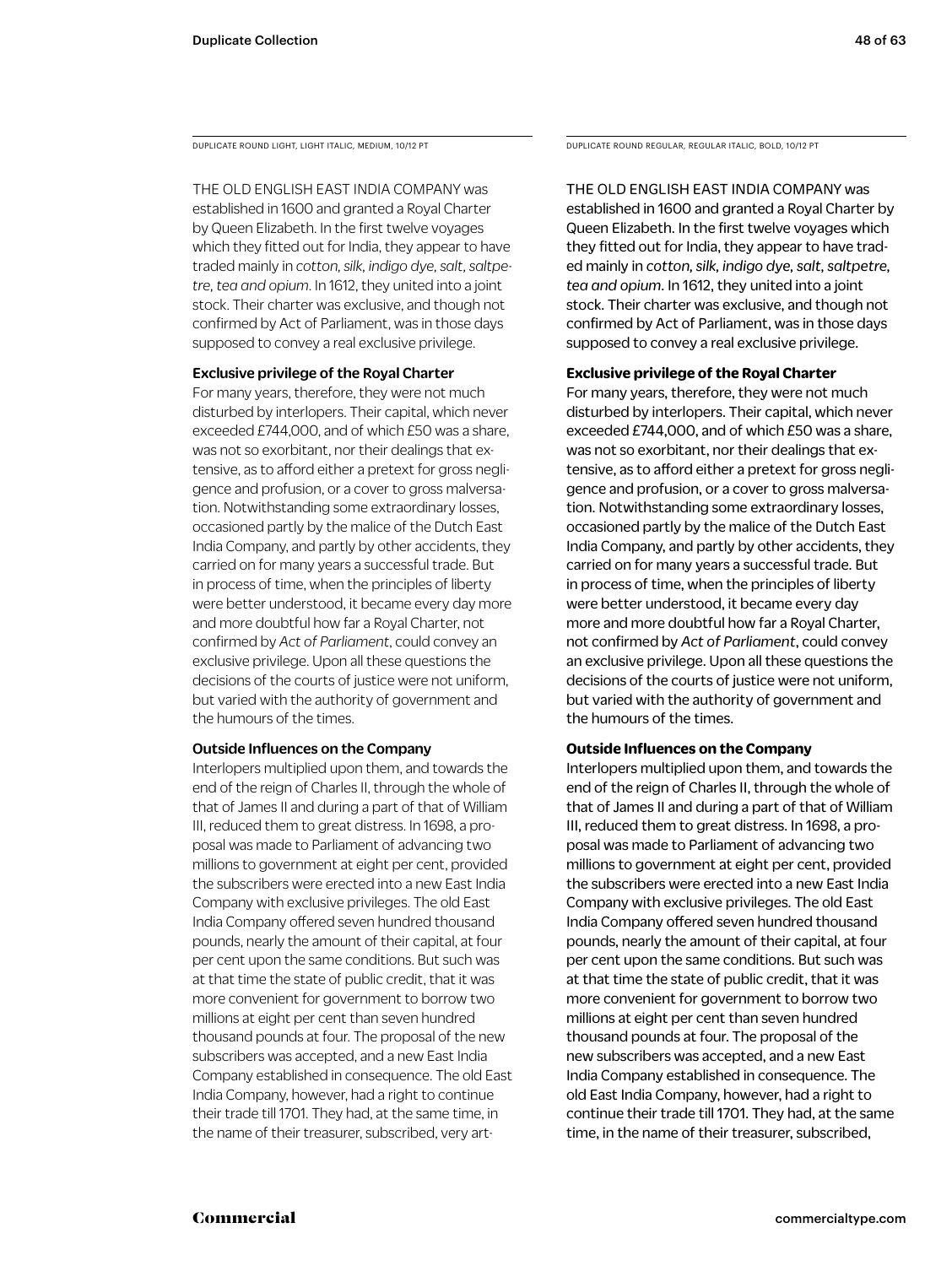DUPLICATE ROUND REGULAR, REGULAR ITALIC, BOLD, 10/12 PT [NO ALTERNATES]

THE OLD ENGLISH EAST INDIA COMPANY was established in 1600 and granted a Royal Charter by Queen Elizabeth. In the first twelve voyages which they fitted out for India, they appear to have traded mainly in *cotton, silk, indigo dye, salt, saltpetre, tea and opium*. In 1612, they united into a joint stock. Their charter was exclusive, and though not confirmed by Act of Parliament, was in those days supposed to convey a real exclusive privilege.

### **Exclusive privilege of the Royal Charter**

For many years, therefore, they were not much disturbed by interlopers. Their capital, which never exceeded £744,000, and of which £50 was a share, was not so exorbitant, nor their dealings that extensive, as to afford either a pretext for gross negligence and profusion, or a cover to gross malversation. Notwithstanding some extraordinary losses, occasioned partly by the malice of the Dutch East India Company, and partly by other accidents, they carried on for many years a successful trade. But in process of time, when the principles of liberty were better understood, it became every day more and more doubtful how far a Royal Charter, not confirmed by *Act of Parliament*, could convey an exclusive privilege. Upon all these questions the decisions of the courts of justice were not uniform, but varied with the authority of government and the humours of the times.

### **Outside Influences on the Company**

Interlopers multiplied upon them, and towards the end of the reign of Charles II, through the whole of that of James II and during a part of that of William III, reduced them to great distress. In 1698, a proposal was made to Parliament of advancing two millions to government at eight per cent, provided the subscribers were erected into a new East India Company with exclusive privileges. The old East India Company offered seven hundred thousand pounds, nearly the amount of their capital, at four per cent upon the same conditions. But such was at that time the state of public credit, that it was more convenient for government to borrow two millions at eight per cent than seven hundred thousand pounds at four. The proposal of the new subscribers was accepted, and a new East India Company established in consequence. The old East India Company, however, had a right to continue their trade till 1701. They had, at the same time, in the name of their treasurer, subscribed,

DUPLICATE ROUND REGULAR, REGULAR ITALIC, BOLD, 10/12 PT  $[ALTERNATEQaqy6]$ 

THE OLD ENGLISH EAST INDIA COMPANY was established in 1600 and granted a Royal Charter by Queen Elizabeth. In the first twelve voyages which they fitted out for India, they appear to have traded mainly in *cotton, silk, indigo dye, salt, saltpetre, tea and opium*. In 1612, they united into a joint stock. Their charter was exclusive, and though not confirmed by Act of Parliament, was in those days supposed to convey a real exclusive privilege.

### **Exclusive privilege of the Royal Charter**

For many years, therefore, they were not much disturbed by interlopers. Their capital, which never exceeded £744,000, and of which £50 was a share, was not so exorbitant, nor their dealings that extensive, as to afford either a pretext for gross negligence and profusion, or a cover to gross malversation. Notwithstanding some extraordinary losses, occasioned partly by the malice of the Dutch East India Company, and partly by other accidents, they carried on for many years a successful trade. But in process of time, when the principles of liberty were better understood, it became every day more and more doubtful how far a Royal Charter, not confirmed by *Act of Parliament*, could convey an exclusive privilege. Upon all these questions the decisions of the courts of justice were not uniform, but varied with the authority of government and the humours of the times.

### **Outside Influences on the Company**

Interlopers multiplied upon them, and towards the end of the reign of Charles II, through the whole of that of James II and during a part of that of William III, reduced them to great distress. In 1698, a proposal was made to Parliament of advancing two millions to government at eight per cent, provided the subscribers were erected into a new East India Company with exclusive privileges. The old East India Company offered seven hundred thousand pounds, nearly the amount of their capital, at four per cent upon the same conditions. But such was at that time the state of public credit, that it was more convenient for government to borrow two millions at eight per cent than seven hundred thousand pounds at four. The proposal of the new subscribers was accepted, and a new East India Company established in consequence. The old East India Company, however, had a right to continue their trade till 1701. They had, at the same time, in the name of their treasurer, subscribed, very art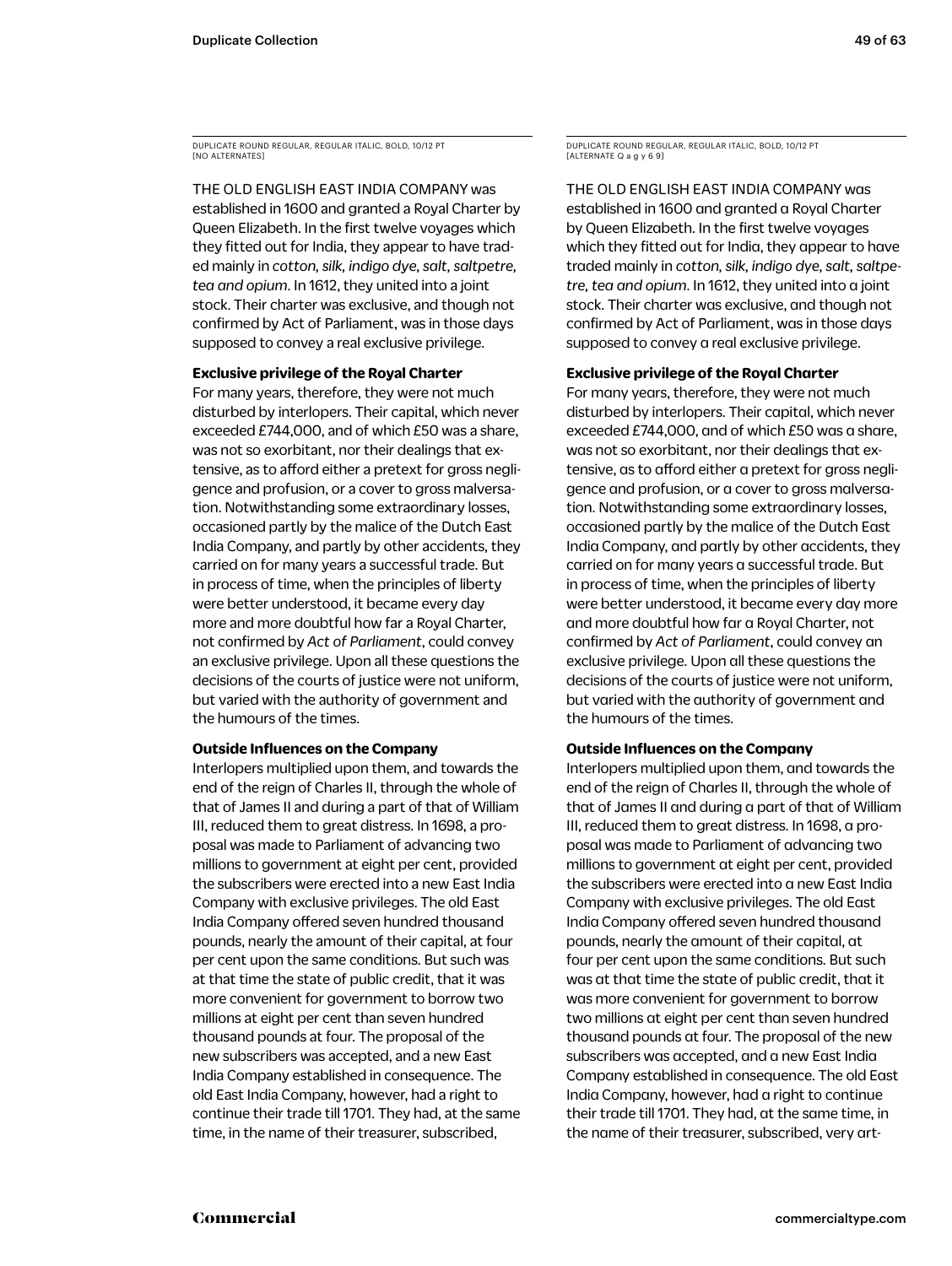DUPLICATE ROUND REGULAR, REGULAR ITALIC, BOLD, 9/11 PT [TRACKING +4] DUPLICATE ROUND MEDIUM, MEDIUM ITALIC, BLACK, 9/11 PT [TRACKING +4]

THE OLD ENGLISH EAST INDIA COMPANY was established in 1600 and granted a Royal Charter by Queen Elizabeth. In the first twelve voyages which they fitted out for India, they appear to have traded mainly in *cotton, silk, indigo dye, salt, saltpetre, tea and opium*. In 1612, they united into a joint stock. Their charter was exclusive, and though not confirmed by Act of Parliament, was in those days supposed to convey a real exclusive privilege.

### **Exclusive privilege of the Royal Charter**

For many years, therefore, they were not much disturbed by interlopers. Their capital, which never exceeded £744,000, and of which £50 was a share, was not so exorbitant, nor their dealings that extensive, as to afford either a pretext for gross negligence and profusion, or a cover to gross malversation. Notwithstanding some extraordinary losses, occasioned partly by the malice of the Dutch East India Company, and partly by other accidents, they carried on for many years a successful trade. But in process of time, when the principles of liberty were better understood, it became every day more and more doubtful how far a Royal Charter, not confirmed by *Act of Parliament*, could convey an exclusive privilege. Upon all these questions the decisions of the courts of justice were not uniform, but varied with the authority of government and the humours of the times.

### **Outside Influences on the Company**

Interlopers multiplied upon them, and towards the end of the reign of Charles II, through the whole of that of James II and during a part of that of William III, reduced them to great distress. In 1698, a proposal was made to Parliament of advancing two millions to government at eight per cent, provided the subscribers were erected into a new East India Company with exclusive privileges. The old East India Company offered seven hundred thousand pounds, nearly the amount of their capital, at four per cent upon the same conditions. But such was at that time the state of public credit, that it was more convenient for government to borrow two millions at eight per cent than seven hundred thousand pounds at four. The proposal of the new subscribers was accepted, and a new East India Company established in consequence. The old East India Company, however, had a right to continue their trade till 1701. They had, at the same time, in the name of their treasurer, subscribed, very artfully, three hundred and fifteen thousand pounds into the stock of the new. By a negligence in the expression of the Act of Parliament which vested the East India trade in the subscribers to this loan of two millions, it did not appear evident that they were all obliged to unite into a joint stock. A few private traders, whose subscriptions amounted only to seven thousand

THE OLD ENGLISH EAST INDIA COMPANY was established in 1600 and granted a Royal Charter by Queen Elizabeth. In the first twelve voyages which they fitted out for India, they appear to have traded mainly in *cotton, silk, indigo dye, salt, saltpetre, tea and opium*. In 1612, they united into a joint stock. Their charter was exclusive, and though not confirmed by Act of Parliament, was in those days supposed to convey a real exclusive privilege.

### Exclusive privilege of the Royal Charter

For many years, therefore, they were not much disturbed by interlopers. Their capital, which never exceeded £744,000, and of which £50 was a share, was not so exorbitant, nor their dealings that extensive, as to afford either a pretext for gross negligence and profusion, or a cover to gross malversation. Notwithstanding some extraordinary losses, occasioned partly by the malice of the Dutch East India Company, and partly by other accidents, they carried on for many years a successful trade. But in process of time, when the principles of liberty were better understood, it became every day more and more doubtful how far a Royal Charter, not confirmed by *Act of Parliament*, could convey an exclusive privilege. Upon all these questions the decisions of the courts of justice were not uniform, but varied with the authority of government and the humours of the times.

### Outside Influences on the Company

Interlopers multiplied upon them, and towards the end of the reign of Charles II, through the whole of that of James II and during a part of that of William III, reduced them to great distress. In 1698, a proposal was made to Parliament of advancing two millions to government at eight per cent, provided the subscribers were erected into a new East India Company with exclusive privileges. The old East India Company offered seven hundred thousand pounds, nearly the amount of their capital, at four per cent upon the same conditions. But such was at that time the state of public credit, that it was more convenient for government to borrow two millions at eight per cent than seven hundred thousand pounds at four. The proposal of the new subscribers was accepted, and a new East India Company established in consequence. The old East India Company, however, had a right to continue their trade till 1701. They had, at the same time, in the name of their treasurer, subscribed, very artfully, three hundred and fifteen thousand pounds into the stock of the new. By a negligence in the expression of the Act of Parliament which vested the East India trade in the subscribers to this loan of two millions, it did not appear evident that they were all obliged to unite into a joint stock. A few private traders, whose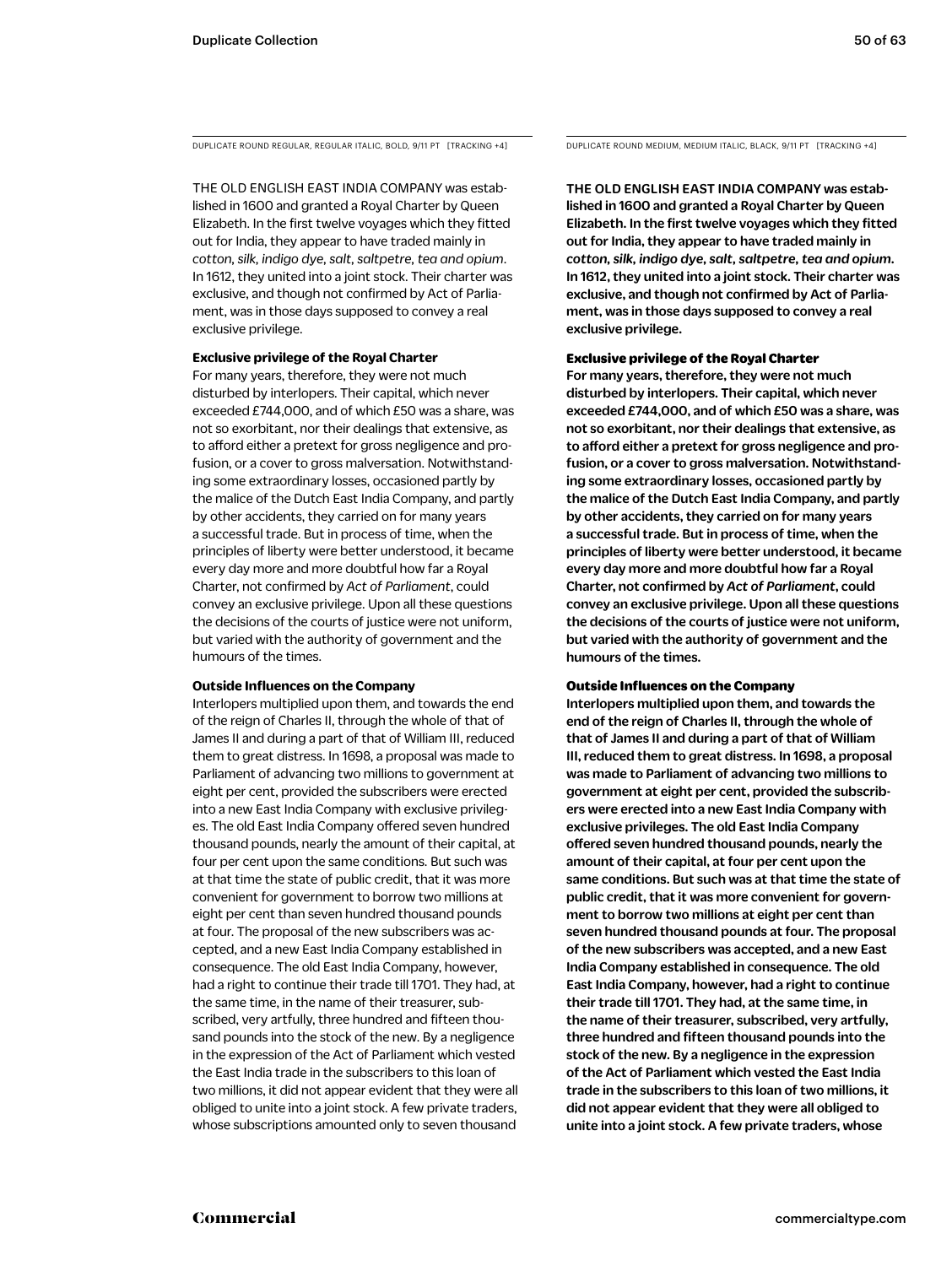## **Duplicate Soft**

Duplicate Soft is a straightforward sans serif with rounded stroke endings and a friendly, soft appearance that feels appealing without looking childish. It can be combined with other styles of Duplicate when something casual, but still sophisticated, is needed for projects such as branding, user interface applications, or editorial design.

### **PUBLISHED** 2017

**DESIGNED BY** MIGUEL REYES AND CHRISTIAN SCHWARTZ

**12 STYLES** 6 WEIGHTS W/ ITALICS

### **FEATURES**

PROPORTIONAL LINING FIGURES TABULAR LINING FIGURES SUPERSCRIPT/SUBSCRIPT FRACTIONS (PREBUILT AND ARBITRARY) Where its companion, Duplicate Round, has a complex and lively texture, Duplicate Soft is plain and undemanding. The thinning at intersections where the arches and bowls meet in the lowercase give a more stylish feeling than a typical mono-weight rounded sans serif. Its range of six weights matches the rest of the Duplicate Collection, giving flexibility for cheerful and contrasting design solutions.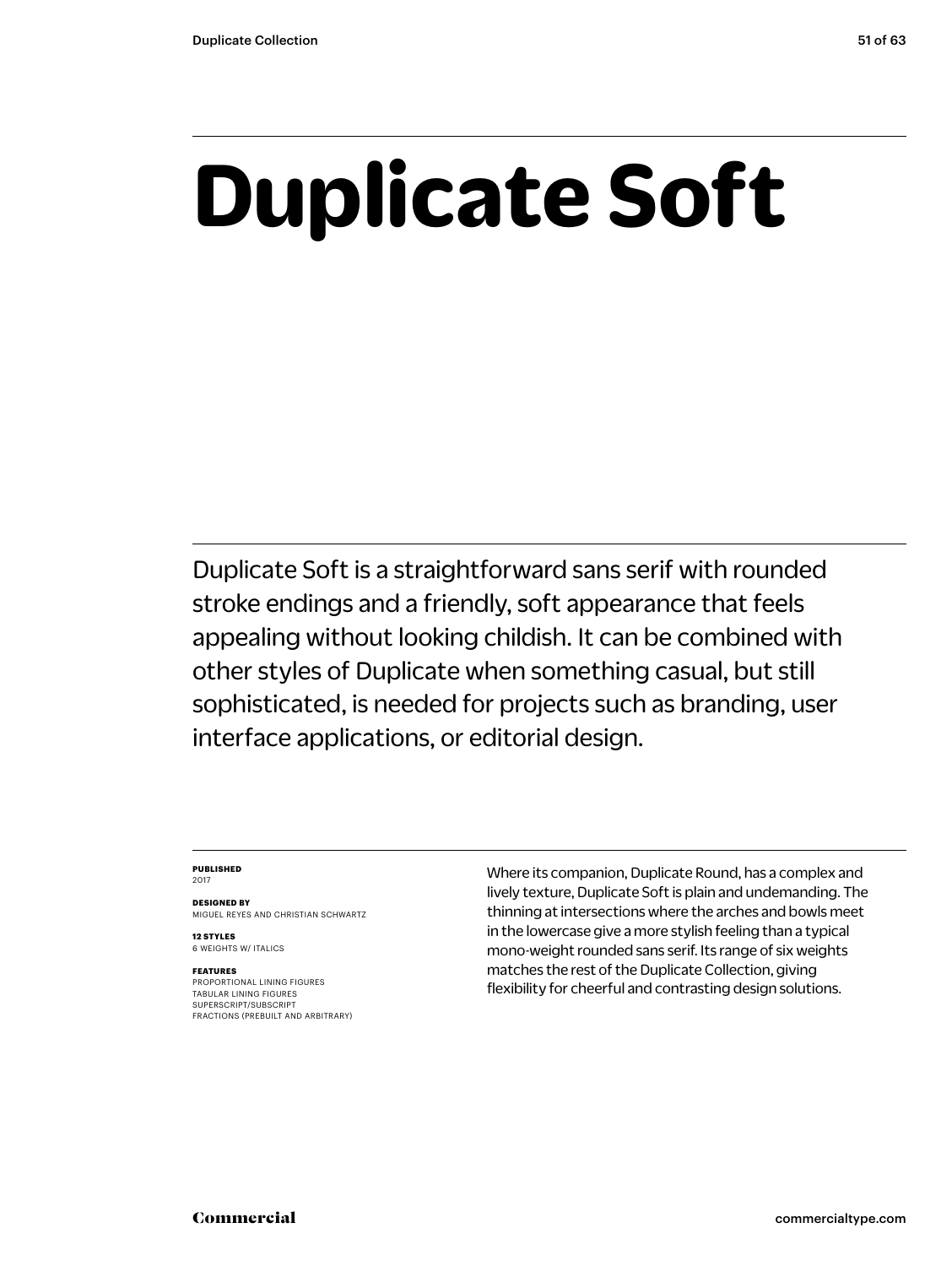## DILUNCURKAN Paleoecologista

DUPLICATE SOFT THIN, 70 PT

### *ÜHEKIHILISEKS Characterizings* DUPLICATE SOFT THIN ITALIC, 70 PT

## SYNONYMOUS Détérioreraient

DUPLICATE SOFT LIGHT, 70 PT

# *IMPOSSIBILITY* ccompanying

DUPLICATE SOFT LIGHT ITALIC, 70 PT [ALTERNATE g]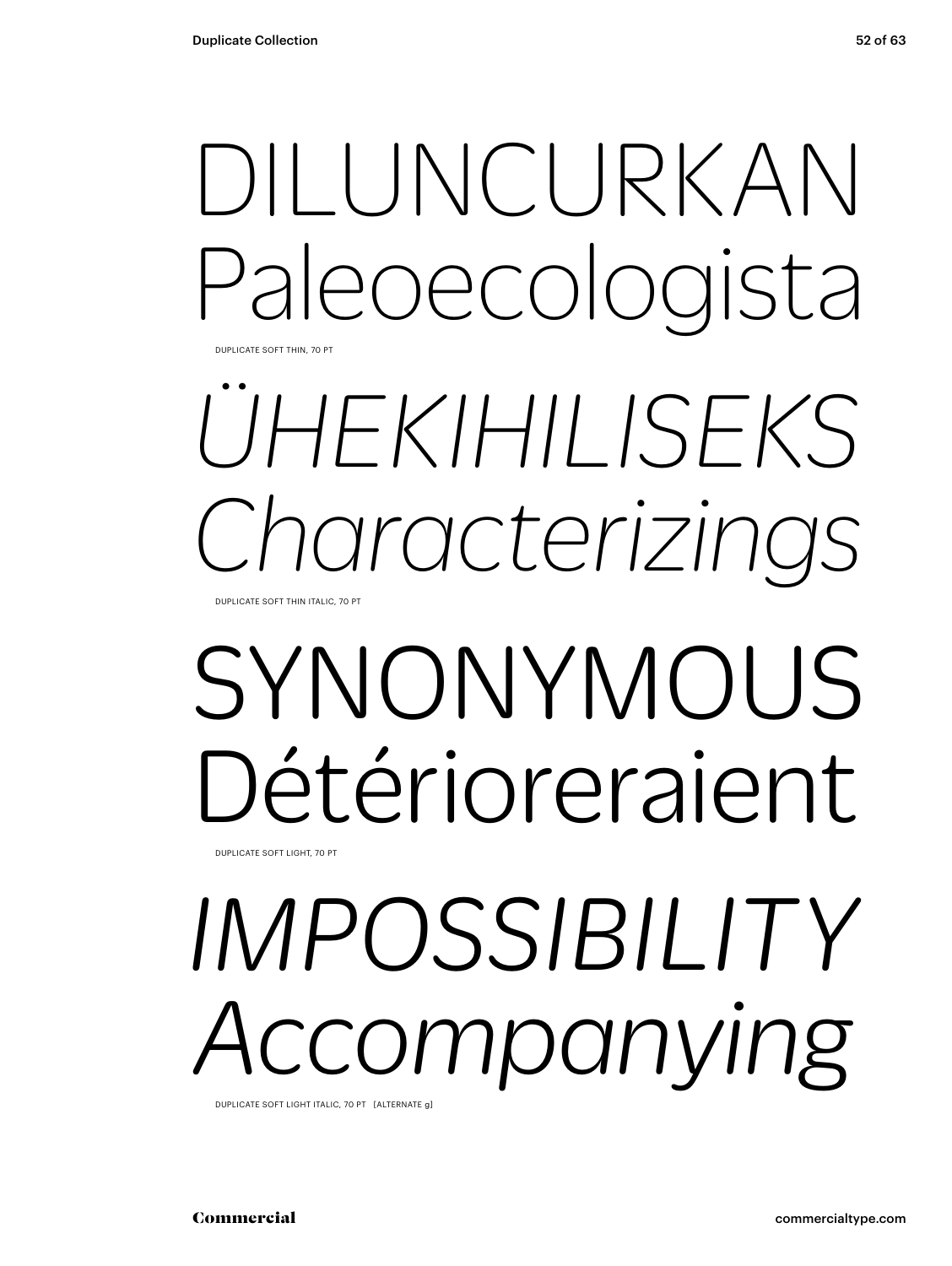### EXCEPTIONAL Reputationally DUPLICATE SOFT REGULAR, 70 PT [ALTERNATE a]

# *YÜZYILLARDA Formulaciones*

DUPLICATE SOFT REGULAR ITALIC, 70 PT

# AQUAMANILE Géométriques

DUPLICATE SOFT MEDIUM, 70 PT

### *BEACHFRONT Hagyományos* DUPLICATE SOFT MEDIUM ITALIC, 70 PT [ALTERNATE a g y]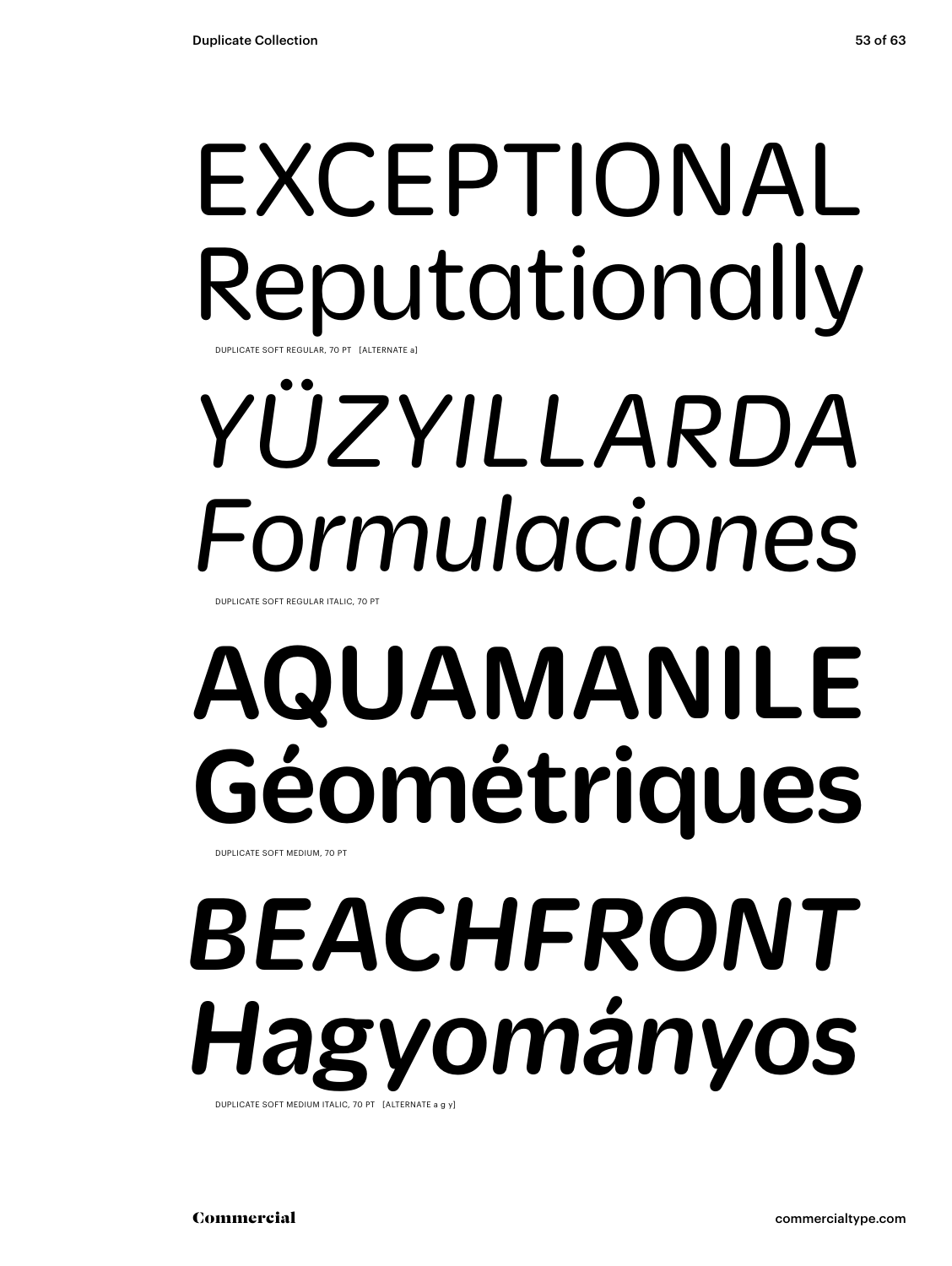### **SØLVGLITTER Chairmanship** DUPLICATE SOFT BOLD, 70 PT [ALTERNATE a]

## *MONOCOQUE Circumstance*

DUPLICATE SOFT BOLD ITALIC, 70 PT [ALTERNATE Q a]

### SEQUENCERS Transporting DUPLICATE SOFT BLACK, 70 PT [ALTERNATE g]

# *LAMPIONÓW Specializzate*

DUPLICATE SOFT BLACK ITALIC, 70 PT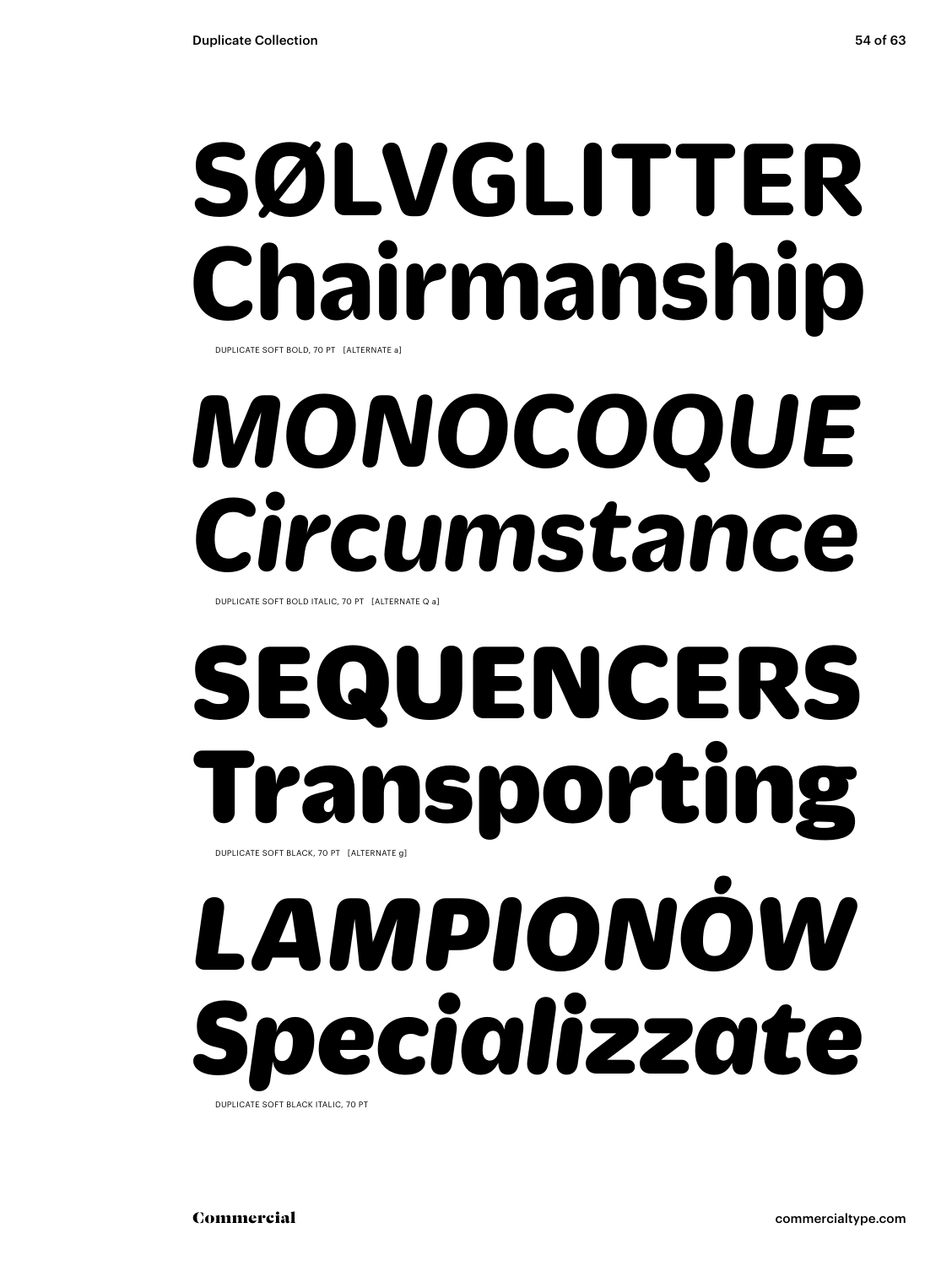HOEWEL HIJ IN 1907 ZIJN DIPLOMA HAALDE The 17 kilometer trek north to Cala del Carnaje *NO TRIVIALIZÁNDOLO NI SIMPLIFICÁNDOLO Modernist villa at the center of an ancient city* DUPLICATE SOFT THIN, THIN ITALIC, 24 PT

SARSEN'S NOVEL THEORY OF UTILIZATION Around the time of several earlier recordings *CHARAKTERISTIK VON SOULKOMPOSITION Yüzyılın yeni ve büyük entelektüel gelişmeleri*

DUPLICATE SOFT LIGHT, LIGHT ITALIC, 24 PT [ALTERNATE a]

SHE TRAINED LARGELY AS A DRAFTSMAN În miturile timpurii, acești zei au chiar puteri *THE ROYAL SOCIETY'S INITIAL FOUNDERS Exposeerden hun werk tussen 1874 en 1896*

DUPLICATE SOFT REGULAR, REGULAR ITALIC, 24 PT

VOKIEČIŲ EKSPRESIONIZMAS DAUG KUO Scholars arranged 400 types of silk books *KOJI SU SE TIJEKOM ŠEZDESETIH POPELI Sealed in 204 BCE under the Han dynasty*

DUPLICATE SOFT MEDIUM, MEDIUM ITALIC, 24 PT [ALTERNATE g y]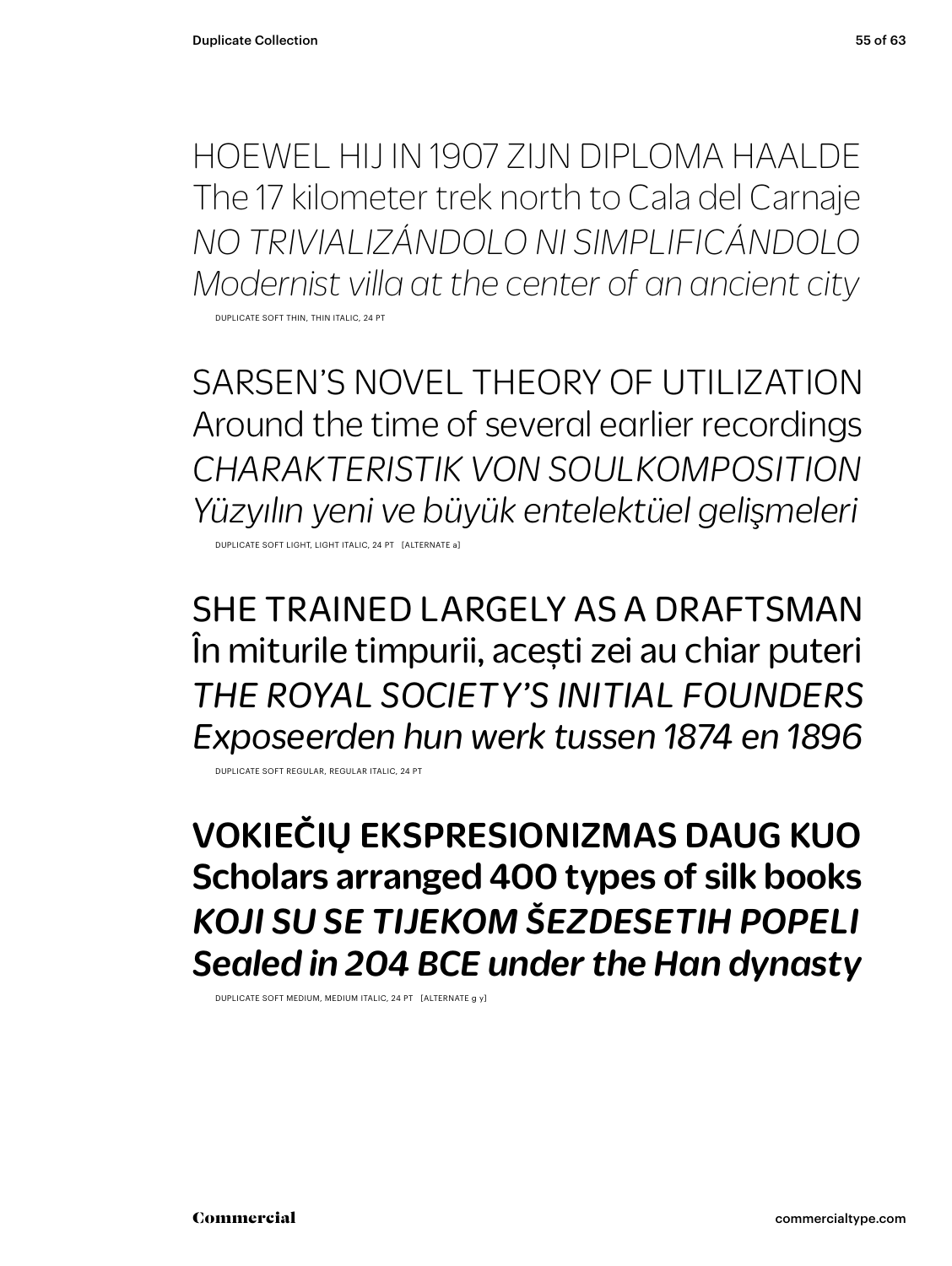### **214.53 NA KUWADRADO NG KILOMETRO Examine morphology & taxonomic traits** *EARLIEST-KNOWN EDITION FROM 9 BCE The exact dates of the school's founding*

DUPLICATE SOFT BOLD, BOLD ITALIC, 24 PT

### COMMON MAINLY IN FUNGI & ANIMALS Einnig skrifaði hann mjög efnismikið rit *POZNATKY ČLENŮ JSOU OD ROKU 2007 Some characters used in the later texts*

DUPLICATE SOFT BLACK, BLACK ITALIC, 24 PT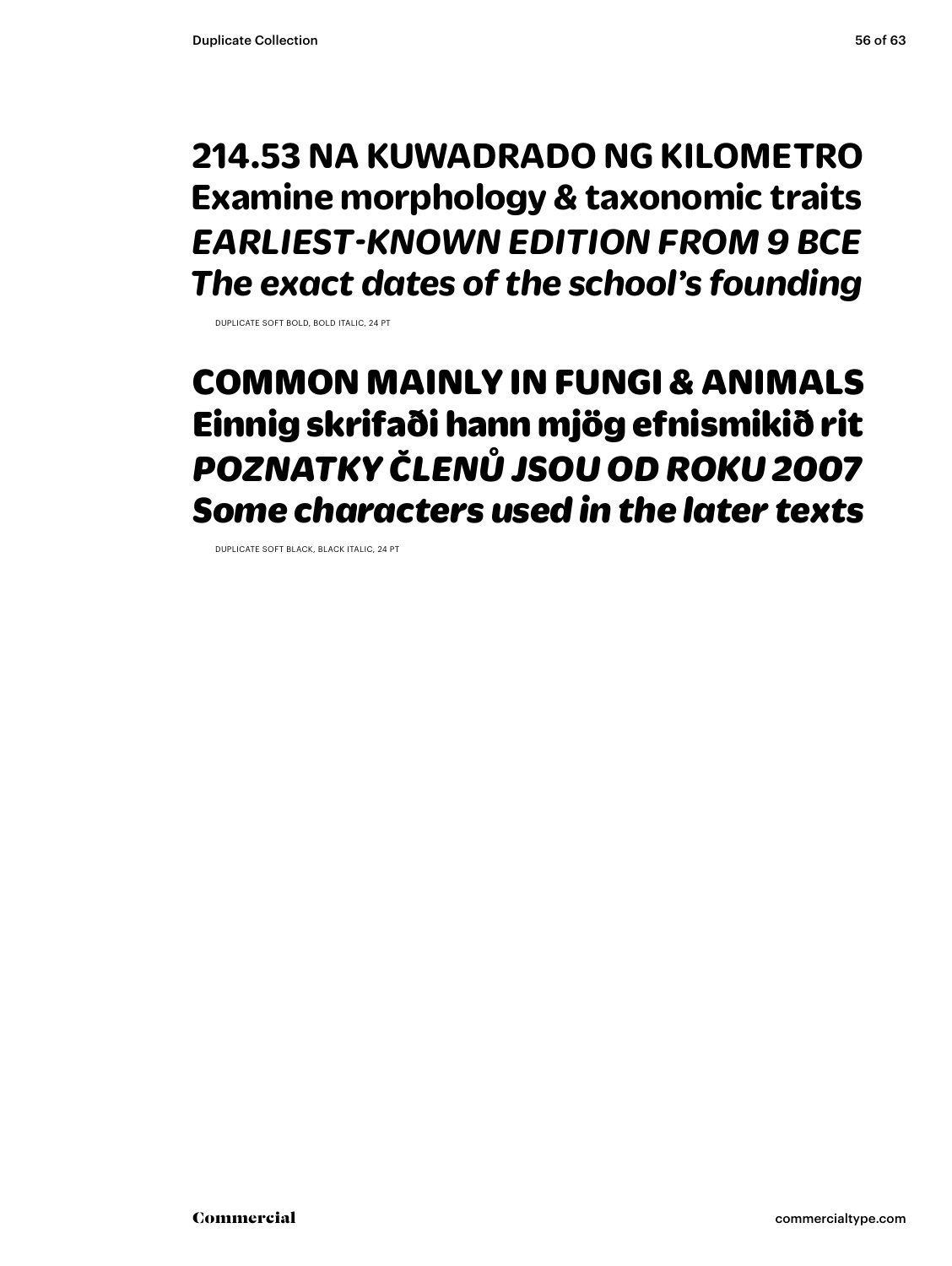### Electrophysiologic DUPLICATE SOFT THIN, 60 PT

Reprezentujących DUPLICATE SOFT LIGHT, 60 PT

Instrumentations

DUPLICATE SOFT REGULAR, 60

# Correspondence

DUPLICATE SOFT MEDIUM, 60 PT

# **Enthusiastically**

DUPLICATE SOFT BOLD, 60 PT [ALTERNATE a y]

### Modernizavimą DUPLICATE SOFT BLACK, 60 PT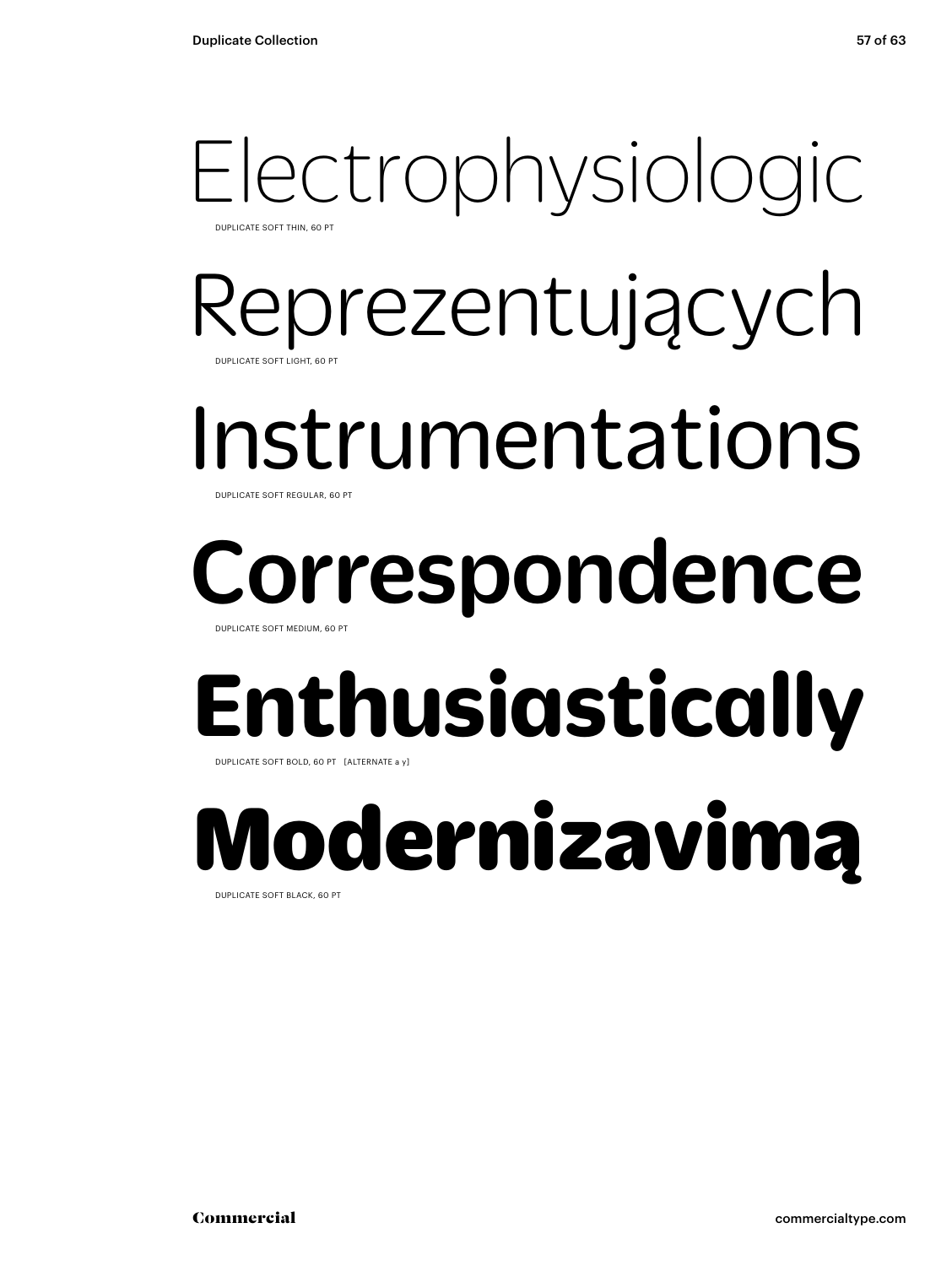### *Muurschilderingen*

UPLICATE SOFT THIN ITALIC, 60 P

### *Cytoarchitectonic*  **ATE SOFT LIGHT ITALIC, 60 PT**

*Biogeochemically* DUPLICATE SOFT REGULAR ITALIC, 60 PT [ALTERNATE a g y]

## *Pseudepigrapha*

DUPLICATE SOFT MEDIUM ITALIC, 60 PT

## *Contemporânea*

DUPLICATE SOFT BOLD ITALIC, 60 PT [ALTERNATE a]

*Schauspielhaus* DUPLICATE SOFT BLACK ITALIC, 60 PT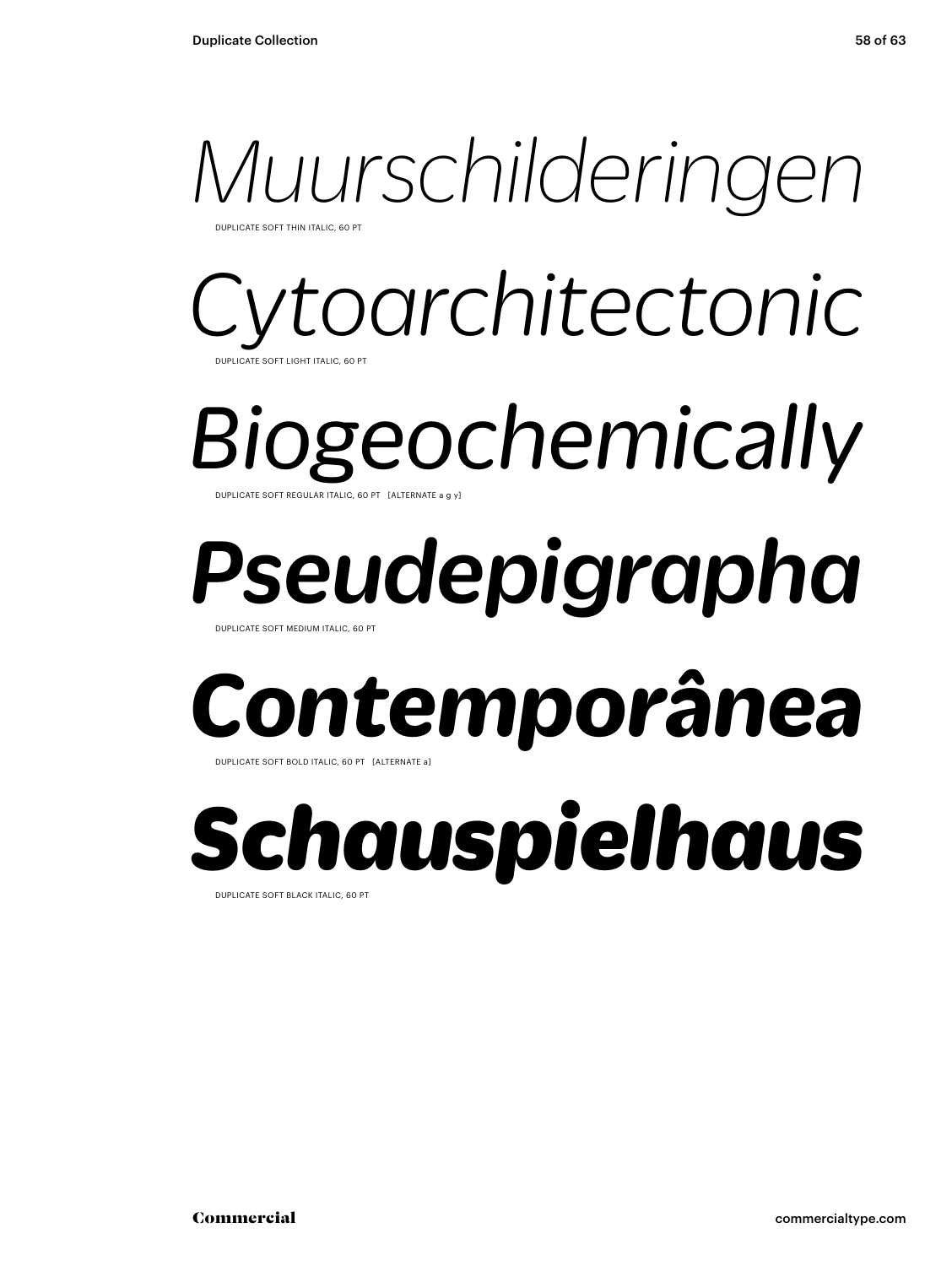REGULAR ALL CAPS

PROPORTIONAL OLDSTYLE FIGURES

REGULAR ITALIC

REGULAR

BOLD

DUPLICATE SOFT REGULAR, REGULAR ITALIC, BOLD, 16/19 PT

THE SPANISH WAR, which began in 1739, and the French war which soon followed it occasioned further increase of the debt, which, on the 31st of December 1748, after it had been concluded by the **Treaty of Aix-la-Chapelle,** amounted to £78,293,313. The most profound peace of the seventeen years of continuance had taken no more than £8,328,354 from it. A war of less than nine years' continuance added £31,338,689 to it (Refer to James Postlethwaite's *History of the Public Revenue*). During the administration of Mr. Pelham, the interest of the public debt was reduced from 4% to 3%; or at least measures were taken for reducing it, from four to three per cent; **the sinking fund** was increased, and some part of the public debt was paid off. In 1755, before the breaking out of the late war, the funded debt of Great Britain amounted to £72,289,673. On the 5th of January 1763, at the conclusion of the peace, the funded debt amounted to £122,603,336. The unfunded debt has been stated at £13,927,589. But the expense occasioned by the war did not end with the conclusion of the peace, so that though, on the 5th of January 1764, the funded debt was increased (partly by a new loan, and partly by funding a part of the unfunded debt) to £129,586,78, there still remained (according to the very well informed author of *Considerations on the Trade and Finances of Great Britain*) an unfunded debt which was brought to account in that and the follow-

BOLD

REGULAR ITALIC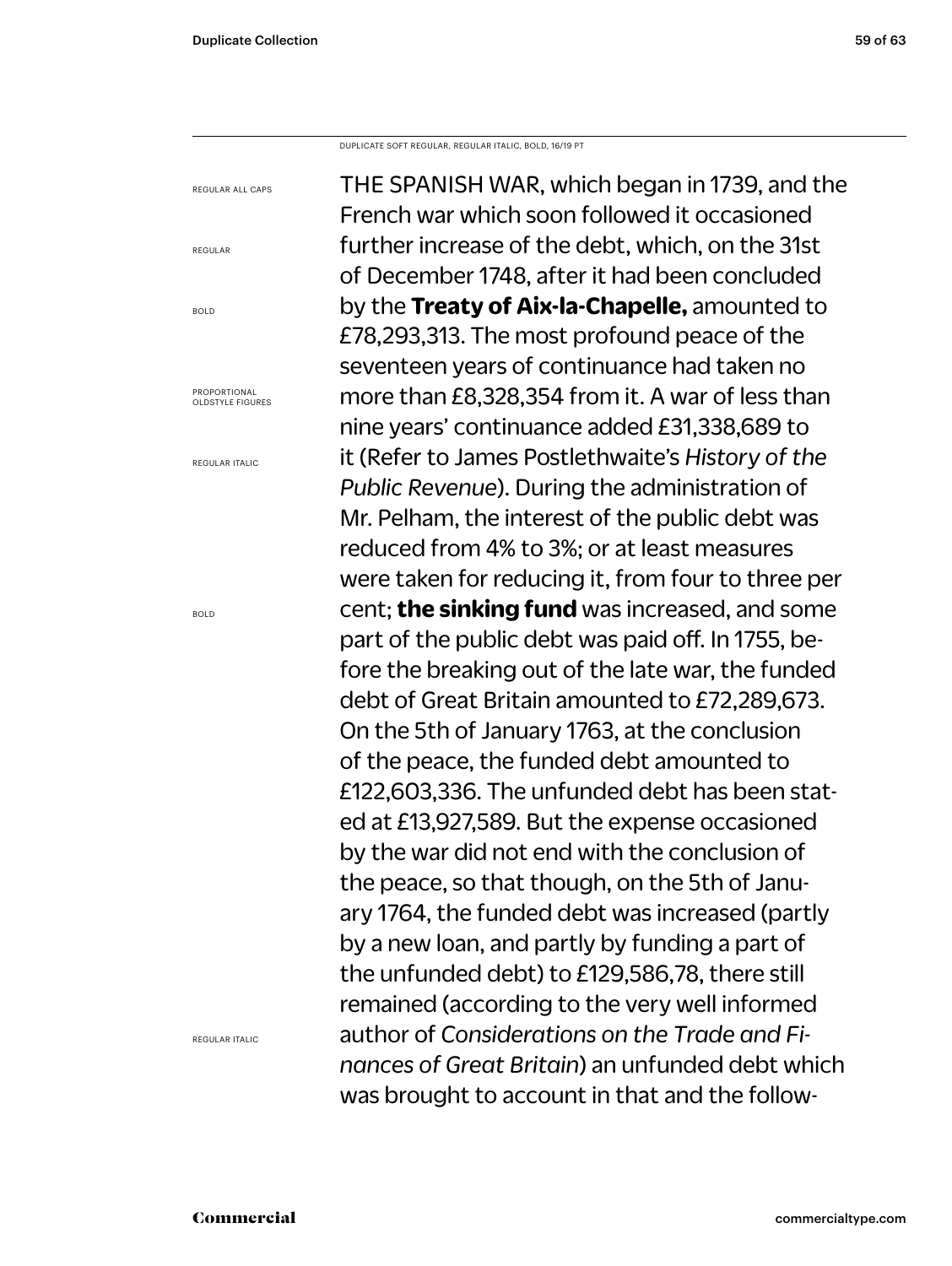THE OLD ENGLISH EAST INDIA COMPANY was established in 1600 and granted a Royal Charter by Queen Elizabeth. In the first twelve voyages which they fitted out for India, they appear to have traded mainly in *cotton, silk, indigo dye, salt, saltpetre, tea and opium*. In 1612, they united into a joint stock. Their charter was exclusive, and though not confirmed by Act of Parliament, was in those days supposed to convey a real exclusive privilege.

### Exclusive privilege of the Royal Charter

For many years, therefore, they were not much disturbed by interlopers. Their capital, which never exceeded £744,000, and of which £50 was a share, was not so exorbitant, nor their dealings that extensive, as to afford either a pretext for gross negligence and profusion, or a cover to gross malversation. Notwithstanding some extraordinary losses, occasioned partly by the malice of the Dutch East India Company, and partly by other accidents, they carried on for many years a successful trade. But in process of time, when the principles of liberty were better understood, it became every day more and more doubtful how far a Royal Charter, not confirmed by *Act of Parliament*, could convey an exclusive privilege. Upon all these questions the decisions of the courts of justice were not uniform, but varied with the authority of government and the humours of the times.

### Outside Influences on the Company

Interlopers multiplied upon them, and towards the end of the reign of Charles II, through the whole of that of James II and during a part of that of William III, reduced them to great distress. In 1698, a proposal was made to Parliament of advancing two millions to government at eight per cent, provided the subscribers were erected into a new East India Company with exclusive privileges. The old East India Company offered seven hundred thousand pounds, nearly the amount of their capital, at four per cent upon the same conditions. But such was at that time the state of public credit, that it was more convenient for government to borrow two millions at eight per cent than seven hundred thousand pounds at four. The proposal of the new subscribers was accepted, and a new East India Company established in consequence. The old East India Company, however, had a right to continue their trade till 1701. They had, at the same time, in the name of their treasurer, subscribed, very art-

DUPLICATE SOFT LIGHT, LIGHT ITALIC, MEDIUM, 10/12 PT DUPLICATE SOFT REGULAR, REGULAR ITALIC, BOLD, 10/12 PT

THE OLD ENGLISH EAST INDIA COMPANY was established in 1600 and granted a Royal Charter by Queen Elizabeth. In the first twelve voyages which they fitted out for India, they appear to have traded mainly in *cotton, silk, indigo dye, salt, saltpetre, tea and opium*. In 1612, they united into a joint stock. Their charter was exclusive, and though not confirmed by Act of Parliament, was in those days supposed to convey a real exclusive privilege.

### **Exclusive privilege of the Royal Charter**

For many years, therefore, they were not much disturbed by interlopers. Their capital, which never exceeded £744,000, and of which £50 was a share, was not so exorbitant, nor their dealings that extensive, as to afford either a pretext for gross negligence and profusion, or a cover to gross malversation. Notwithstanding some extraordinary losses, occasioned partly by the malice of the Dutch East India Company, and partly by other accidents, they carried on for many years a successful trade. But in process of time, when the principles of liberty were better understood, it became every day more and more doubtful how far a Royal Charter, not confirmed by *Act of Parliament*, could convey an exclusive privilege. Upon all these questions the decisions of the courts of justice were not uniform, but varied with the authority of government and the humours of the times.

### **Outside Influences on the Company**

Interlopers multiplied upon them, and towards the end of the reign of Charles II, through the whole of that of James II and during a part of that of William III, reduced them to great distress. In 1698, a proposal was made to Parliament of advancing two millions to government at eight per cent, provided the subscribers were erected into a new East India Company with exclusive privileges. The old East India Company offered seven hundred thousand pounds, nearly the amount of their capital, at four per cent upon the same conditions. But such was at that time the state of public credit, that it was more convenient for government to borrow two millions at eight per cent than seven hundred thousand pounds at four. The proposal of the new subscribers was accepted, and a new East India Company established in consequence. The old East India Company, however, had a right to continue their trade till 1701. They had, at the same time, in the name of their treasurer, subscribed, very art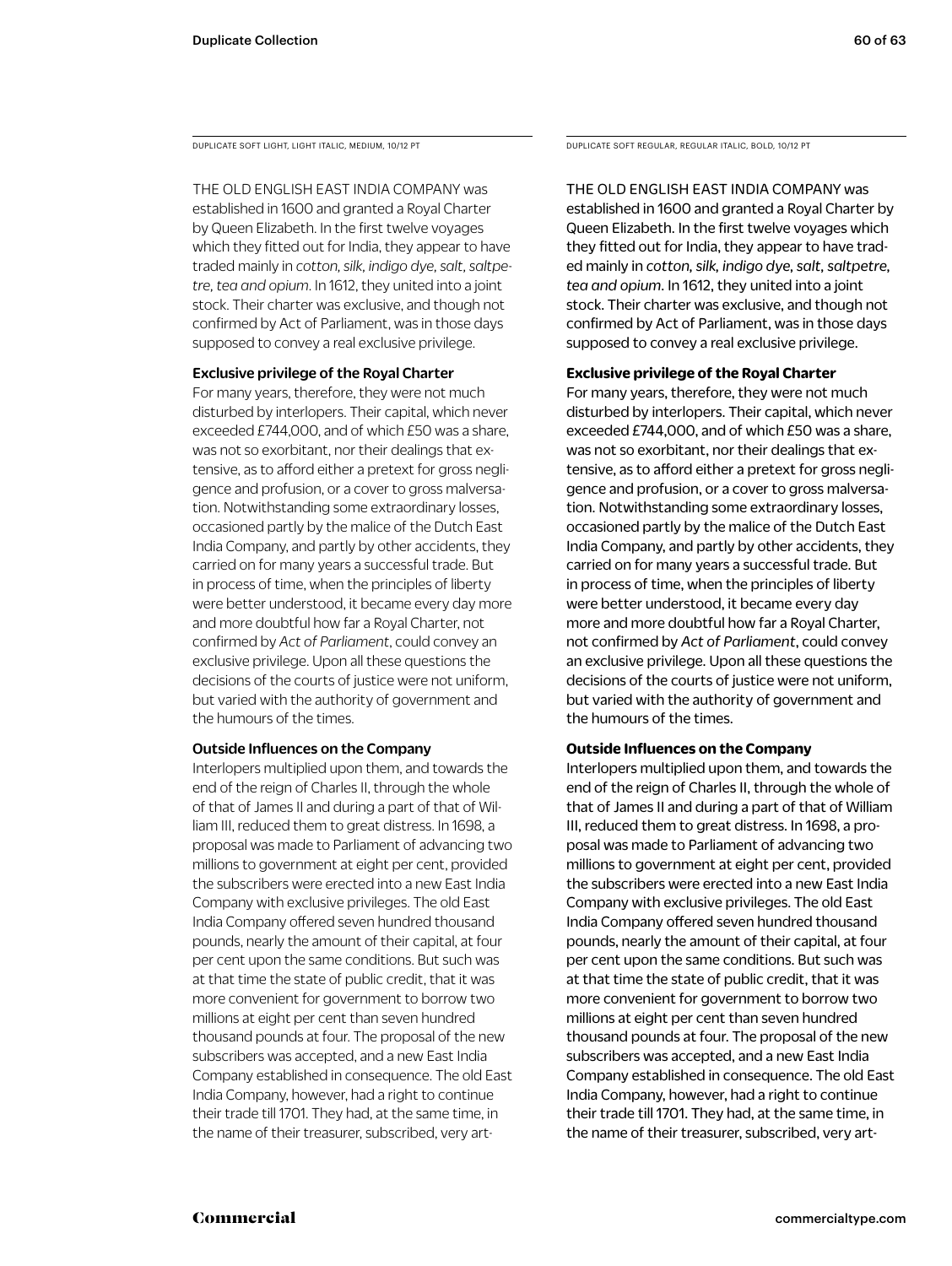DUPLICATE SOFT REGULAR, REGULAR ITALIC, BOLD, 10/12 PT [NO ALTERNATES]

THE OLD ENGLISH EAST INDIA COMPANY was established in 1600 and granted a Royal Charter by Queen Elizabeth. In the first twelve voyages which they fitted out for India, they appear to have traded mainly in *cotton, silk, indigo dye, salt, saltpetre, tea and opium*. In 1612, they united into a joint stock. Their charter was exclusive, and though not confirmed by Act of Parliament, was in those days supposed to convey a real exclusive privilege.

### **Exclusive privilege of the Royal Charter**

For many years, therefore, they were not much disturbed by interlopers. Their capital, which never exceeded £744,000, and of which £50 was a share, was not so exorbitant, nor their dealings that extensive, as to afford either a pretext for gross negligence and profusion, or a cover to gross malversation. Notwithstanding some extraordinary losses, occasioned partly by the malice of the Dutch East India Company, and partly by other accidents, they carried on for many years a successful trade. But in process of time, when the principles of liberty were better understood, it became every day more and more doubtful how far a Royal Charter, not confirmed by *Act of Parliament*, could convey an exclusive privilege. Upon all these questions the decisions of the courts of justice were not uniform, but varied with the authority of government and the humours of the times.

### **Outside Influences on the Company**

Interlopers multiplied upon them, and towards the end of the reign of Charles II, through the whole of that of James II and during a part of that of William III, reduced them to great distress. In 1698, a proposal was made to Parliament of advancing two millions to government at eight per cent, provided the subscribers were erected into a new East India Company with exclusive privileges. The old East India Company offered seven hundred thousand pounds, nearly the amount of their capital, at four per cent upon the same conditions. But such was at that time the state of public credit, that it was more convenient for government to borrow two millions at eight per cent than seven hundred thousand pounds at four. The proposal of the new subscribers was accepted, and a new East India Company established in consequence. The old East India Company, however, had a right to continue their trade till 1701. They had, at the same time, in the name of their treasurer, subscribed, very artDUPLICATE SOFT REGULAR, REGULAR ITALIC, BOLD, 10/12 PT [ALTERNATE Q a g y 6 9]

THE OLD ENGLISH EAST INDIA COMPANY was established in 1600 and granted a Royal Charter by Queen Elizabeth. In the first twelve voyages which they fitted out for India, they appear to have traded mainly in *cotton, silk, indigo dye, salt, saltpetre, tea and opium*. In 1612, they united into a joint stock. Their charter was exclusive, and though not confirmed by Act of Parliament, was in those days supposed to convey a real exclusive privilege.

### **Exclusive privilege of the Royal Charter**

For many years, therefore, they were not much disturbed by interlopers. Their capital, which never exceeded £744,000, and of which £50 was a share, was not so exorbitant, nor their dealings that extensive, as to afford either a pretext for gross negligence and profusion, or a cover to gross malversation. Notwithstanding some extraordinary losses, occasioned partly by the malice of the Dutch East India Company, and partly by other accidents, they carried on for many years a successful trade. But in process of time, when the principles of liberty were better understood, it became every day more and more doubtful how far a Royal Charter, not confirmed by *Act of Parliament*, could convey an exclusive privilege. Upon all these questions the decisions of the courts of justice were not uniform, but varied with the authority of government and the humours of the times.

### **Outside Influences on the Company**

Interlopers multiplied upon them, and towards the end of the reign of Charles II, through the whole of that of James II and during a part of that of William III, reduced them to great distress. In 1698, a proposal was made to Parliament of advancing two millions to government at eight per cent, provided the subscribers were erected into a new East India Company with exclusive privileges. The old East India Company offered seven hundred thousand pounds, nearly the amount of their capital, at four per cent upon the same conditions. But such was at that time the state of public credit, that it was more convenient for government to borrow two millions at eight per cent than seven hundred thousand pounds at four. The proposal of the new subscribers was accepted, and a new East India Company established in consequence. The old East India Company, however, had a right to continue their trade till 1701. They had, at the same time, in the name of their treasurer, subscribed, very art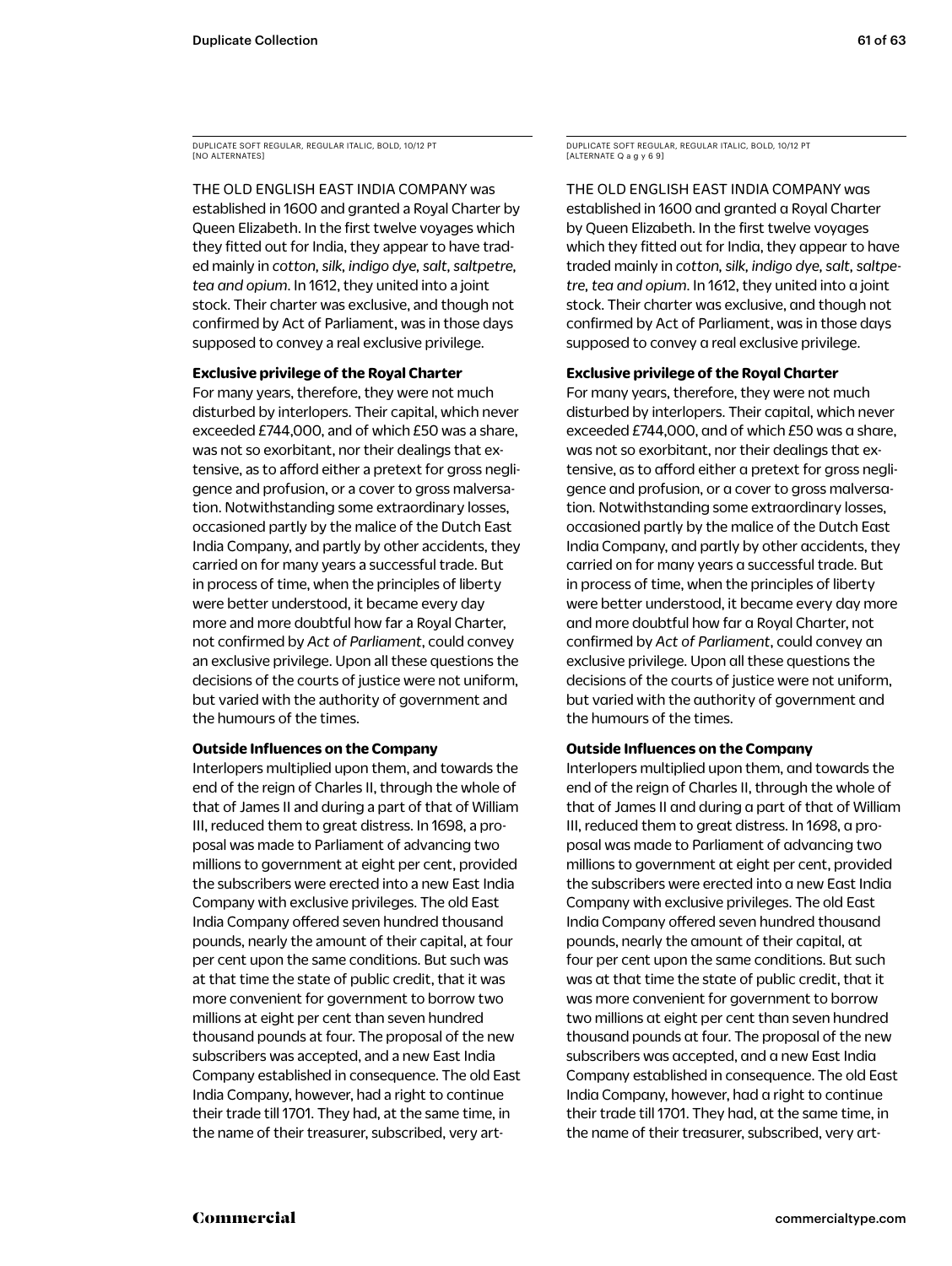DUPLICATE SOFT REGULAR, REGULAR ITALIC, BOLD, 9/11 PT [TRACKING +4] DUPLICATE SOFT MEDIUM, MEDIUM ITALIC, BLACK, 9/11 PT [TRACKING +4]

THE OLD ENGLISH EAST INDIA COMPANY was established in 1600 and granted a Royal Charter by Queen Elizabeth. In the first twelve voyages which they fitted out for India, they appear to have traded mainly in *cotton, silk, indigo dye, salt, saltpetre, tea and opium*. In 1612, they united into a joint stock. Their charter was exclusive, and though not confirmed by Act of Parliament, was in those days supposed to convey a real exclusive privilege.

### **Exclusive privilege of the Royal Charter**

For many years, therefore, they were not much disturbed by interlopers. Their capital, which never exceeded £744,000, and of which £50 was a share, was not so exorbitant, nor their dealings that extensive, as to afford either a pretext for gross negligence and profusion, or a cover to gross malversation. Notwithstanding some extraordinary losses, occasioned partly by the malice of the Dutch East India Company, and partly by other accidents, they carried on for many years a successful trade. But in process of time, when the principles of liberty were better understood, it became every day more and more doubtful how far a Royal Charter, not confirmed by *Act of Parliament*, could convey an exclusive privilege. Upon all these questions the decisions of the courts of justice were not uniform, but varied with the authority of government and the humours of the times.

### **Outside Influences on the Company**

Interlopers multiplied upon them, and towards the end of the reign of Charles II, through the whole of that of James II and during a part of that of William III, reduced them to great distress. In 1698, a proposal was made to Parliament of advancing two millions to government at eight per cent, provided the subscribers were erected into a new East India Company with exclusive privileges. The old East India Company offered seven hundred thousand pounds, nearly the amount of their capital, at four per cent upon the same conditions. But such was at that time the state of public credit, that it was more convenient for government to borrow two millions at eight per cent than seven hundred thousand pounds at four. The proposal of the new subscribers was accepted, and a new East India Company established in consequence. The old East India Company, however, had a right to continue their trade till 1701. They had, at the same time, in the name of their treasurer, subscribed, very artfully, three hundred and fifteen thousand pounds into the stock of the new. By a negligence in the expression of the Act of Parliament which vested the East India trade in the subscribers to this loan of two millions, it did not appear evident that they were all obliged to unite into a joint stock. A few private traders, whose subscriptions amounted only to seven thousand

THE OLD ENGLISH EAST INDIA COMPANY was established in 1600 and granted a Royal Charter by Queen Elizabeth. In the first twelve voyages which they fitted out for India, they appear to have traded mainly in *cotton, silk, indigo dye, salt, saltpetre, tea and opium*. In 1612, they united into a joint stock. Their charter was exclusive, and though not confirmed by Act of Parliament, was in those days supposed to convey a real exclusive privilege.

### Exclusive privilege of the Royal Charter

For many years, therefore, they were not much disturbed by interlopers. Their capital, which never exceeded £744,000, and of which £50 was a share, was not so exorbitant, nor their dealings that extensive, as to afford either a pretext for gross negligence and profusion, or a cover to gross malversation. Notwithstanding some extraordinary losses, occasioned partly by the malice of the Dutch East India Company, and partly by other accidents, they carried on for many years a successful trade. But in process of time, when the principles of liberty were better understood, it became every day more and more doubtful how far a Royal Charter, not confirmed by *Act of Parliament*, could convey an exclusive privilege. Upon all these questions the decisions of the courts of justice were not uniform, but varied with the authority of government and the humours of the times.

### Outside Influences on the Company

Interlopers multiplied upon them, and towards the end of the reign of Charles II, through the whole of that of James II and during a part of that of William III, reduced them to great distress. In 1698, a proposal was made to Parliament of advancing two millions to government at eight per cent, provided the subscribers were erected into a new East India Company with exclusive privileges. The old East India Company offered seven hundred thousand pounds, nearly the amount of their capital, at four per cent upon the same conditions. But such was at that time the state of public credit, that it was more convenient for government to borrow two millions at eight per cent than seven hundred thousand pounds at four. The proposal of the new subscribers was accepted, and a new East India Company established in consequence. The old East India Company, however, had a right to continue their trade till 1701. They had, at the same time, in the name of their treasurer, subscribed, very artfully, three hundred and fifteen thousand pounds into the stock of the new. By a negligence in the expression of the Act of Parliament which vested the East India trade in the subscribers to this loan of two millions, it did not appear evident that they were all obliged to unite into a joint stock. A few private traders, whose